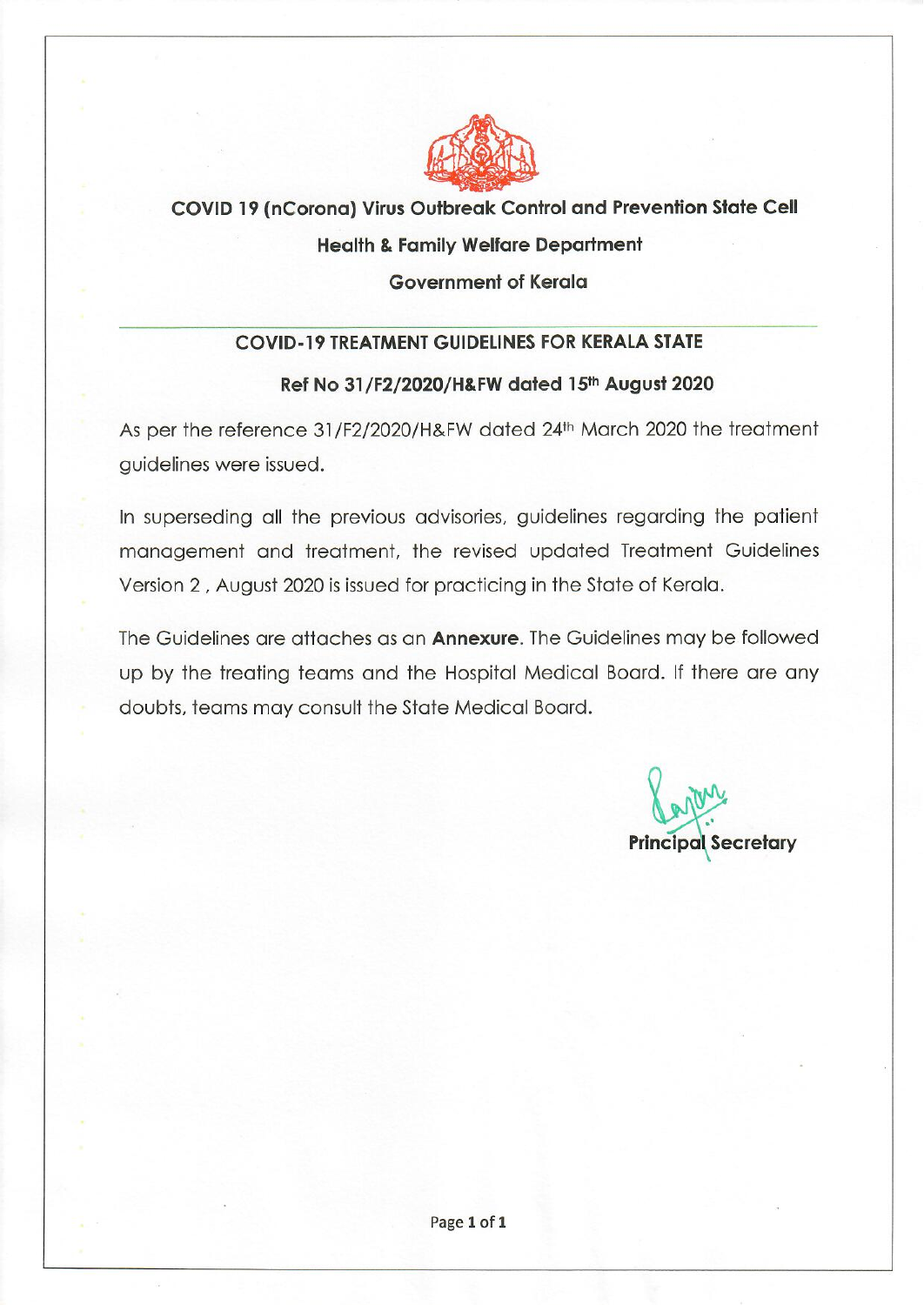# **COVID-19: Treatment Guidelines**

**Version 2**



**Department of Health & Family Welfare Govt of Kerala** 

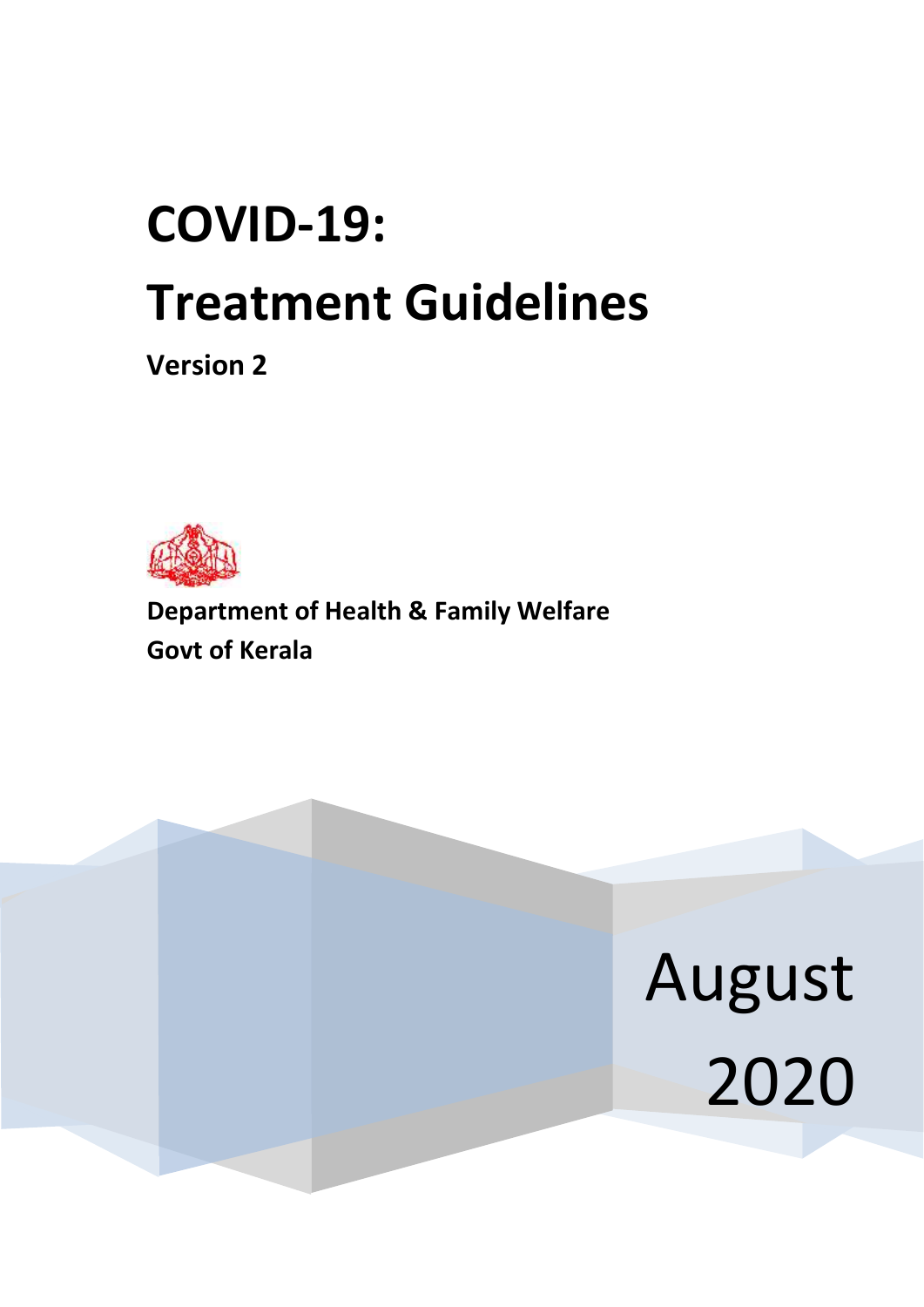#### Table of contents

| 1. Introduction                    | 3              |
|------------------------------------|----------------|
| 2. Case definition                 | $\overline{4}$ |
| 3. Clinical categorization         | 5              |
| 4. Treatment algorithm             | $\overline{7}$ |
| 5. Cytokine Release Syndrome       | 16             |
| 6. Anti coagulation                | 18             |
| 7. Convalescent Plasma             | 21             |
| 8. Chemoprophylaxis                | 23             |
| 9. Remdesivir                      | 24             |
| 10. Tocilizumab                    | 28             |
| 11. Lopinavir/ritonavir            | 31             |
| 12. Adult critical care guidelines | 33             |
| 13. Paediatric care guidelines     | 44             |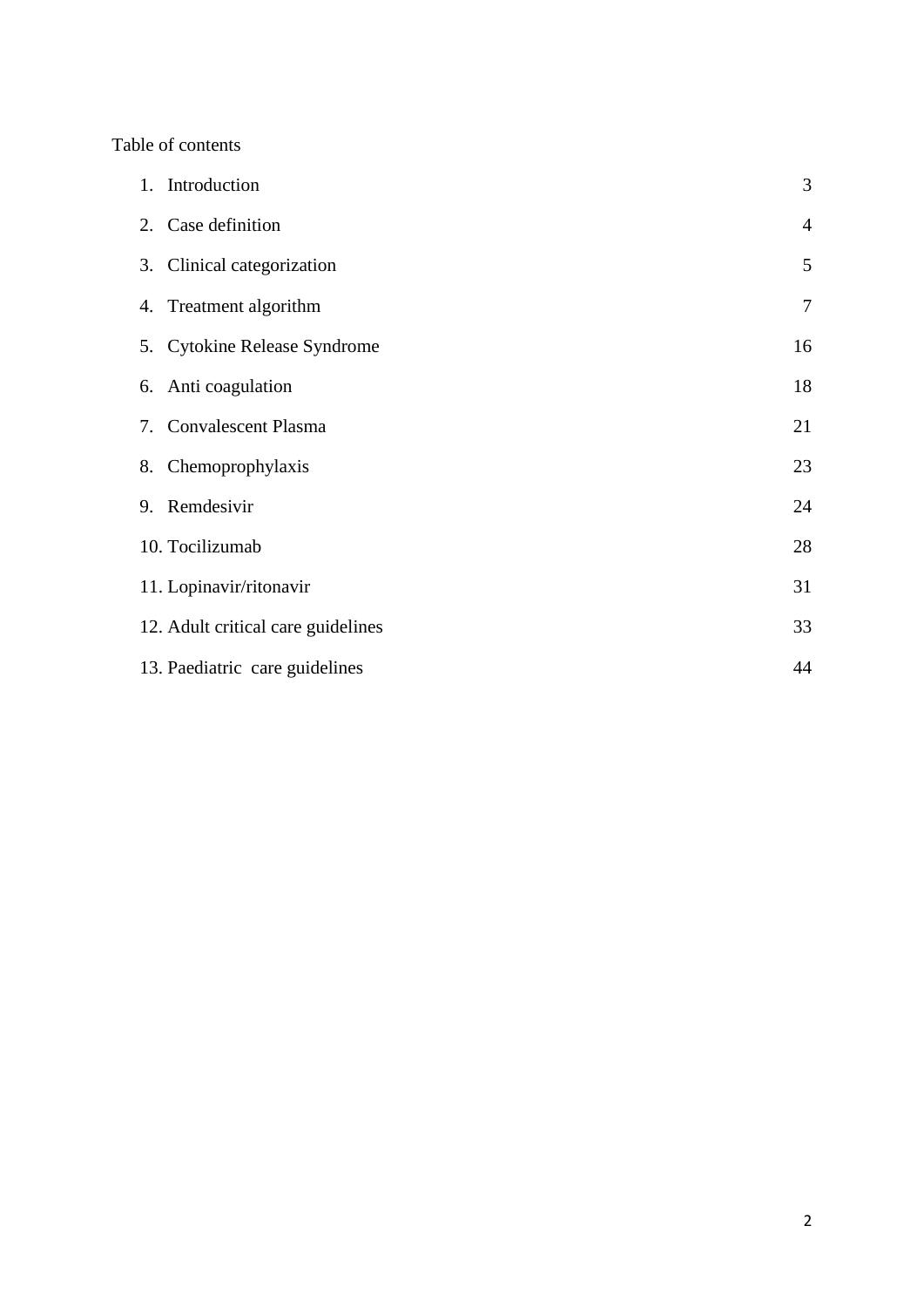#### **1. Introduction**

 The COVID – 19 pandemic has been evolving since it first surfaced in China. With more data and inputs from around the world, there is now better understanding about the disease epidemiology, transmission dynamics and treatment. Data from the ACTT trial, RECOVERY trial and others have brought to light the role of antivirals and other therapeutic strategies like immunomodulators in the management of COVID-19. The results and valuable insights from latest research have been synthesized into this document, which will be updated in a timely fashion to reflect further breakthroughs and development in the treatment of SARS-CoV-2 infection.

 This document has been developed as a clinical guideline to streamline the treatment of SARS-CoV 2 infection based on the available evidence from across the world and also based on data from Kerala. The best practices from other countries and institutions have been captured into this document. It is a "living" document and will be updated from time to time based on evolving evidence.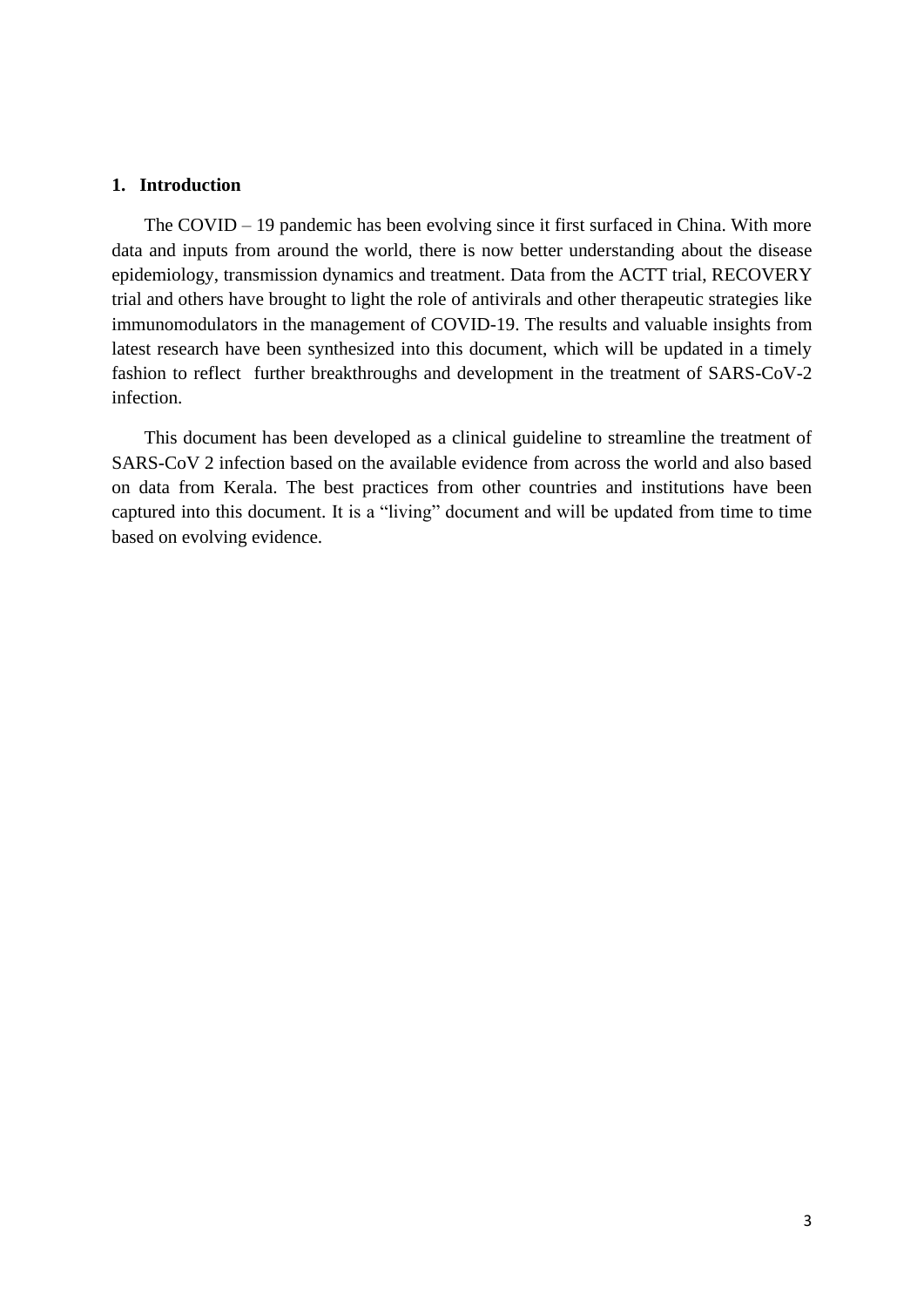### **2. Case Definitions**

### **Suspect case**

A. A patient with acute respiratory illness (fever and at least one sign/symptom of respiratory disease, e.g., cough, shortness of breath), AND a history of travel to or residence in a location reporting community transmission of COVID-19 disease during the 14 days prior to symptom onset;

#### OR

B. A patient with any acute respiratory illness AND having been in contact with a confirmed or probable COVID-19 case in the last 14 days prior to symptom onset;

OR

C. A patient with severe acute respiratory illness (fever and at least one sign/symptom of respiratory disease, e.g., cough, shortness of breath; AND requiring hospitalization) AND in the absence of an alternative diagnosis that fully explains the clinical presentation.

### **Probable case**

A. A suspect case for whom testing for the COVID-19 virus is inconclusive.

OR

B. A suspect case for whom testing could not be performed for any reason.

### **Confirmed case**

A person with laboratory confirmation of COVID-19 infection, irrespective of clinical signs and symptoms.

In patients coming from cluster containment zones, SARS CoV 2 infection should also be suspected in patients who present with stroke in young, multi vessel / large vessel stroke, Kawasaki like illness, multi system inflammatory syndrome, hyperinflammatory shock, toxic shock syndrome like illness in children , acute myocardial infarction,Guillain-barre syndrome, viral encephalitis, ADEM,olfactory/gustatory dysfunction or conjunctivitis.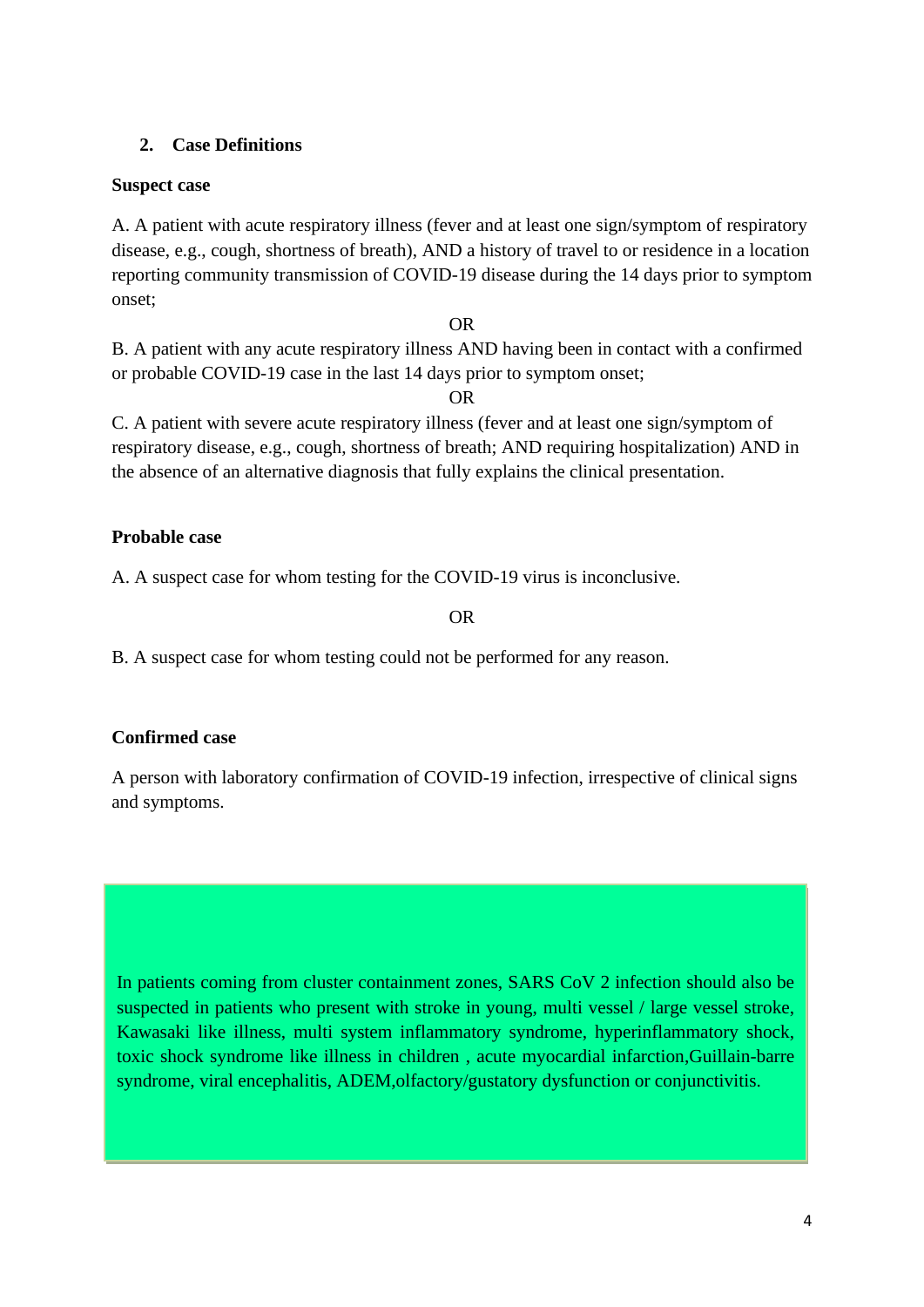# 3. Clinical Categorization

| $\mathbf A$ | Mild sore throat / cough / rhinitis / diarrhea                                                                                                                                                                                                                                                                                                                                 |  |
|-------------|--------------------------------------------------------------------------------------------------------------------------------------------------------------------------------------------------------------------------------------------------------------------------------------------------------------------------------------------------------------------------------|--|
| B           | Fever and/or severe sore throat / cough /diarrhea<br><b>OR</b><br>Category-A with any one of<br>Lung/heart / liver/kidney / neurological disease/Hypertension<br>/ haematological disorders/ uncontrolled diabetes/ cancer /HIV-<br><b>AIDS/</b> Cardiovascular disease<br>On long term steroids /immunosuppressive drugs.<br><b>Pregnant lady</b><br>Age –more than 60 years. |  |
|             | Breathlessness, chest pain, drowsiness, fall in blood pressure,<br>haemoptysis, cyanosis [red flag signs]<br>Children with ILI (influenza like illness) with red flag signs<br>(Somnolence, high/persistent fever, inability to feed well, convulsions,<br>dyspnoea /respiratory distress, etc).<br>Worsening of underlying chronic conditions.                                |  |

# Categories based on symptomatology

\*Categorization should be reassessed every 24-48 hours for Category A & B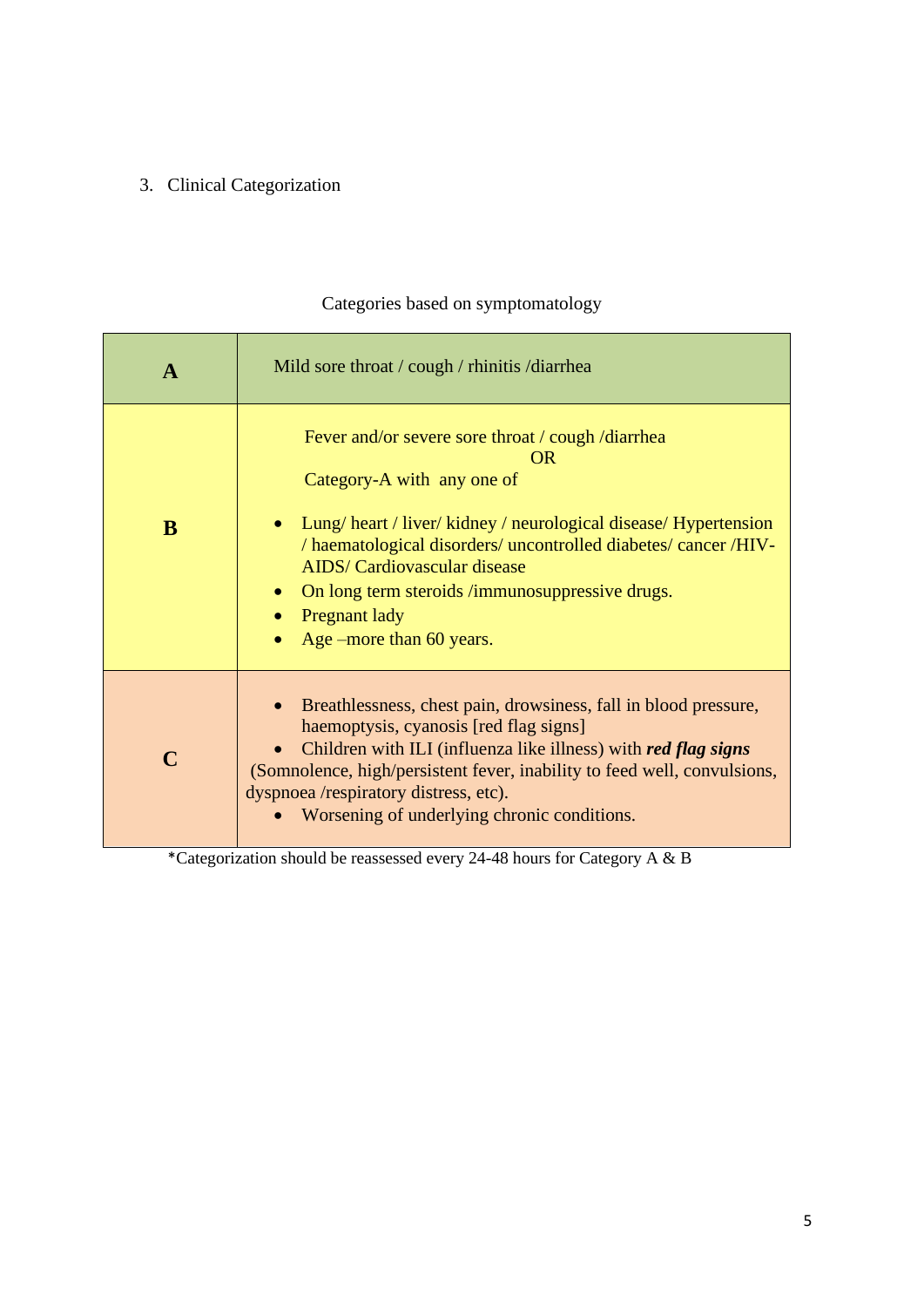| <b>Clinical</b><br><b>Severity</b> | <b>Clinical Parameters</b>                                                                                                                                                                                                                                                                                                                                                                                                                                                                                                                                                                                               | Corresponding<br>Category<br>according to<br>state guidelines |
|------------------------------------|--------------------------------------------------------------------------------------------------------------------------------------------------------------------------------------------------------------------------------------------------------------------------------------------------------------------------------------------------------------------------------------------------------------------------------------------------------------------------------------------------------------------------------------------------------------------------------------------------------------------------|---------------------------------------------------------------|
| <b>Mild</b>                        | No breathlessness or Hypoxia                                                                                                                                                                                                                                                                                                                                                                                                                                                                                                                                                                                             | A, B                                                          |
| <b>Moderate</b>                    | Adult: dyspnea and/ or hypoxia, fever, cough,<br>SpO2<94% (range 90-94%) on room air, Respiratory<br>Rate $\geq 24$ per minute.<br><b>Child</b> – dyspnea and or hypoxia, fever, cough, including<br>SpO2 <94% (range 90-94%) on room air, Respiratory<br>Rate $\geq$ 24 per minute. Fast breathing (in breaths/min): <<br>2 months: $\geq 60$ ; 2–11 months: $\geq 50$ ; 1–5 years: $\geq 40$                                                                                                                                                                                                                           | $\overline{C}$                                                |
| <b>Severe</b>                      | <b>Adult:</b> Pneumonia plus one of<br>respiratory rate $\geq$ 30 breaths/min<br>severe respiratory distress<br>K<br>SpO2 $\leq$ 90% on room air.<br>Child: cough/dyspnoea, plus one of<br>central cyanosis or SpO2 $\leq$ 90%;<br>K<br>severe respiratory distress (e.g. grunting, chest in-<br>Þ<br>drawing);<br>signs of pneumonia with danger signs: (inability to<br>k<br>breastfeed or drink, lethargy. unconsciousness, or<br>convulsions).<br>Other signs of pneumonia like chest in drawing, fast<br>K<br>breathing (in breaths/min): $\leq$ months $\geq$ 60; 2–11<br>months $\geq 50$ ; 1-5 years $\geq 40$ . | $\mathcal{C}$                                                 |

# Clinical Severity Stages

# Severity categories for treatment purpose

| Mild     | Respiratory Rate < $24/\text{min}$ , SpO2 > 94 on room air        |
|----------|-------------------------------------------------------------------|
| Moderate | Respiratory rate between 24-29, SpO2 between 91-94 on<br>room air |
| Severe   | Respiratory Rate $\geq 30$ , SpO2 < 90                            |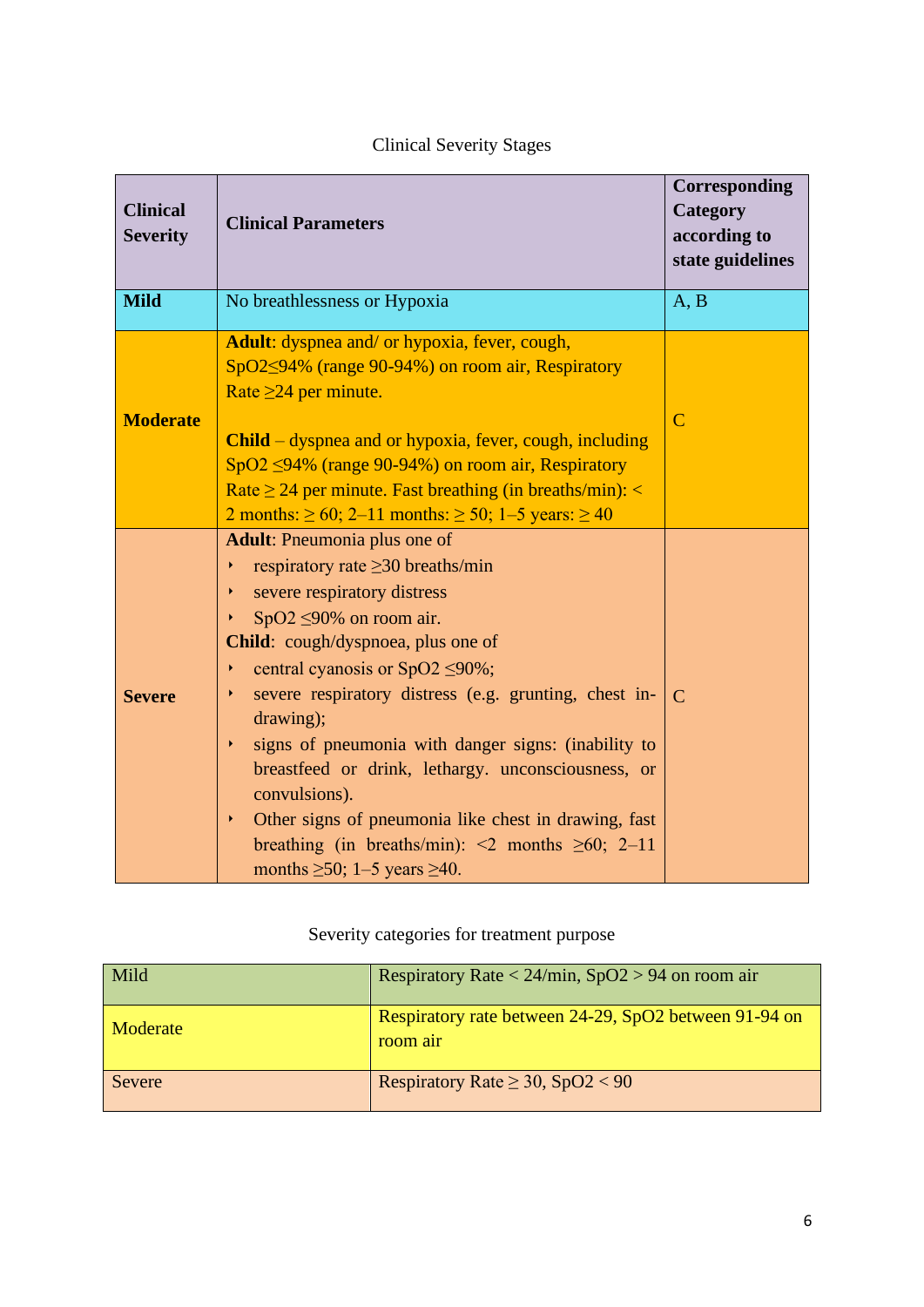# **4. Treatment**

Laboratory investigation for proven COVID 19 patients

| At Admission                | CBC, RFT, LFT, CRP, RBS, S. electrolytes, ECG, Pulse  |
|-----------------------------|-------------------------------------------------------|
|                             | oximetry.                                             |
|                             |                                                       |
| If clinically Indicated     | Portable CXR, HIV, HBsAg, HCV, D-Dimer, Ferritin,     |
|                             | LDH, CPK, procalcitonin, Blood culture, TROP          |
|                             | T/I, HRCT Thorax                                      |
|                             |                                                       |
| To repeat Every 48 hours if | CBC, Creatinine, AST/ALT, CRP, LDH, CPK, Ferritin,    |
| clinically deteriorating.   | D Dimer.                                              |
|                             |                                                       |
| For Immunocompromised       | Tests to rule out opportunistic infections like       |
| patients eg Transplant      | Mycobacterium tuberculosis, pneumocystis jiroveci etc |
| recipients, HIV             |                                                       |
|                             |                                                       |

| Co morbidities                                          | Clinical assessment                                  | Laboratory values                      |
|---------------------------------------------------------|------------------------------------------------------|----------------------------------------|
| Uncontrolled diabetes [HbA1C]<br>$>7.6\%$               | Hypoxia – SpO2 $\leq$ 94 % on<br>room air            | $CRP > 100$ mg /L                      |
| Hypertension                                            | Tachycardia $PR > 125/min$                           | $CPK >$ twice upper<br>limit of normal |
| Cardiovascular disease                                  | Respiratory distress RR ><br>24/min                  | Ferritin $> 300$ mcg/L                 |
| Preexisting pulmonary disease                           | Hypotension BP <<br>90systolic, 60mm Hg<br>Diastolic | LDH > 245 U/L                          |
| <b>CKD</b>                                              | Altered sensorium                                    | <b>TROP T</b> elevation                |
| <b>CLD</b>                                              | PAO2/FiO2<300 mm of Hg                               | D Dimer $> 1000$ ng/ml                 |
| On immunosuppressives/biologicals                       |                                                      |                                        |
| HIV CD4 <200 / congenital<br>immunodeficiency disorders |                                                      | Multi organ<br>dysfunction             |
| Age $> 65$ yrs                                          |                                                      | * $ALC < 0.8$                          |
| BMI > 30                                                |                                                      | $*NLR > 3.13$                          |

\*ALC – Absolute lymphocyte count #NLR – Neutrophil lymphocyte ratio [NLR –should be calculated prior to steroid administration]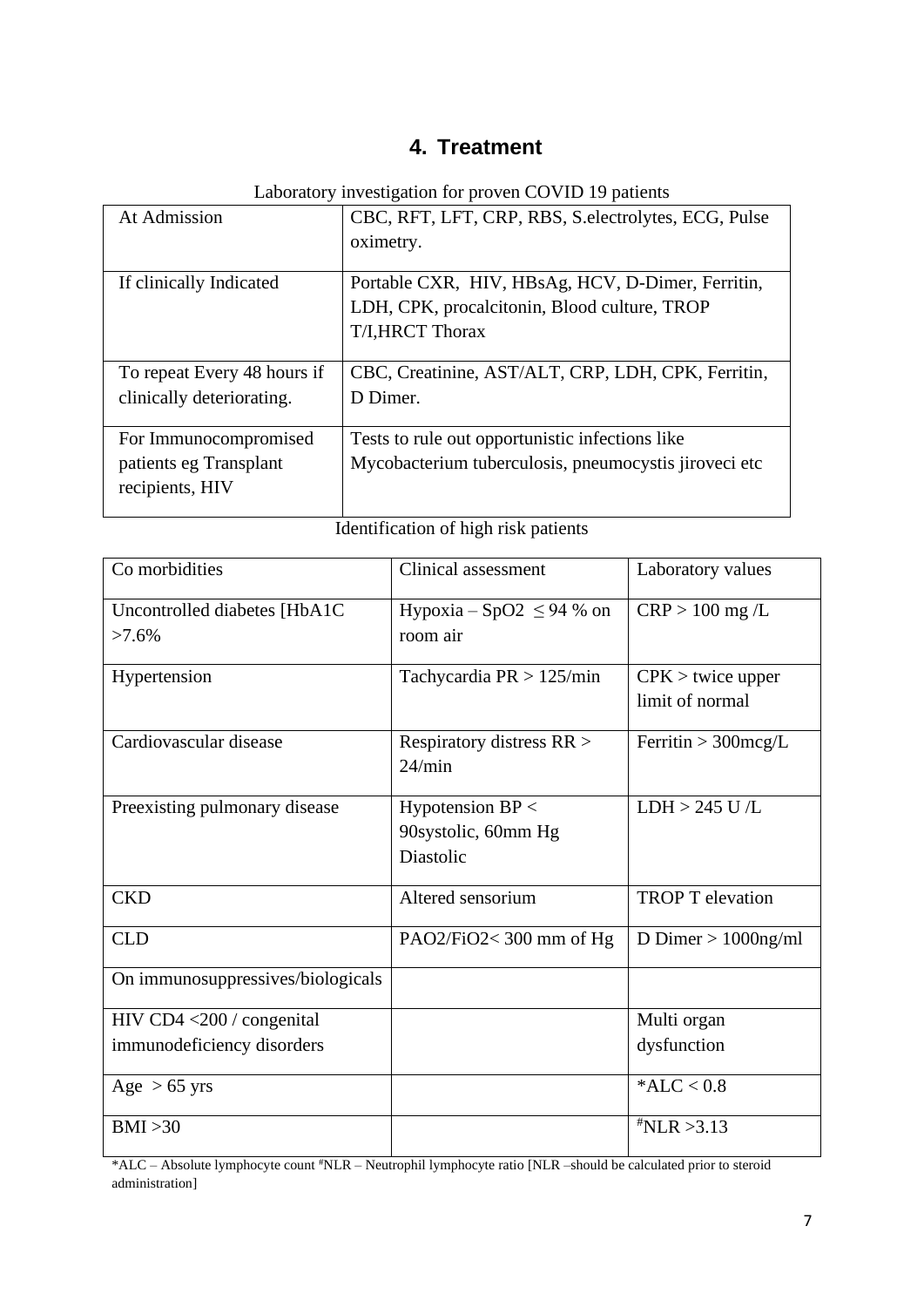### **CT Guided approach to diagnosis in suspected COVID 19 patient**

In symptomatic patients with suspected COVID – 19, HRCT thorax may be considered for diagnosis of COVID –19 when initial RT-PCR testing is negative.CT guided approach should be used in RTPCR negatives cases with high clinical index of suspicion of COVID – 19.

| <b>Imaging</b>           | <b>Rationale</b>                | <b>CT</b> appearance                   |
|--------------------------|---------------------------------|----------------------------------------|
| classification           |                                 |                                        |
| <b>Typical</b>           | Commonly reported imaging       | Peripheral bilateral GGO with or       |
| appearance               | features of greater specificity | without consolidation or visible intra |
|                          | for COVID 19 pneumonia          | lobular lines ('crazy paving')         |
|                          |                                 | Multifocal GGO of rounded              |
|                          |                                 | morphology with or without             |
|                          |                                 | consolidation or visible intra lobular |
|                          |                                 | lines ('crazy paving')                 |
|                          |                                 | Reverse halo sign or other signs of    |
|                          |                                 | organizing pneumonia                   |
| <b>Indeterminate</b>     | Non specific imaging features   | <b>Absence of typical features AND</b> |
| appearance               | of COVID 19 pneumonia           | <b>Presence of</b>                     |
|                          |                                 | Multifocal diffuse perihilar or        |
|                          |                                 | unilateral GGO with or without         |
|                          |                                 | consolidation lacking a specific       |
|                          |                                 | distribution and are non rounded or    |
|                          |                                 | non peripheral                         |
|                          |                                 | Few very small GGO with a non          |
|                          |                                 | rounded and non peripheral             |
|                          |                                 | distribution                           |
| <b>Atypical Features</b> | Uncommonly or not reported      | Absence of typical features or         |
|                          | features of COVID-19            | indeterminate features AND             |
|                          | pneumonia                       | <b>Presence of</b>                     |
|                          |                                 | Isolated lobar or segmental            |
|                          |                                 | consolidation without GGO              |
|                          |                                 | Discrete small nodules (centrilobar,   |
|                          |                                 | tree in bud)                           |
|                          |                                 | Lung cavitation                        |
|                          |                                 | Smooth interlobular septal thickening  |
|                          |                                 | with pleural effusion                  |
| <b>Negative for</b>      | No features of pnuemonia        | No CT features to suggest pneumonia    |
| pneumonia                |                                 |                                        |

GGO – ground glass opacities

Reference: Simpson S, Kay FY, Abbara S, Bhalla S, Chung JH, Chung M, Henry TS, Kanne JP, Kligerman S, Ko JP, Litt D. Radiological Society of North America Expert Consensus Statement on Reporting Chest CT Findings Related to COVID-19. Endorsed by the Society of Thoracic Radiology, the American College of Radiology, and RSNA. Radiology: Cardiothoracic Imaging, in press. <https://doi.org/10.1148/ryct.2020200152>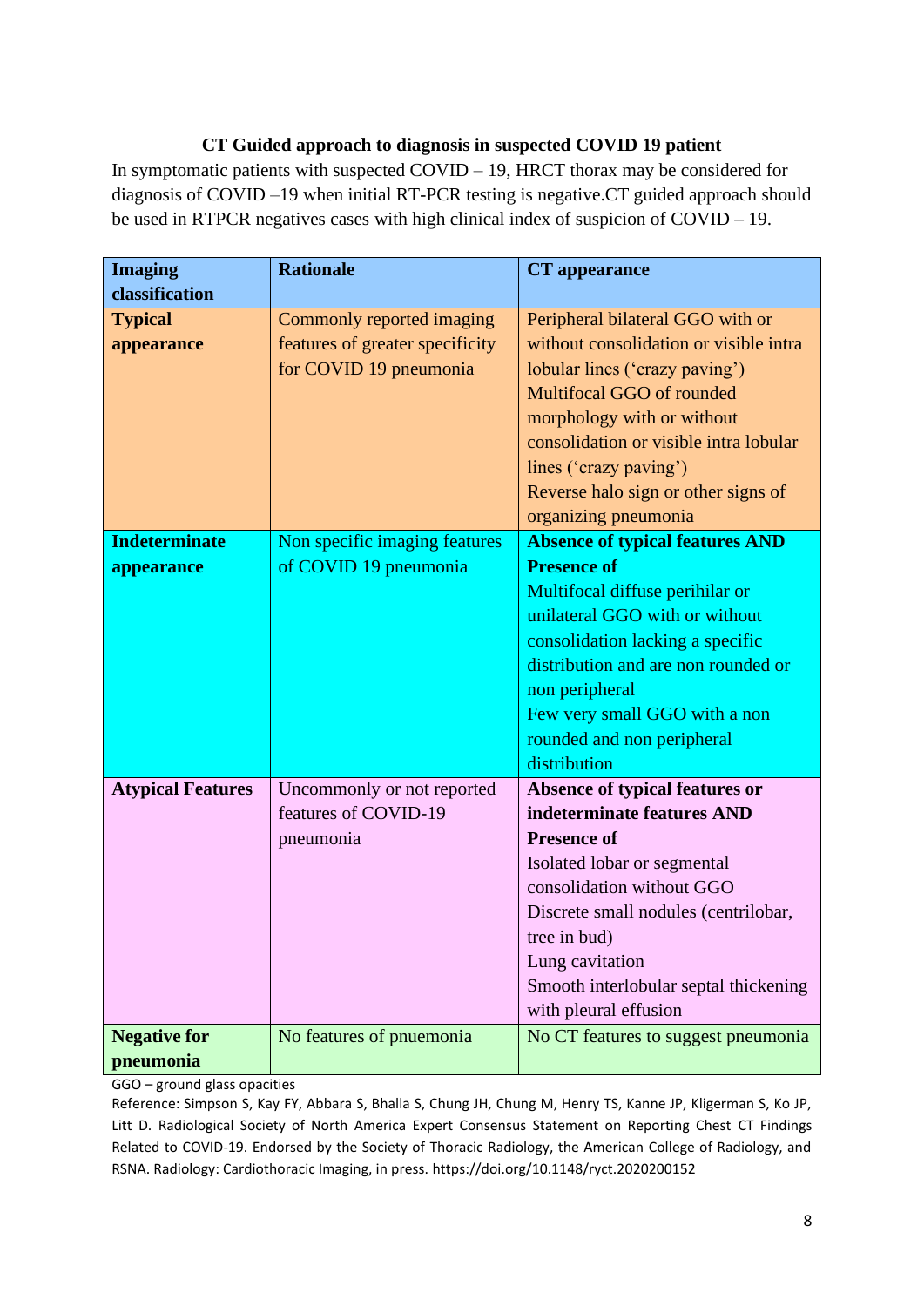### **Typical Features for Pulmonary Involvement of COVID-19 Obligatory Features**

Ground-glass opacities, with or without consolidations, in lung regions close to visceral pleural surfaces, including the fissures (subpleural sparing is allowed) and multifocal bilateral distribution

#### **Confirmatory Patterns**

Ground-glass regions

Unsharp demarcation, (half ) rounded shape

Sharp demarcation, outlining the shape of multiple adjacent secondary pulmonary lobules Crazy paving

Patterns compatible with organizing pneumonia

Thickened vessels within parenchymal abnormalities found in all confirmatory patterns

#### **Overview of CO-RADS Categories and the Corresponding Level of Suspicion for Pulmonary Involvement in COVID-19**

| <b>CO-RADS</b>                                                                                                                                                                                   | Level of Suspicion for   | Summary                                       |
|--------------------------------------------------------------------------------------------------------------------------------------------------------------------------------------------------|--------------------------|-----------------------------------------------|
| Category                                                                                                                                                                                         | Pulmonary Involvement of |                                               |
|                                                                                                                                                                                                  | COVID-19                 |                                               |
|                                                                                                                                                                                                  | Not interpretable        | Scan technically insufficient for assigning a |
| 0                                                                                                                                                                                                |                          | score                                         |
|                                                                                                                                                                                                  | Very low                 | Normal or noninfectious                       |
| 2                                                                                                                                                                                                | Low                      | Typical for other infection but not COVID-19  |
| 3                                                                                                                                                                                                | Equivocal/unsure         | Features compatible with COVID-19 but also    |
|                                                                                                                                                                                                  |                          | other diseases                                |
| 4                                                                                                                                                                                                | High                     | Suspicious for COVID-19                       |
| 5                                                                                                                                                                                                | Very high                | Typical for COVID-19                          |
| 6                                                                                                                                                                                                | Proven                   | RT-PCR positive for SARS-CoV-2                |
| $C_{\Omega}$ $D \wedge DS = C_{\Omega}$ $D \wedge D$ $D$ $D \wedge D$ $D \wedge D$ $D \wedge D$ $D \wedge D$ $D \wedge D$ $D \wedge D$ $D \wedge D$ $D \wedge D$ $D \wedge D$<br>$N_{\alpha}$ to |                          |                                               |

Note.—CO-RADS = COVID-19 Reporting and Data System, COVID-19 = coronavirus disease 2019, RT-PCR = reverse transcription polymerase chain reaction, SARS-CoV-2 = severe acute respiratory syndrome coronavirus 2.

Reference: Prakap M, Everdingen WV, VEllinga TR et al, for the COVID-19 Standardized Reporting Working Group of the Dutch Radiological Society. CO-RADS: A Categorical CT Assessment Scheme for Patients Suspected of Having COVID-19—Definition and Evaluation. Radiology 2020; 296:E97–E104 • https://doi.org/10.1148/radiol.2020201473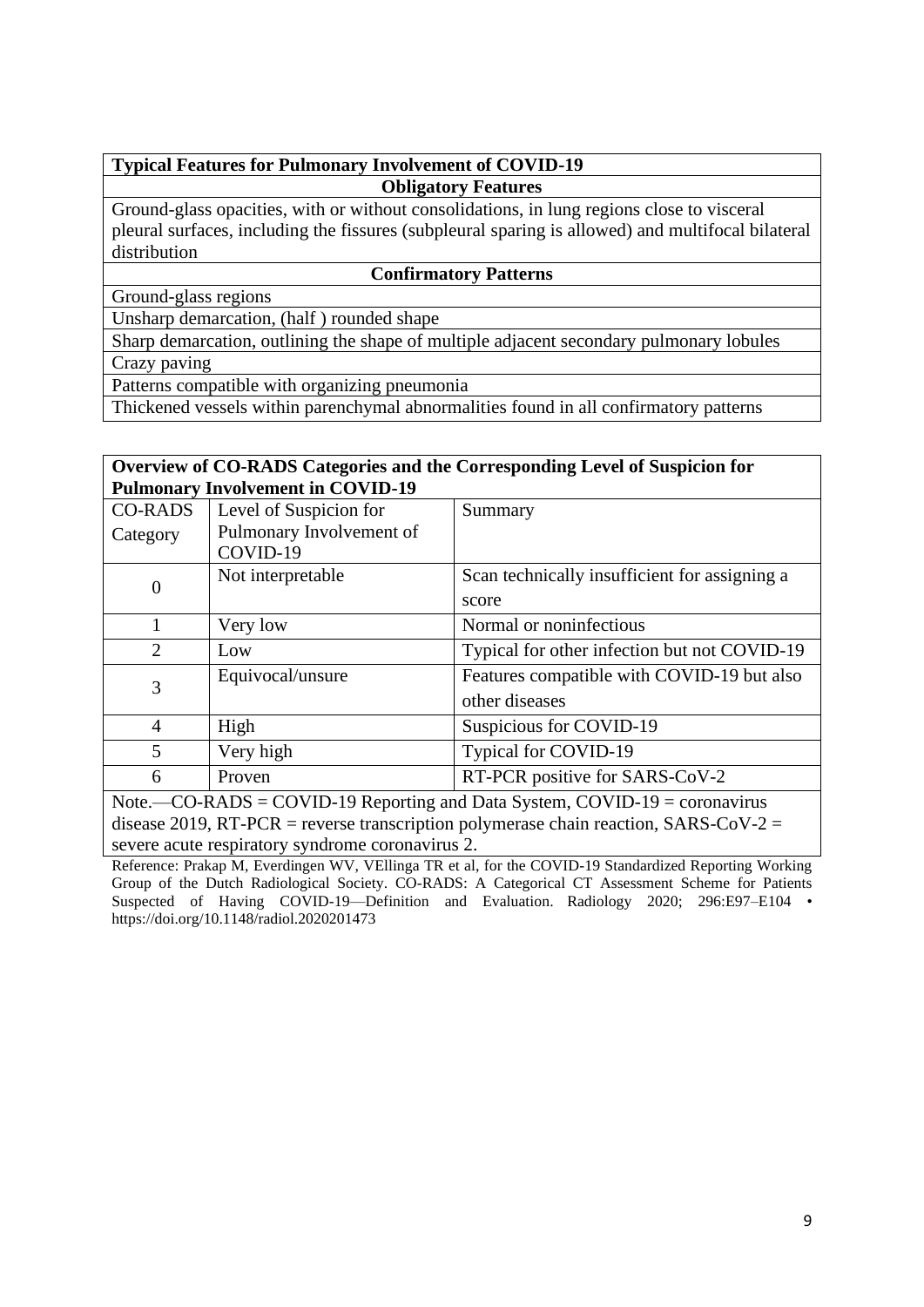### **Treatment**

- Patients categorized to A, B, C must be further risk stratified into mild, moderate and severe.
- AVOID using NSAIDs other than paracetamol unless absolutely necessary.
- AVOID using nebulized drugs to avoid aerosolization of virus, use MDI instead.
- Oseltamivir should be initiated in all symptomatic patients with influenza like illness till RTPCR/Antigen test result is obtained.
- In patients with COVID-19 pneumonia, secondary bacterial or viral infection is uncommon. Initiation/continuation of antibiotics solely due to COVID-19 is not indicated. Extended duration of fever is typical in COVID-19 patients. Based on literature to date, no unique association between specific pathogens, such as MRSA or *Pseudomonas*, has been made with COVID-19. Antibiotic selection in case of secondary bacterial pneumonia should be as per institutional antibiogram.
- GINA and GOLD guidelines have recommended continuation of inhaled steroids even in patients with COVID-19.
- Currently there are no data to support either starting or stopping ACEi /ARBs in any patients with COVID-19. ACEi /ARB may be continued in patients who are already on them. However, if acute kidney injury, hypotension or other contraindication develops, consider stopping them at that time.
- If secondary pneumonia is not improving on broad spectrum antibiotics, consider the possibility of CAPA [Covid Associated Pulmonary Aspergillosis] also.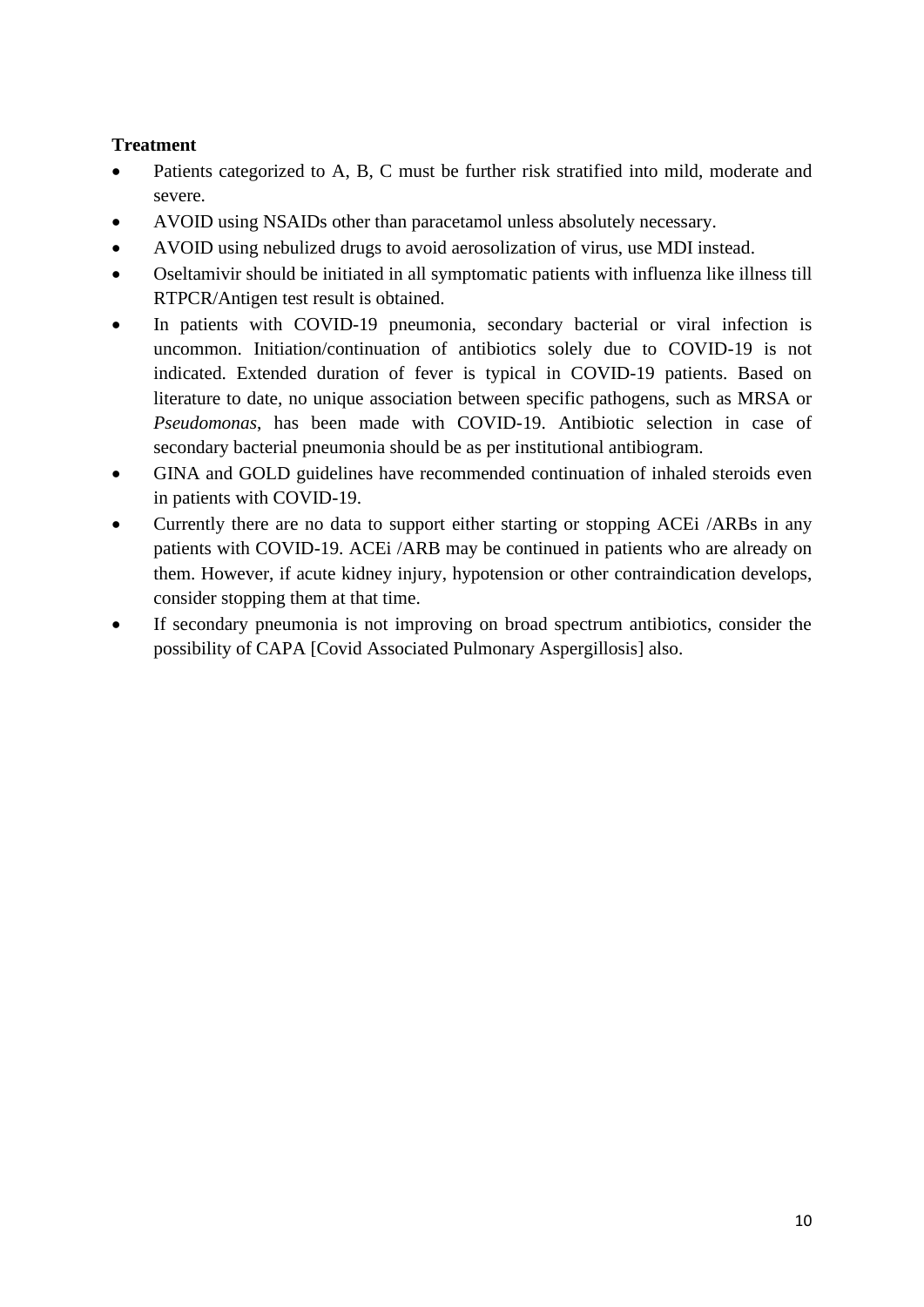| Category     | Treatment                                                                                                                                                                                                                                                                                                                                                                                                                                                                                                                         | Precautions                                                                                                                                                                                                                                                |
|--------------|-----------------------------------------------------------------------------------------------------------------------------------------------------------------------------------------------------------------------------------------------------------------------------------------------------------------------------------------------------------------------------------------------------------------------------------------------------------------------------------------------------------------------------------|------------------------------------------------------------------------------------------------------------------------------------------------------------------------------------------------------------------------------------------------------------|
| $\mathbf{A}$ | <b>Symptomatic treatment</b>                                                                                                                                                                                                                                                                                                                                                                                                                                                                                                      | Categorization should be<br>reassessed every 28-48 hours<br>for Category A.                                                                                                                                                                                |
| $\mathbf{B}$ | Tab HCQs $400mg$ 1-0-1 x 1 day, then<br>200 1-0-1 x 4 days*<br>(Children: 6.5mg/kg/ dose PO BD day<br>1 followed by 3.25mg/kg/dose PO BD<br>$X$ 4 days)<br>Plus<br>Tab Azithromycin 500mg 1-0-0 x 1 day<br>and $250$ mg 1-0-0 x 4 days<br>Children: 10 mg/kg (max 500mg) day<br>1, Followed by 5mg/kg/day on days 2<br>to $5.$<br>Tab Oseltamivir 75mg 1-0-1 in all<br>symptomatic patients with influenza<br>like illness until PCR report.<br>Children: 3mg/kg/dose BD<br>Dose adjustment for those with renal<br>insufficiency | <b>Contraindications to HCQS</b><br>$QTc > 500$ msec<br>Porphyria<br>Myasthenia gravis<br><b>Retinal pathology</b><br><b>Epilepsy</b><br>Pregnancy is NOT a<br>contraindication<br>If Baseline QT is prolonged –<br>frequent ECG monitoring is<br>required |
| $\mathbf C$  | Tab HCQs 400mg 1-0-1 x 1 day,<br>then $200mg$ 1-0-1 x 4 days<br>Children: 6.5mg/kg/ dose PO BD day 1<br>followed by 3.25mg/kg/dose PO BD<br>$X$ 4 days<br><b>PLUS</b><br>Tab Favipiravir 1800mg PO BID<br>for two doses then 800mg BID for<br>total 7 to 10 days<br>If Favipiravir is not available or<br>contraindicated, consider                                                                                                                                                                                               | For chloroquine and<br>derivatives as discussed<br>above<br>For Lopinavir-ritonavir<br>Assess for drug-drug<br>interactions (including with<br>calcineurin inhibitors) before<br>starting.<br><b>Gastrointestinal intolerance</b>                          |

# **Treatment strategies according to clinical categorization and Risk stratification**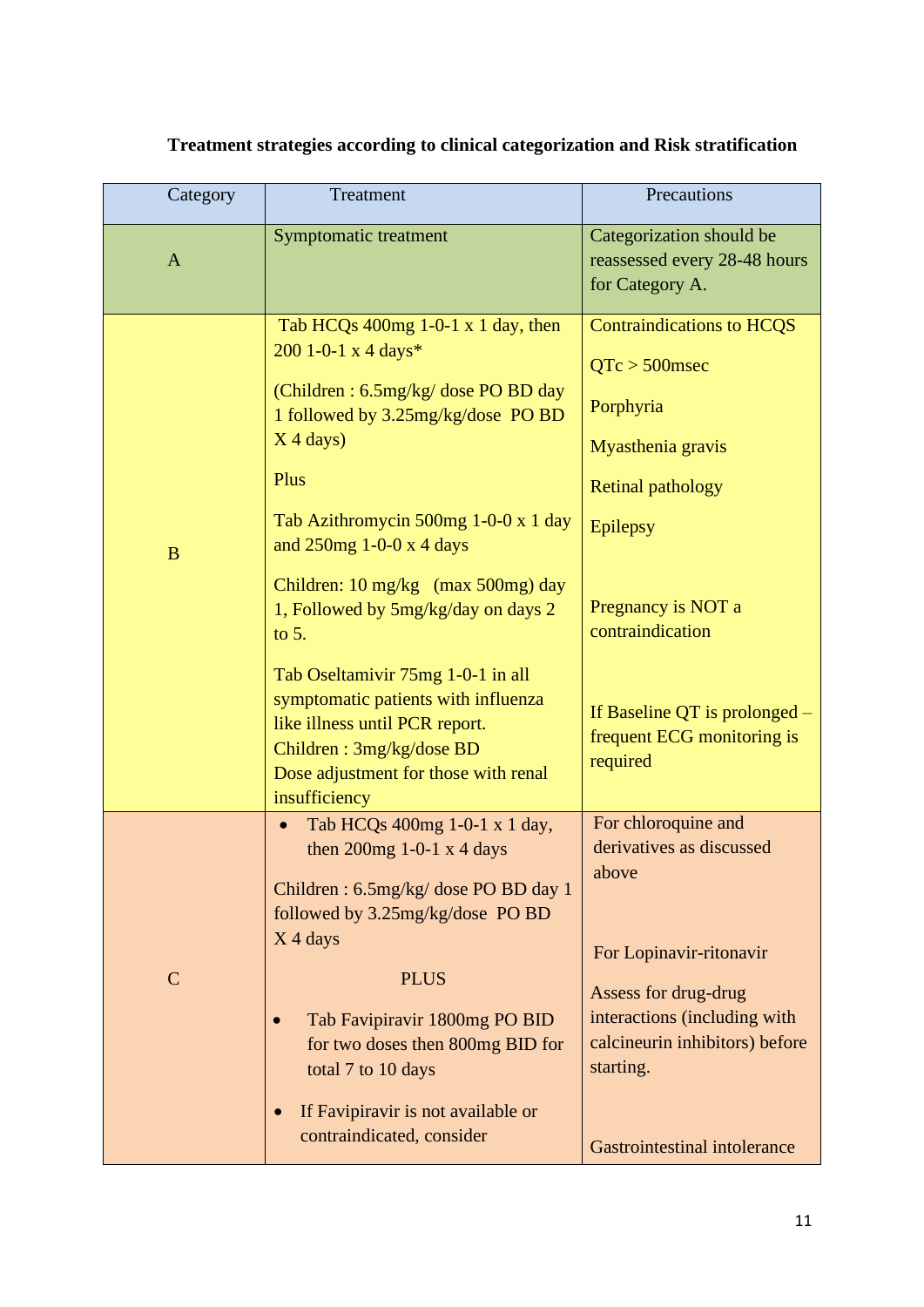|                                                                                                  | <b>HCQs PLUS Azithromycin</b>                                                                                                                                                                                                                                                                                                                                                                                                                                                                                                                                                                                                                                                                                                                                                                                                                    | may be seen                                                                                                                                              |
|--------------------------------------------------------------------------------------------------|--------------------------------------------------------------------------------------------------------------------------------------------------------------------------------------------------------------------------------------------------------------------------------------------------------------------------------------------------------------------------------------------------------------------------------------------------------------------------------------------------------------------------------------------------------------------------------------------------------------------------------------------------------------------------------------------------------------------------------------------------------------------------------------------------------------------------------------------------|----------------------------------------------------------------------------------------------------------------------------------------------------------|
|                                                                                                  | <b>OR</b>                                                                                                                                                                                                                                                                                                                                                                                                                                                                                                                                                                                                                                                                                                                                                                                                                                        |                                                                                                                                                          |
|                                                                                                  | HCQs PLUS Tab Lopinavir / Ritonavir<br>(400/100) 1-0-1 for 14 days or for 7<br>days after becoming asymptomatic.                                                                                                                                                                                                                                                                                                                                                                                                                                                                                                                                                                                                                                                                                                                                 | <b>Monitor liver function tests</b><br>while on therapy.                                                                                                 |
| $C$ – moderate<br>severity<br>(Resp rate between<br>24-29, SpO2<br>between 91-94 on<br>room air) | Children<br>14 days to 6 months : 16mg/kg<br>(based on lopinavir component) PO<br><b>BD</b><br>$<$ 15kg : 12 mg/kg PO (based on<br>Þ.<br>lopinavir component BD)<br>15-25 kg: 200 mg-50 mg PO BD<br>Þ.<br>26-35 kg: 300 mg-75 mg PO BD<br>Þ.<br>>35 kg: 400 mg-100 mg PO BD<br>▶<br>Lopinavir/ritonavir should be used only<br>on a compassionate ground after<br>informed consent. It has to be started<br>within 10 days of symptom onset.<br>Inj Remdesivir 200 mg IV on day 1<br>$\bullet$<br>followed by 100 mg IV daily for 5<br>days [ If not available treat as Cat<br>C <sub>1</sub><br><b>PLUS</b><br>Inj Methyl prednisolone 0.5-1<br>mg/kg/day for 5-7 days<br><b>Or</b><br>Inj Dexamethasone $-0.2-0.4$<br>mg/kg/day for 5-7 days<br>Convalescent plasma therapy as per<br>state protocol<br>Anti coagulation as per state protocol | Discontinue these agents<br>upon discharge regardless<br>of duration, unless<br>previously used as<br>Maintenance medications for<br>another indication. |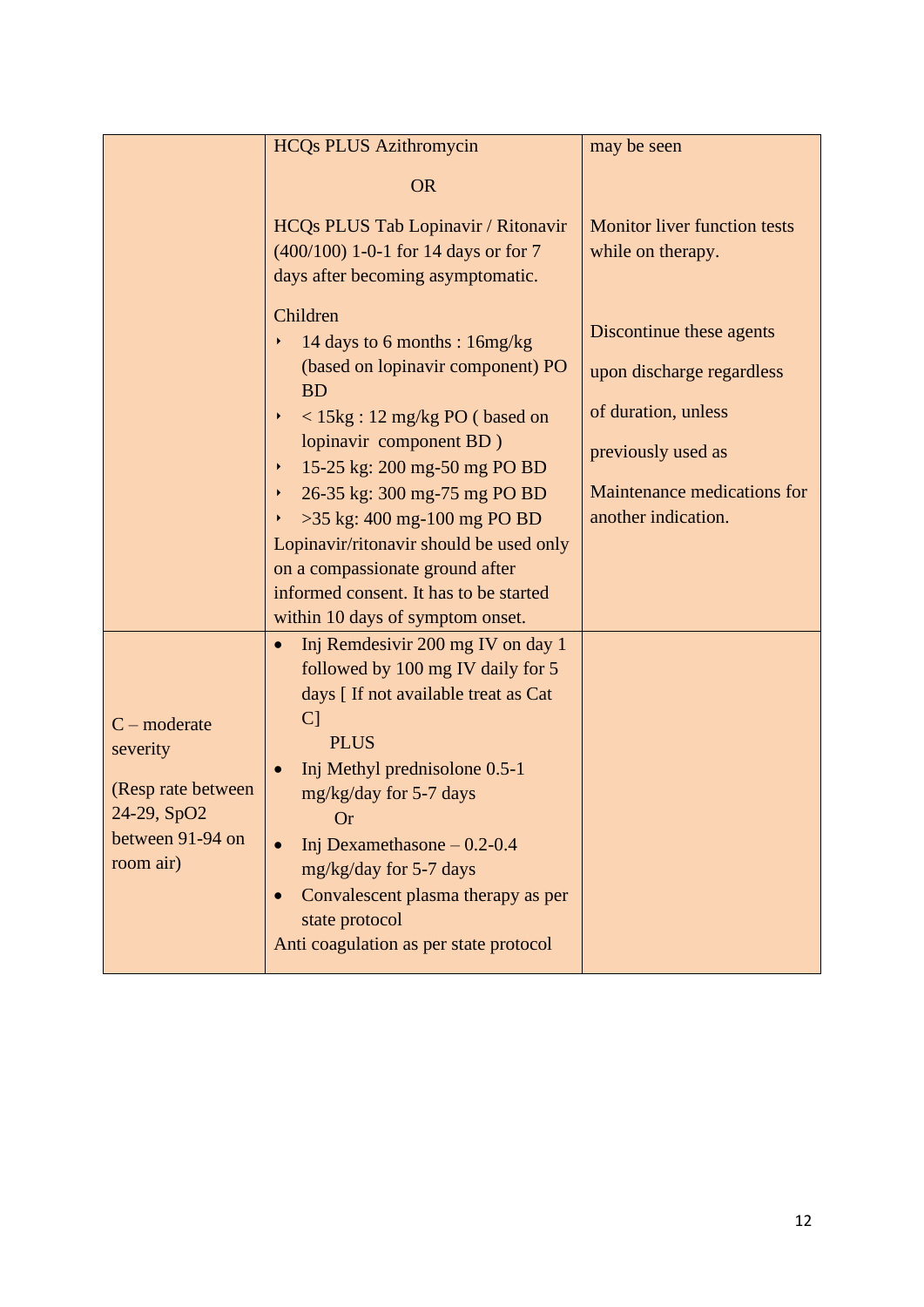|                                                                                           | Inj Remdesivir 200 mg IV on day 1<br>followed by 100 mg IV daily for 5<br>days [ If not available treat as Cat<br> C                                                                                                                                                                                          | Remdesivir is<br>contraindicated in                                                                                                                                                                                                |
|-------------------------------------------------------------------------------------------|---------------------------------------------------------------------------------------------------------------------------------------------------------------------------------------------------------------------------------------------------------------------------------------------------------------|------------------------------------------------------------------------------------------------------------------------------------------------------------------------------------------------------------------------------------|
| $C$ – severe signs<br>and symptoms<br>Resp Rate $\geq 30$ ,<br>$SpO2 < 90$ on<br>room air | <b>PLUS</b><br>Inj Methyl prednisolone 1-2<br>$mg/kg/day$ for 5-7 days<br>(r)<br>Inj Dexamethasone $-0.2-0.4$<br>$mg/kg/day$ for 5-7 days<br>Convalescent plasma therapy as per<br>state protocol<br>Inj Tocilizumab for cytokine release<br>syndrome grade 3 and 4<br>Anti coagulation as per state protocol | $\cdot$ AST/ALT > 5 times Upper<br>limit of normal<br>$(ULN)[AST/ALT$ has to be<br>monitored daily]<br>• Severe renal impairment<br>(i.e., eGFR < 30ml/min/m2)<br>or need for hemodialysis)<br>• Pregnancy or lactating<br>females |

Favipiravir can lead to teratogenicity, transaminitis, neutropenia and dose dependent hyperuricemia. Prior to using favipiravir or remdesivir, pregnancy has to be ruled out in all females in reproductive age group. Favipiravir should not be used in pregnant and lactating females. Favipiravir should be stopped if SGPT >5 times upper limit of normal or if creatinine clearance is <30ml/min/m² or if there is doubling of creatinine from baseline without an alternative explanation.

 \*If HCQs is not available Tab Chloroquine base 600 mg (10mg/kg) at diagnosis and 300mg (5 mg/kg) 12 h later, followed by 300 mg (5 mg/kg) BD up to Day 5 [Usually 1tablet of chloroquine has 150 mg base]

In Pregnant patients with category C since remdesivir and favipiravir are contraindicated consider using either HCQs PLUS azithromycin OR HCQs PLUS Lopinavir / ritonavir

Zinc sulphate 50mg BD may be added to patients on HCQs / chloroquine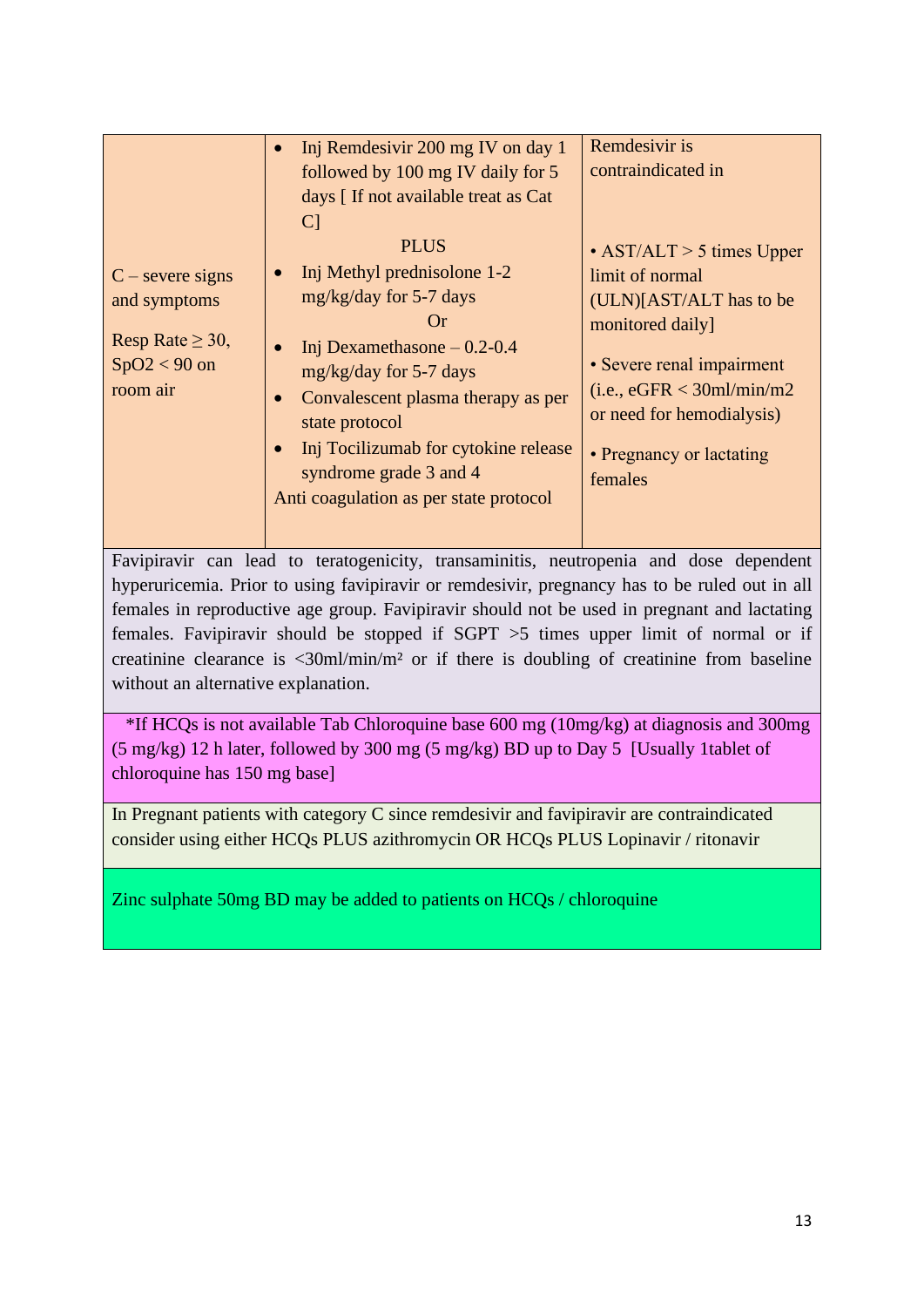

In Children: HCQs 6.5mg/kg/ dose BD, day 1 followed by 3.25mg/kg/dose PO BD X 4 days Lopinavir/Ritonavir (based on lopinavir component): 14 days to 6months : 16mg/kg PO BD, < 15kg : 12 mg/kg PO, 15-25 kg: 200 mg-50 mg PO BD, 26-35 kg: 300 mg-75 mg PO BD, >35 kg: 400 mg-100 mg PO BD

Zinc sulphate 50mg BD may be added to patients on HCQs/ Chloroquine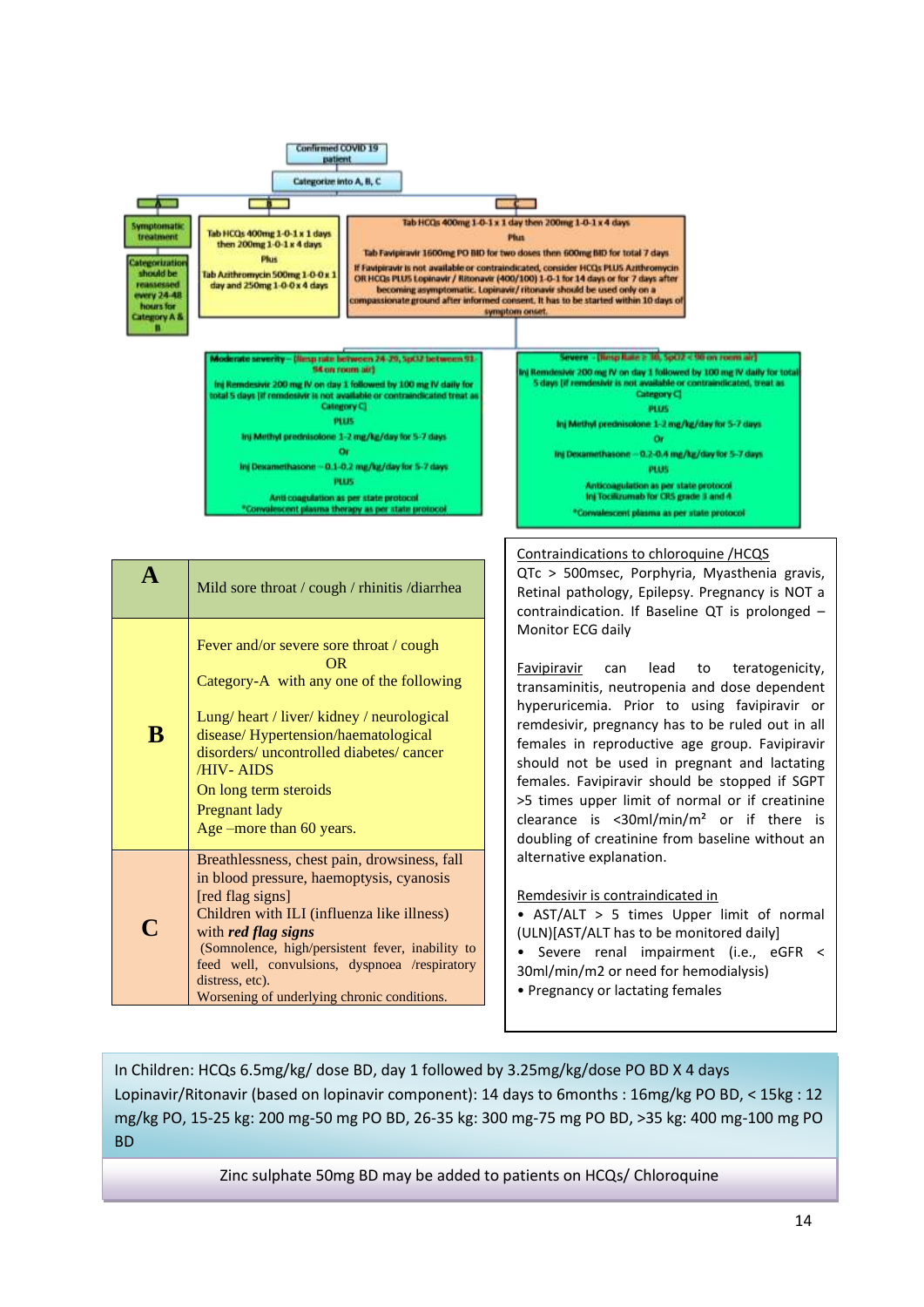| <b>Criteria for using Tocilizumab</b>                                                                                                                                                                                                                                                                                                                                                                                                        | <b>Tocilizumab Regimen</b>                                                                                                                                                                                                                                                                                                                              |
|----------------------------------------------------------------------------------------------------------------------------------------------------------------------------------------------------------------------------------------------------------------------------------------------------------------------------------------------------------------------------------------------------------------------------------------------|---------------------------------------------------------------------------------------------------------------------------------------------------------------------------------------------------------------------------------------------------------------------------------------------------------------------------------------------------------|
| Patient should meet ALL the following<br>criteria:<br>1. Rapidly worsening respiratory status over<br>24-48 hours despite at least 24 hours of<br>corticosteroid use                                                                                                                                                                                                                                                                         | 8 mg/kg IV (Maximum dose 800 mg] may be<br>repeated once after 12 hours if no clinical<br>improvement.                                                                                                                                                                                                                                                  |
| 2. Temperature $\geq$ 38.3°C in the past 24 hours<br>(note: ECMO or CRRT can lower body<br>temperature. These patients may not mount<br>fevers and need to be evaluated on a case by<br>case basis)<br>Absolute<br>lymphocyte<br>3.<br>$\leq$<br>count<br>1000/CUMM                                                                                                                                                                          | <b>Toxicities/Monitoring Parameters</b><br>- Infusion related/injection site reaction<br>Monitor<br><b>LFTs</b><br>(life)<br>threatening<br>hepatotoxicity can occur)<br>- Monitor neutrophils/platelets<br>Cautions                                                                                                                                    |
| 4. Elevated serum inflammatory markers -<br>Must have one of the following: a. LDH $\geq$<br>500 units/L (persistent or rising) b. Ferritin $\ge$<br>1000 ng/mL (or doubling within 24 hours) c.<br>D-dimer $\geq$ 5 mg/L (persistent or rising)<br>5. Does not have a poor prognosis due to<br>another cause, where patient is unlikely to<br>survive 48 hours from screening<br>6. Absence of systemic bacterial or fungal<br>co-infection | with increased risk of<br><b>Patients</b><br>- GI<br>perforations - Use in pregnant patients must<br>be made on a case-by case-basis with<br>additional discussion and approval from the<br>OB/GYN attending.<br>- ALT/AST 3xULN<br>- Neutropenia (ANC < $0.5$ K/CUMM)<br>- Thrombocytopenia (< 50 K/CUMM)<br>- Latent or active pulmonary tuberculosis |

# **Criteria for using Tocilizumab**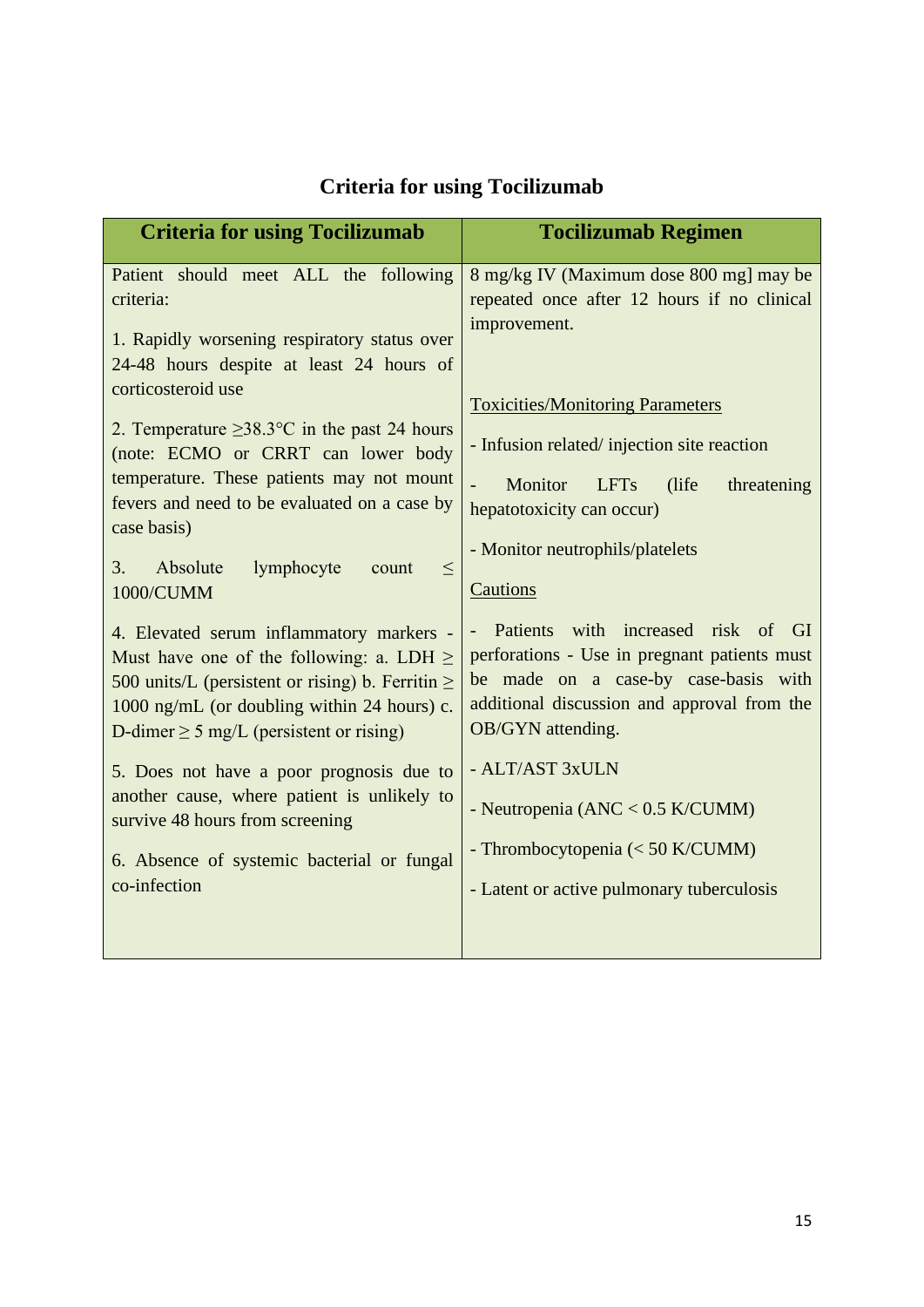# 5. Cytokine release syndrome [CRS]

| Grade   | <b>Clinical Assessment</b>                                                                                                                                                                                                                                                                                                                                                                                                                                                                                                                   | <b>Treatment</b>                                                                                                                                                                                                                                                                                                                         |
|---------|----------------------------------------------------------------------------------------------------------------------------------------------------------------------------------------------------------------------------------------------------------------------------------------------------------------------------------------------------------------------------------------------------------------------------------------------------------------------------------------------------------------------------------------------|------------------------------------------------------------------------------------------------------------------------------------------------------------------------------------------------------------------------------------------------------------------------------------------------------------------------------------------|
| Grade 1 | Mild reaction: low grade fever, No<br>oxygen requirement or need for IVF                                                                                                                                                                                                                                                                                                                                                                                                                                                                     | No treatment                                                                                                                                                                                                                                                                                                                             |
| Grade 2 | <b>Moderate reaction:</b><br>-High grade fever $($ > 103F), need for<br>IVF (not hypotension), mild oxygen<br>requirement (<6L/min)<br>-Grade 2 AKI<br>-Grade 3 LFT (Raised liver enzymes)<br>and S. Bilirubin $\geq$ 2.5gm/dl)                                                                                                                                                                                                                                                                                                              | Send for serum IL-6, If not<br>available, use CRP as a<br>surrogate marker                                                                                                                                                                                                                                                               |
| Grade 3 | Severe reaction :<br>-Rapidly worsening respiratory status with<br>radiographic infiltrates and spo $2 \leq 93\%$ in<br>room air or on supplemental oxygen (><br>6L/min, high flow, BiPAP, CPAP)<br>- Grade 4 Liver function test (raised liver<br>enzymes, S Bilirubin > $2.5$ gm/dl and INR ><br>1.5, encephalopathy)<br>-Grade 3 AKI,<br>-IVF for resuscitation,<br>- coagulopathy requiring correction with FFP<br>or cryoprecipitate<br>-low dose vasopressor (Noradrenaline <<br>$0.5$ mcg/kg/min or Adrenaline <<br>$0.3$ mcg/kg/min) | Send for serum IL-6 or<br>CRP, Ferritin<br>Consider tocilizumab if<br>there is no response to<br>steroids<br>$>18$ years : 8mg/kg IV (<br>$max$ 400 $mg$ )<br>$<$ 18 years<br>< 30kg : 12mg/kg IV over<br>60 minutes<br>$>30\text{kg}$ : 8mg/kg (max<br>800mg) IV over 60minutes<br>if no effect can repeat x 2<br>more doses Q8H apart; |
| Grade 4 | Life threatening multi organ dysfunction,<br>hypoxia requiring mechanical ventilation,<br>hypotension requiring high dose vasopressors                                                                                                                                                                                                                                                                                                                                                                                                       | Send for serum IL-6 or<br>CRP; consider tocilizumab<br>as in Grade 3 if there is no<br>response to steroids.                                                                                                                                                                                                                             |

(Adapted and modified from the Penn CRS criteria and MGH)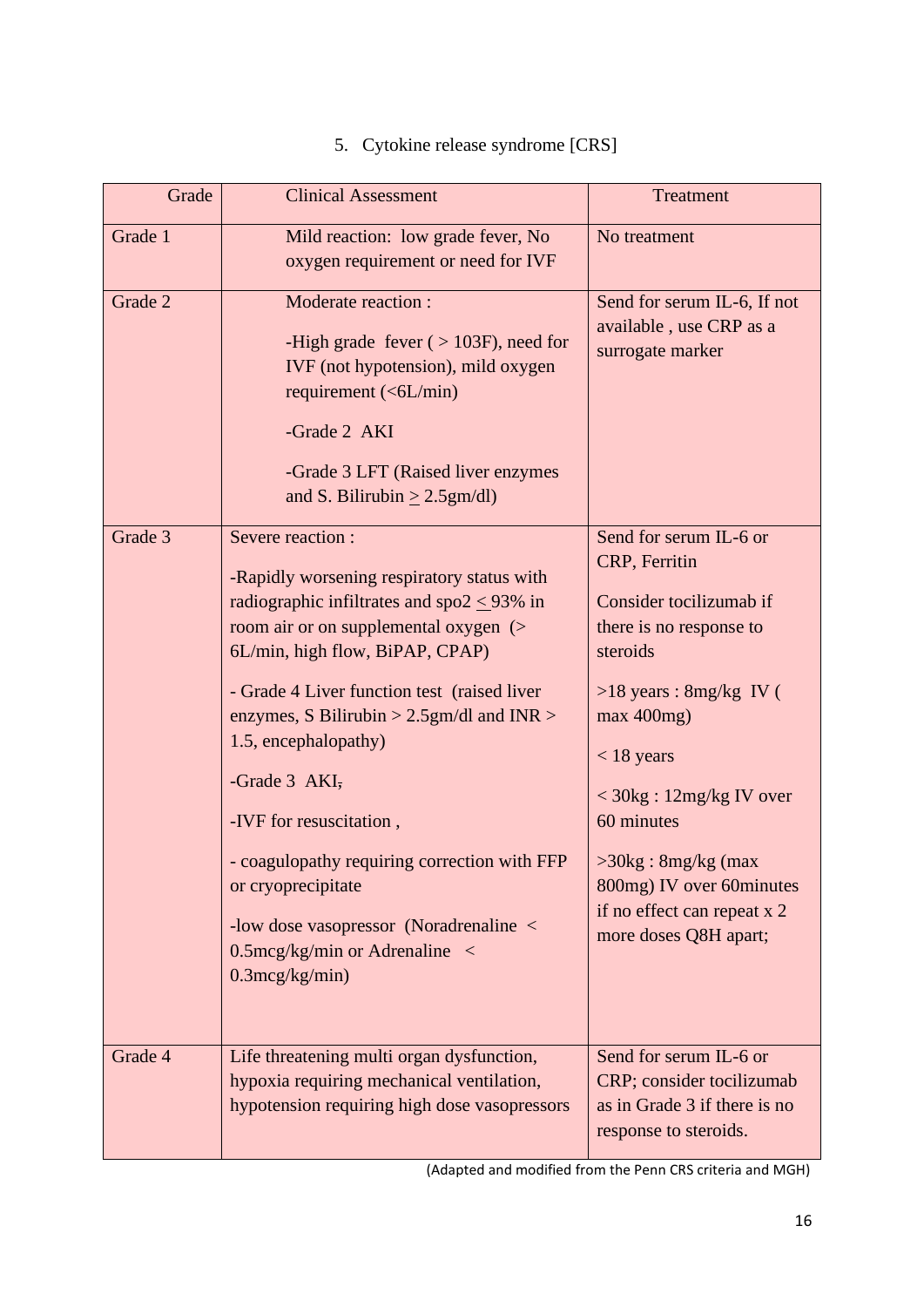

### **Algorithmic approach to patients with exertional desaturation / radiological evidence of interstitial pneumonia without hypoxia at rest**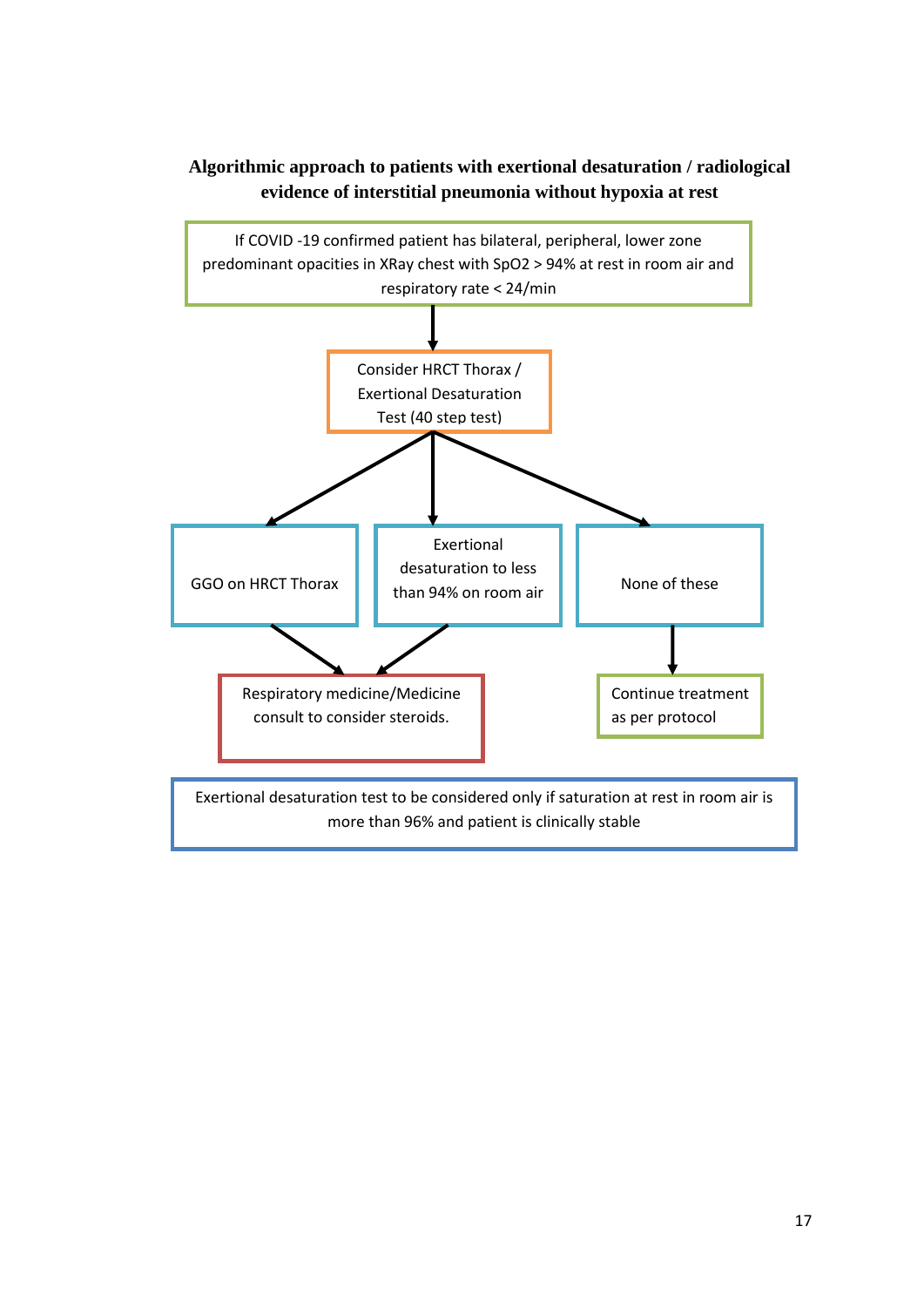### **6. Anticoagulation**

#### **PATHOGENESIS OF COVID – 19 AND THE NEED FOR ANTICOAGULATION**

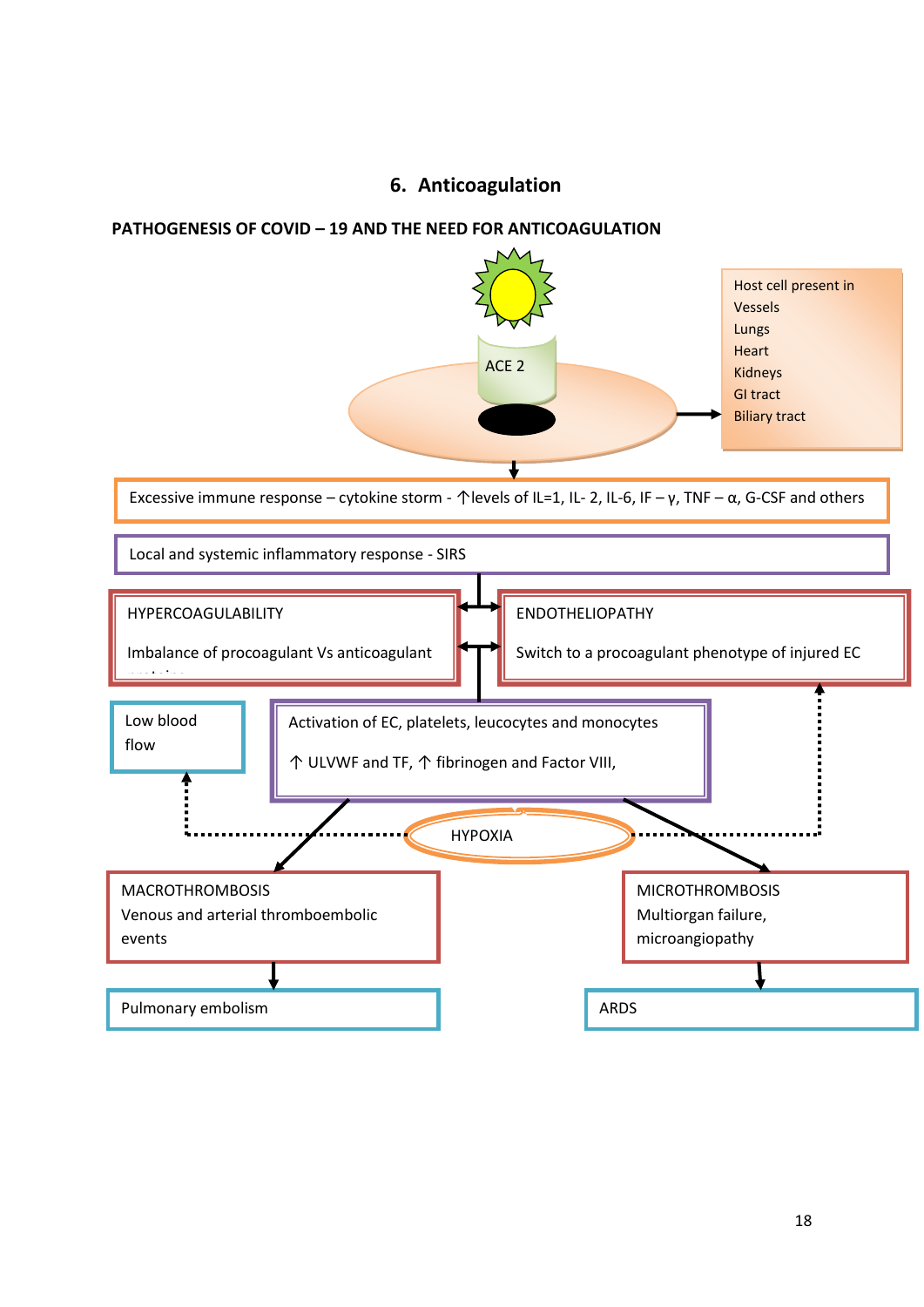Kerala State Anticoagulation algorithm in COVID -19



Moderate illness: individuals who have evidence of lower respiratory illness by clinical assessment or imaging and a saturation of oxygen (SpO2 ≤ 94%) on room air at sea level

Serious illness: Individuals who have respiratory frequency >30 breaths/min, SpO2 ≤90% on room air at sea level, PaO2/FIO2 < 300 or lung infiltrates > 50%

For COVID positive on Therapeutic anticoagulation during hospitalization, Tab Apixaban 5mg BD to be continued for minimum of 2 weeks after discharge. To reduce dose to 2.5mg BD if Age > 80years or weight ≤ 60kg

| SIC score           |                                                      |            |              |          |
|---------------------|------------------------------------------------------|------------|--------------|----------|
| Category            | Parameter                                            | 0<br>point | 1 point      | 2 points |
| Prothrombin<br>time | PT-INR                                               | $\leq 1.2$ | >1.2         | >1.4     |
| Coagulation         | <b>Total Platelet</b><br>Count (x<br>$10^{0.9}$ /ml) | >150       | < 150        | < 100    |
| <b>Total SOFA</b>   | SOFA four<br>items                                   | 0          | $\mathbf{1}$ | $\geq$ 2 |

Hold anticoagulation if platelet count < 25,000/ml or evidence of current or recent bleeding

If taking anticoagulation at home for any previous indication, may switch to enoxaparin or heparin as per algorithm for the duration of hospitalization unless contraindicated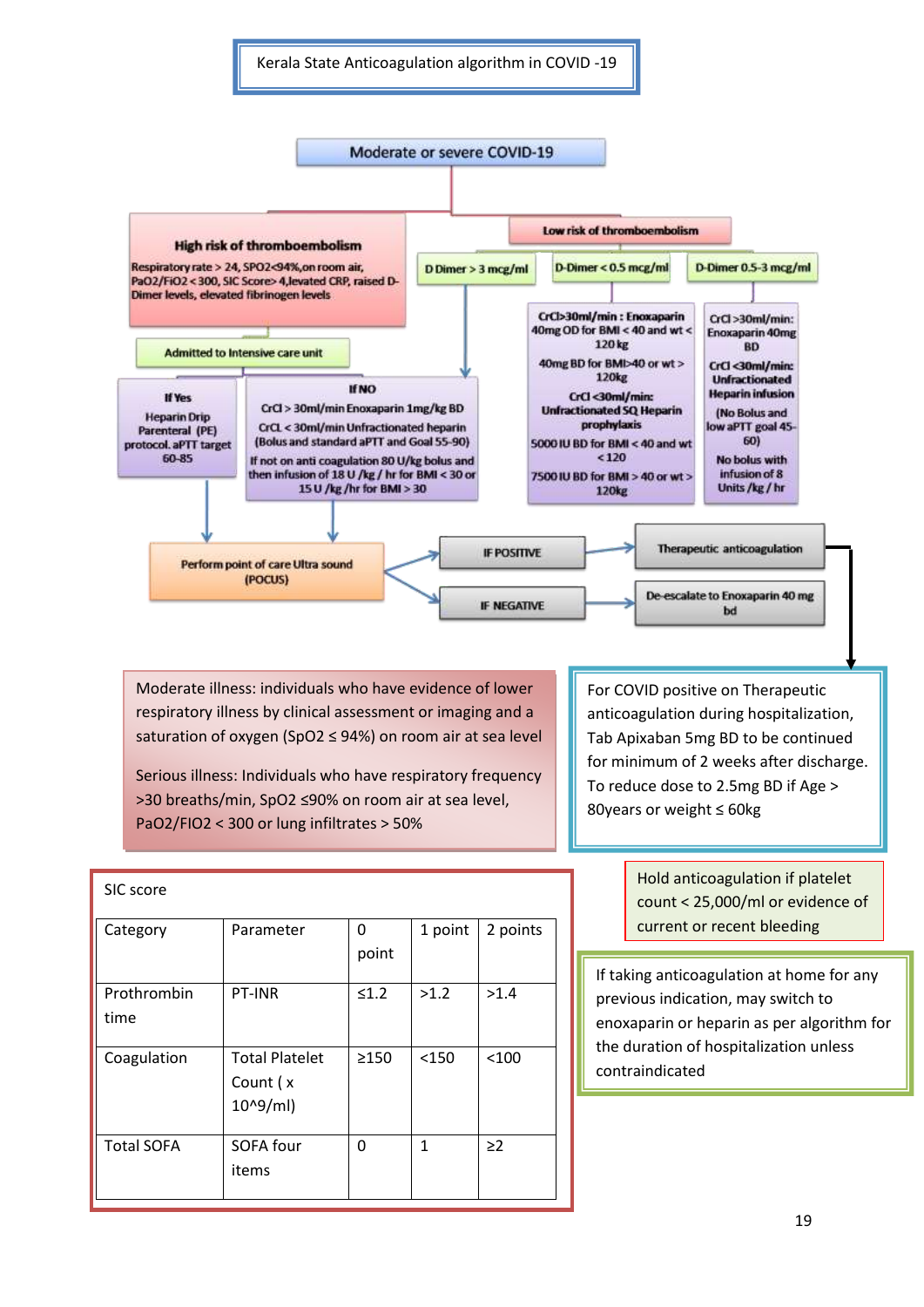#### **When to suspect Pulmonary Embolism**:

This is a challenge given the inherent hypoxia and altered coagulation profile observed in COVID-19 infected patients.

Consider PE in the case of:

a. Marked increase/rising D-dimer from baseline AND

b. Acute worsening of oxygenation, blood pressure, tachycardia with imaging findings

**NOT** consistent with worsening COVID-19 Pneumonia.

#### **Rationale for early anti coagulation**

- Pathophysiology of COVID 19 associated respiratory disease is consistent with pulmonary vascular thromboemboli with increased dead space ventilation
- Autopsy studies have demonstrated venous thrombo embolism in deceased Corona patients
- Early anticoagulation is necessary to prevent propagation of micro thrombi at disease presentation
- Early anticoagulation may be associated with decreased mortality

#### **Rationale for choice of Anticoagulant**

- Heparin binds tightly to COVID 19 spike protein
- Heparin also downregulate IL-6 and directly dampen immune activation

#### References

1. Bassam Atallah, Saad I Mallah, Wael AlMahmeed, Anticoagulation in COVID-19, European Heart Journal - Cardiovascular Pharmacotherapy*,* pvaa036

2. Massachusets General Hospital Hematology Recommendations and Dosing Guidelines during COVID-19

3. Mount Sinai anticoagulation algorithm

4. Joly, B.S., Siguret, V. & Veyradier, A. Understanding pathophysiology of hemostasis disorders in critically ill patients with COVID-19. Intensive Care Med (2020)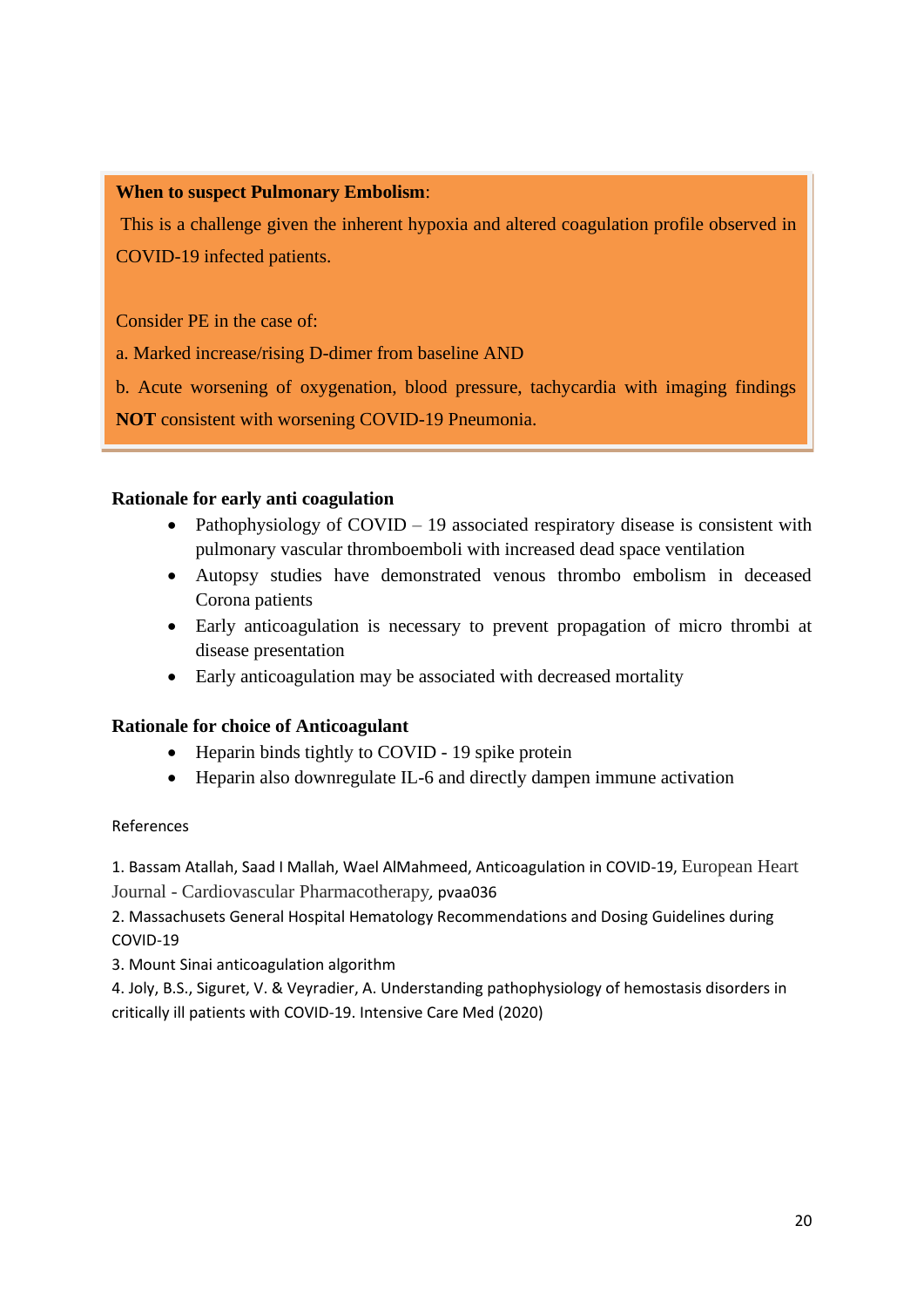### **7. Compassionate use of convalescent plasma for treatment of patients with moderate to severe COVID 19 infection**

Compassionate use of convalescent plasma may be considered in

- 1. Laboratory confirmed diagnosis of infection with SARS CoV 2
- 2. COVID 19 with moderate/severe disease
- 3. Informed consent provided by the patient or relative
- 4. Emergency approval from state medical board

#### **Moderate COVID 19**

Respiratory rate 24-29/min  $SpO2 \leq 94\%$  on room air

#### **Severe COVID infection**

Respiratory rate  $> 30$ /min

 $SpO2 \leq 90\%$  on room air

Ratio of partial pressure of arterial oxygen to fraction of inspired oxygen ratio < 300 Lung infiltrates  $> 50\%$  within 24-48 hours

#### **Exclusion criteria**

- 1. Lack of consent
- 2. Known hypersensitivity to blood products
- 3. Known IgA deficiency or immunoglobulin allergy.

### **Eligibility of Donor**

- **≥** 18 years of age
- Males or female donors of weight  $>$  55kg
- Prior diagnosis of COVID 19 documented by a laboratory test (RT-PCR) with symptomatic disease with at least fever and cough OR preferably plasma IgG titre [against S-protein] should be above 1:640.
- Complete resolution of symptoms at least 28 days to donation
- Further technicalities with regard to donor eligibility will be decided by transfusion medicine departments of designated COVID-19 treatment facilities.

#### OR

• In addition donor eligibility criteria for whole blood donation will be followed in accordance to the drugs and cosmetics Act 1940 and rules 1945 therein ( as amended till March 2020)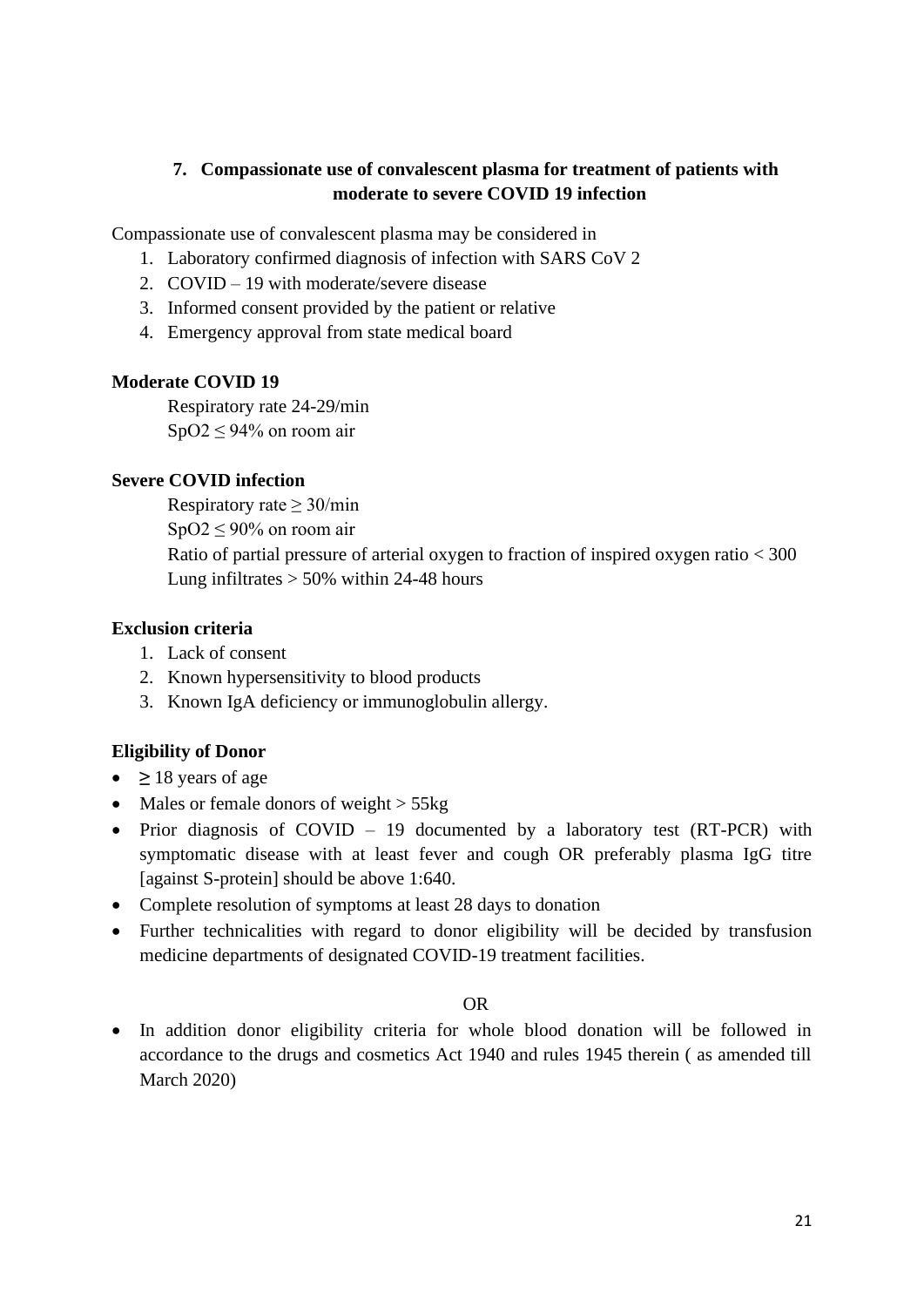#### **SOP for convalescent plasma administration under compassionate grounds**



#### **Dose of convalescent plasma**

ABO compatible plasma transfusion of 200ml will be followed by one additional dose of 200ml at 24 hours interval unless contraindicated. Hence the cumulative dose of convalescent plasma for each patient will be 400ml.The second plasma unit will preferably be from a different donor depending on availability of another ABO compatible plasma unit or else plasma unit from the same donor will be issued.

Reference

- 1. Recommendation for investigational use of COVID -19 convalescent plasma US FDA
- 2. Clinical management protocol :COVID-19: Government of India Version 3
- 3. ICMR: PLACID trial protocol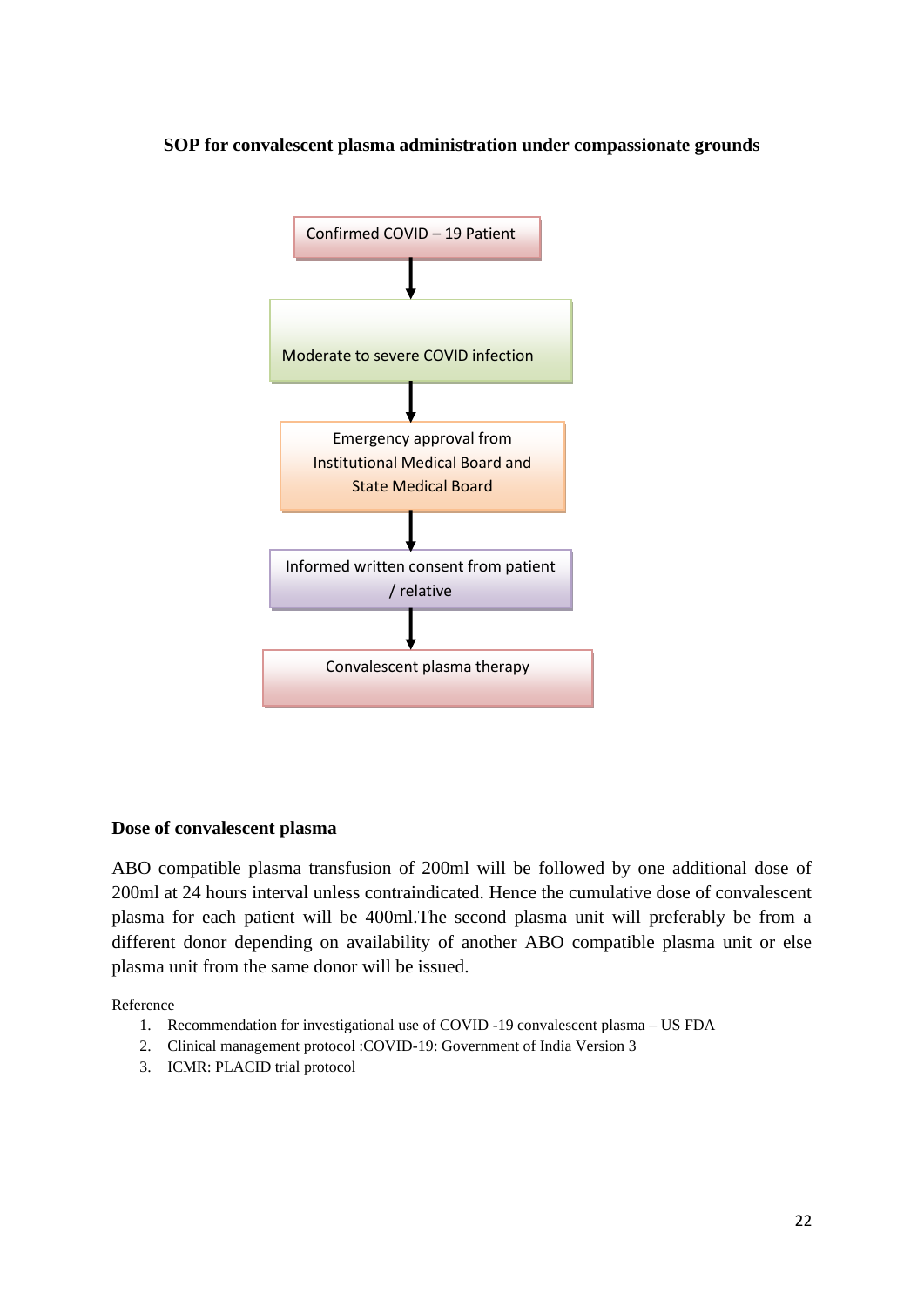### **8. Chemoprophylaxis**

The National Task force for COVID-19 constituted by ICMR recommends the use of hydroxychloroquine for prophylaxis of SARS-CoV -2 infection for high risk population.

Asymptomatic healthcare workers involved in the care of suspected or confirmed cases of COVID-19.

Asymptomatic household contacts of laboratory confirmed cases

DOSE

Asymptomatic healthcare workers involved in the care of suspected or confirmed cases of COVID-19: 400 mg twice a day on Day 1, followed by 400 mg once weekly for next 7 weeks : to be taken with meals.

Asymptomatic household contacts of laboratory confirmed cases: 400 mg twice day on Day 1, followed by 400 mg once weekly for next 3 weeks, to be taken with meals.

Exclusion/contraindication

Drug is not recommended for prophylaxis in children under 15 years of age.

Drug is contraindicated in persons with retinopathy, hypersensitivity to HCQS or 4-aminoquinoline compounds

Hydroxychloroquine prophylaxis is to be taken ONLY as per prescription of a physician and baseline QTc interval should be calculated for all persons prior to administering the drug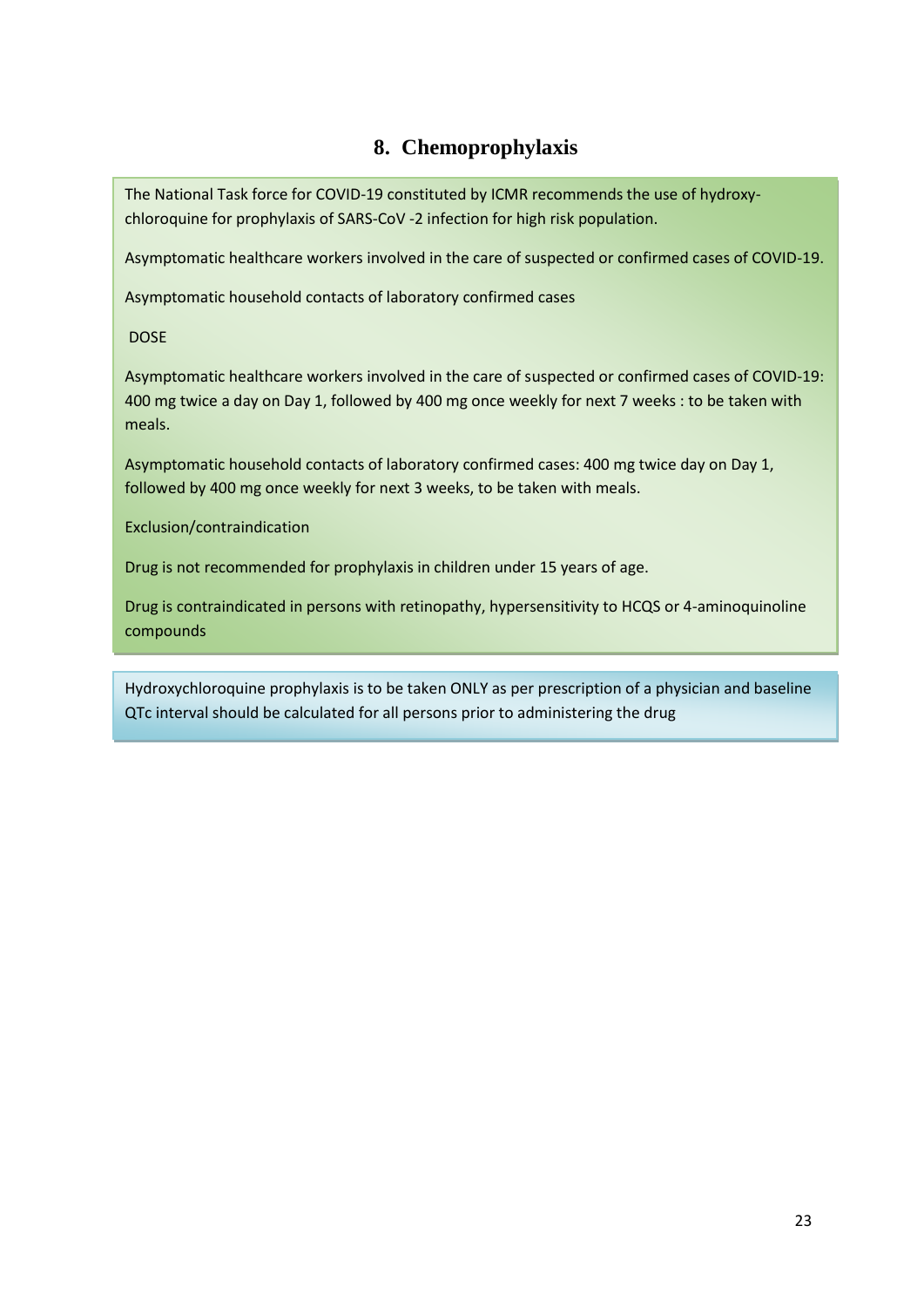### **9. REMDESIVIR**

Remdesivir is an intravenous (IV) investigational nucleotide prodrug of an adenosine analog. Remdesivir binds to the viral RNA-dependent RNA polymerase, inhibiting viral replication through premature termination of RNA transcription. It has demonstrated *in vitro* activity against severe acute respiratory syndrome coronavirus 2 (SARS-CoV-2).<sup>1</sup> In a rhesus macaque model of SARS-CoV-2 infection, remdesivir treatment was initiated soon after inoculation; remdesivir-treated animals had lower virus levels in the lungs and less lung damage than the control animals.<sup>2</sup>

Remdesivir has been studied in several clinical trials for the treatment of COVID-19. The recommendations for use of Remdesivir is based on the results of these trials

### **Recommendation for Prioritizing Limited Supplies of Remdesivir**

• Since supplies are limited, remdesivir should be prioritized for use in hospitalized patients with COVID-19 who require supplemental oxygen but who are not on high-flow oxygen, noninvasive ventilation, mechanical ventilation, or extracorporeal membrane oxygenation (ECMO)

### **Recommendation for Patients with COVID-19 Who Are on Supplemental Oxygen but Who Do Not Require High-Flow Oxygen, Noninvasive or Invasive Mechanical Ventilation, or ECMO**

• Use **remdesivir** for 5 days or until hospital discharge, whichever comes first **.**

If a patient who is on supplemental oxygen while receiving remdesivir progresses to requiring high-flow oxygen, noninvasive or invasive mechanical ventilation, or ECMO, the course of remdesivir should be completed.

### **Recommendation for Patients with COVID-19 Who Require High-Flow Oxygen, Noninvasive Ventilation, Mechanical Ventilation, or ECMO**

• There is uncertainty regarding whether starting remdesivir confers clinical benefit in these groups of patients, so a recommendation either for or against starting remdesivir.cannot be made based on the available evidence till now.

In a randomized clinical trial, there was no observed difference between the remdesivir and placebo groups in time to recovery or mortality rate in these subgroups. However, because the trial was not powered to detect differences in outcomes in these subgroups, there is uncertainty as to the effect of remdesivir on the course of COVID-19 in these patients.

### **Duration of Therapy for Patients Who Have Not Shown Clinical Improvement After 5 Days of Therapy**

• There are insufficient data on the optimal duration of remdesivir therapy for patients with COVID-19 who have not shown clinical improvement after 5 days of therapy. In this group, some experts extend the total remdesivir treatment duration to up to 10 days .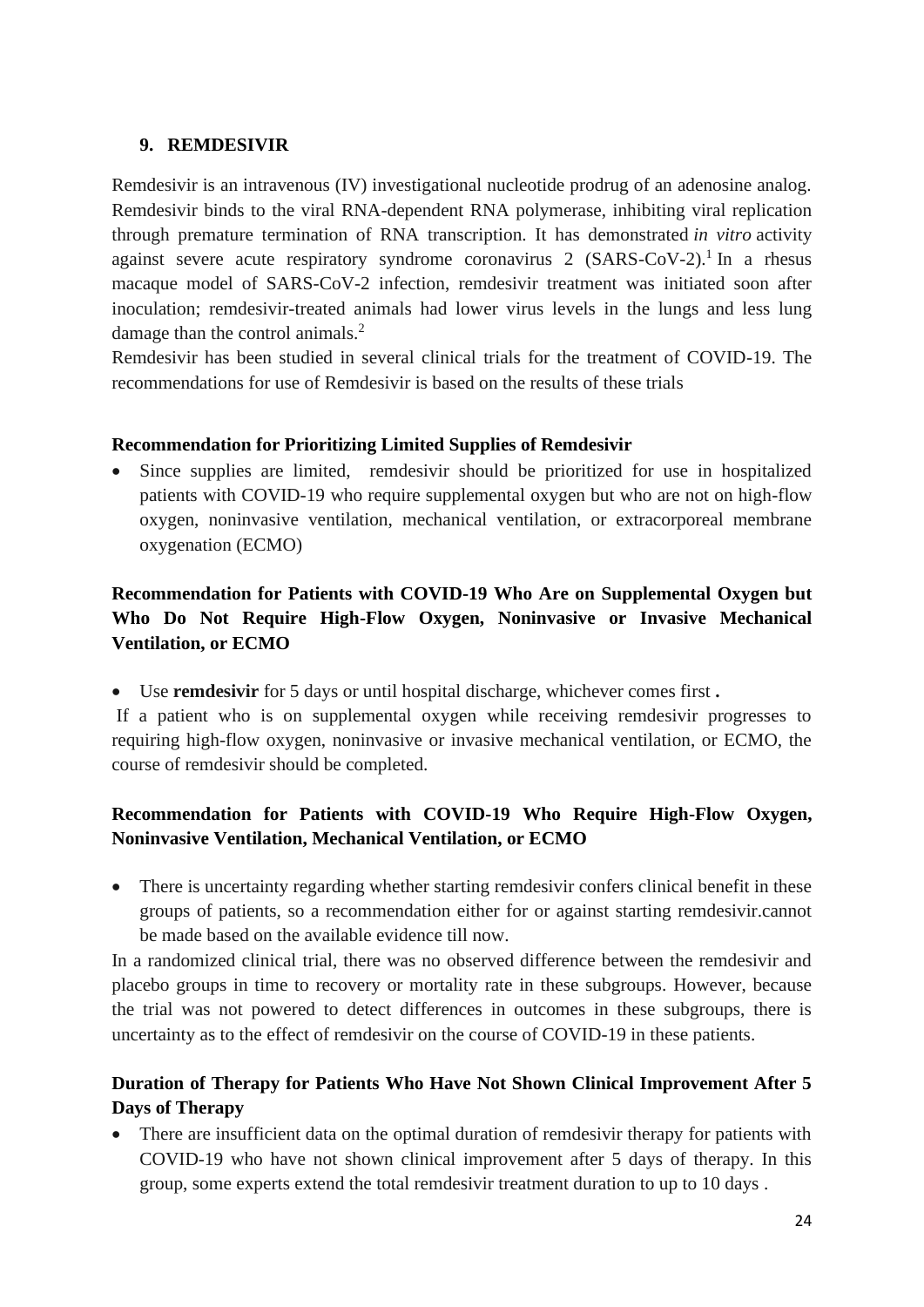#### *Rationale*

The recommendations for remdesivir are largely based on data from a multinational, randomized, placebo-controlled trial (the Adaptive COVID-19 Treatment Trial [ACTT]). This trial included 1,063 hospitalized patients with COVID-19 and evidence of lower respiratory tract infection who received IV remdesivir or placebo for 10 days (or until hospital discharge, whichever came first).

Participants who received remdesivir had a shorter time to clinical recovery than those who received placebo (median recovery time of 11 days vs. 15 days, respectively). In the preliminary subgroup analyses of ACTT, there was no observed benefit for remdesivir in people with COVID-19 who did not require oxygen supplementation; however, the number of people in this category was relatively small. Remdesivir is being evaluated in another clinical trial for the treatment of patients with moderate COVID-19; complete data from this trial are expected soon.

The preliminary analysis also reported that the patients with the clearest evidence of clinical benefit from starting remdesivir were those who required supplemental oxygen but who did not require high-flow oxygen, noninvasive or mechanical ventilation, or ECMO at baseline (n  $= 421$ ). In this subgroup, those who received remdesivir had a shorter time to recovery than those who received placebo (recovery rate ratio 1.47; 95% confidence interval [CI], 1.17– 1.84); in a post-hoc analysis of deaths by Day 14, remdesivir appeared to confer a survival benefit (hazard ratio [HR] for death 0.22; 95% CI, 0.08–0.58).

In patients who required high-flow oxygen or noninvasive ventilation at baseline ( $n = 197$ ), there was no observed difference in time to recovery between the remdesivir and placebo groups (recovery rate ratio 1.20; 95% CI, 0.79–1.81). In the post-hoc analysis of deaths by Day 14, there was no evidence that remdesivir had an impact on the mortality rate in this subgroup (HR 1.12; 95% CI, 0.53–2.38).

In participants who were on mechanical ventilation or ECMO at baseline  $(n = 272)$ , there was no observed difference in time to recovery between the remdesivir and placebo groups (recovery rate ratio 0.95; 95% CI, 0.64–1.42). In the post-hoc analysis of deaths by Day 14, there was no evidence that remdesivir had an impact on the mortality rate in this subgroup (HR 1.06; 95% CI, 0.59–1.92).

A review of the final data set, which included 28-day mortality, showed that this data set was consistent with the published preliminary data (unpublished data, based on communication from the ACTT study team to the Panel).

For patients with COVID-19 who required high-flow oxygen, noninvasive ventilation, mechanical ventilation, or ECMO, there was no observed difference between the remdesivir and placebo groups in time to recovery or mortality rate. However, because the trial was not powered to detect differences in outcomes within these subgroups, there is uncertainty as to whether starting remdesivir confers clinical benefit in these patients. For this reason, a recommendation cannot be made either for or against starting remdesivir in these patients. Because the supply of remdesivir is limited, the drug should be prioritized for use in those in whom efficacy has been demonstrated (i.e., in hospitalized patients who require supplemental oxygen but who are not on high-flow oxygen, noninvasive ventilation, mechanical ventilation, or ECMO).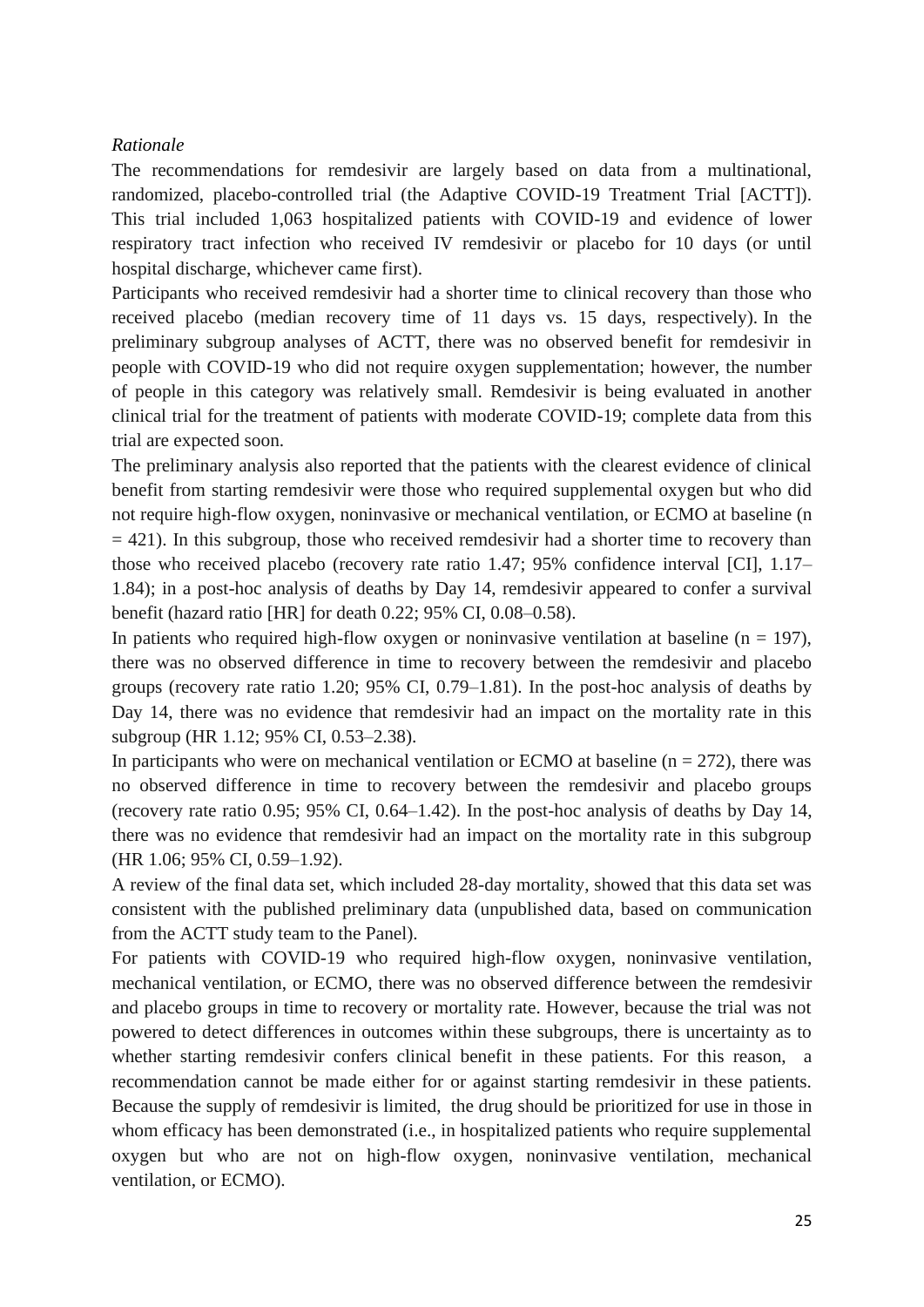Data from a multinational, open-label trial of hospitalized patients with severe COVID-19 showed that remdesivir treatment for 5 or 10 days had similar clinical benefit.The optimal duration of therapy for patients who do not improve after 5 days of receiving remdesivir is unclear. In the absence of data, some experts consider extending the total treatment duration of remdesivir to up to 10 days in patients who do not improve after 5 days of remdesivir.

#### *Monitoring, Adverse Effects, and Drug-Drug Interactions*

Remdesivir can cause gastrointestinal symptoms (e.g., nausea, vomiting), elevated transaminase levels, and an increase in prothrombin time (without a change in the international normalized ratio).

Clinical drug-drug interaction studies of remdesivir have not been conducted. Remdesivir levels are unlikely to be substantially altered by cytochrome P450 (CYP) 2C8, CYP2D6, or CYP3A4 enzymes, or by P-glycoprotein (P-gp) or organic anion-transporting polypeptide (OATP) drug transporters.

Remdesivir may be administered with weak to moderate inducers or with strong inhibitors of CYP450, OATP, or P-gp. Strong induction may modestly reduce remdesivir levels. The clinical relevance of lower remdesivir levels is unknown. The the use of remdesivir with strong inducers (e.g., rifampin) **is not recommended**.

Minimal to no reduction in remdesivir exposure is expected when remdesivir is coadministered with dexamethasone. Chloroquine or hydroxychloroquine may decrease the antiviral activity of remdesivir; coadministration of these drugs **is not recommended**.

Because the remdesivir formulation contains renally cleared sulfobutylether-betacyclodextrin sodium, it is contraindicated in patients with creatinine clearance <30ml/min/m²

#### Considerations in Pregnancy

- Use remdesivir in pregnant patients only when the potential benefit justifies the potential risk to the mother and the fetus. It should be considered in pregnancy only on compassionate grounds after getting consent from the state medical board.
- The safety and effectiveness of remdesivir for treatment of COVID-19 have not been evaluated in pregnant patients.
- Remdesivir is available through the Food and Drug Administration (FDA) Emergency Use Authorization (EUA) for adults and children and through compassionate use programs for pregnant women and children with COVID-19.

#### Considerations in Children

- The safety and effectiveness of remdesivir for treatment of COVID-19 have not been evaluated in pediatric patients.
- Remdesivir is available through an FDA EUA for adults and children and through compassionate use programs for children with COVID-19. A clinical trial is currently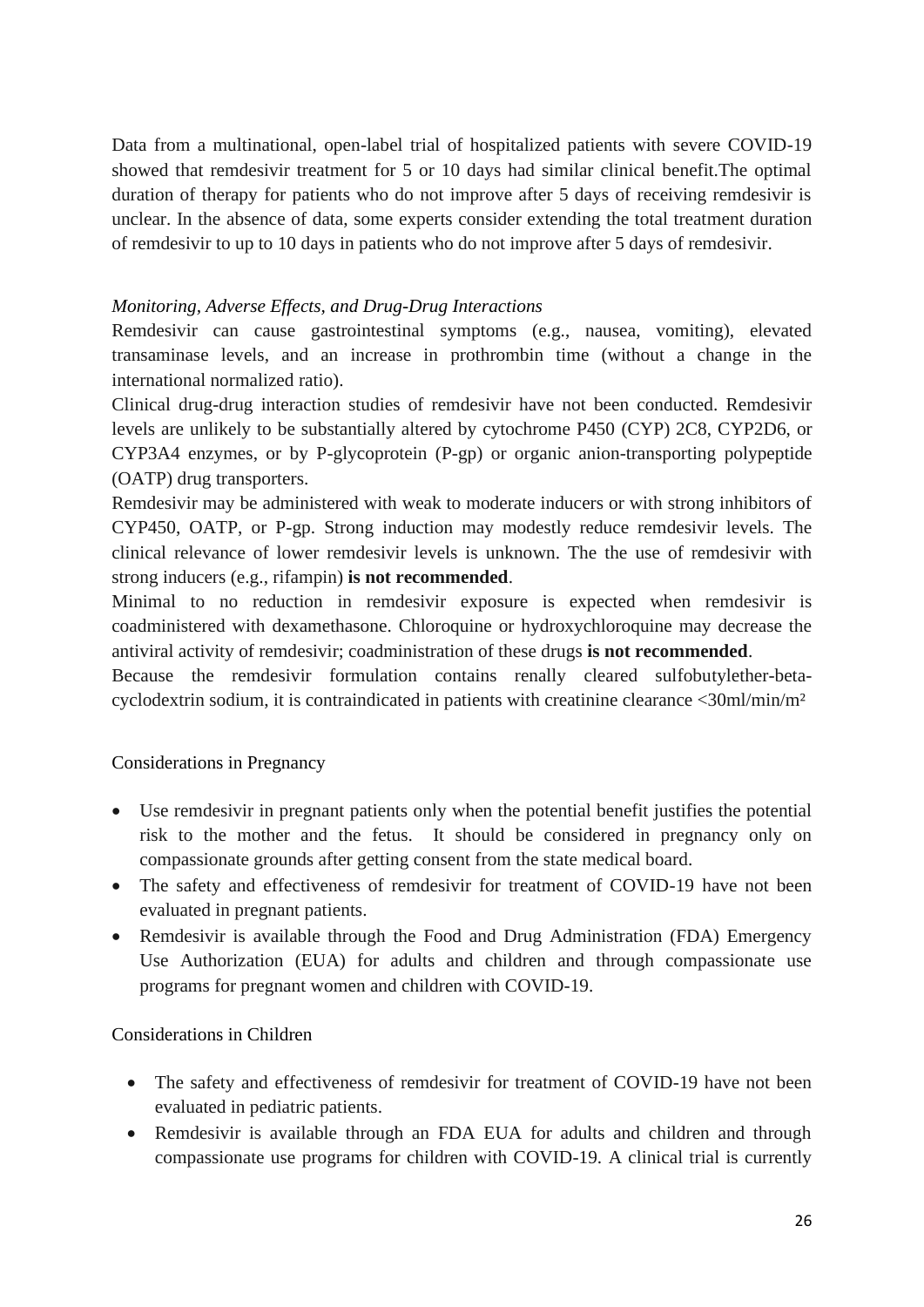evaluating the pharmacokinetics of remdesivir in children (*ClinicalTrials.gov* identifier NCT04431453).

#### References

- 1. Wang M, Cao R, Zhang L, et al. Remdesivir and chloroquine effectively inhibit the recently emerged novel coronavirus (2019-nCoV) in vitro. *Cell Res*. 2020;30(3):269-271. Available at: [https://www.ncbi.nlm.nih.gov/pubmed/32020029.](https://www.ncbi.nlm.nih.gov/pubmed/32020029)
- 2. Williamson BN, Feldmann F, Schwarz B, et al. Clinical benefit of remdesivir in rhesus macaques infected with SARS-CoV-2. *Nature*. 2020; Published online ahead of print. Available at: [https://www.ncbi.nlm.nih.gov/pubmed/32516797.](https://www.ncbi.nlm.nih.gov/pubmed/32516797)
- 3. Beigel JH, Tomashek KM, Dodd LE, et al. Remdesivir for the treatment of COVID-19–preliminary report. *N Engl J Med*. 2020. Available at: [https://www.ncbi.nlm.nih.gov/pubmed/32445440.](https://www.ncbi.nlm.nih.gov/pubmed/32445440)
- 4. Goldman JD, Lye DCB, Hui DS, et al. Remdesivir for 5 or 10 days in patients with severe COVID-19. *N Engl J Med*. 2020; Published online ahead of print. Available at: [https://www.ncbi.nlm.nih.gov/pubmed/32459919.](https://www.ncbi.nlm.nih.gov/pubmed/32459919)
- 5. Food and Drug Administration. Fact sheet for health care providers emergency use authorization (EUA) of remdesivir (GS-5734™). 2020. Available at: [https://www.fda.gov/media/137566/download.](https://www.fda.gov/media/137566/download) Accessed July 23, 2020.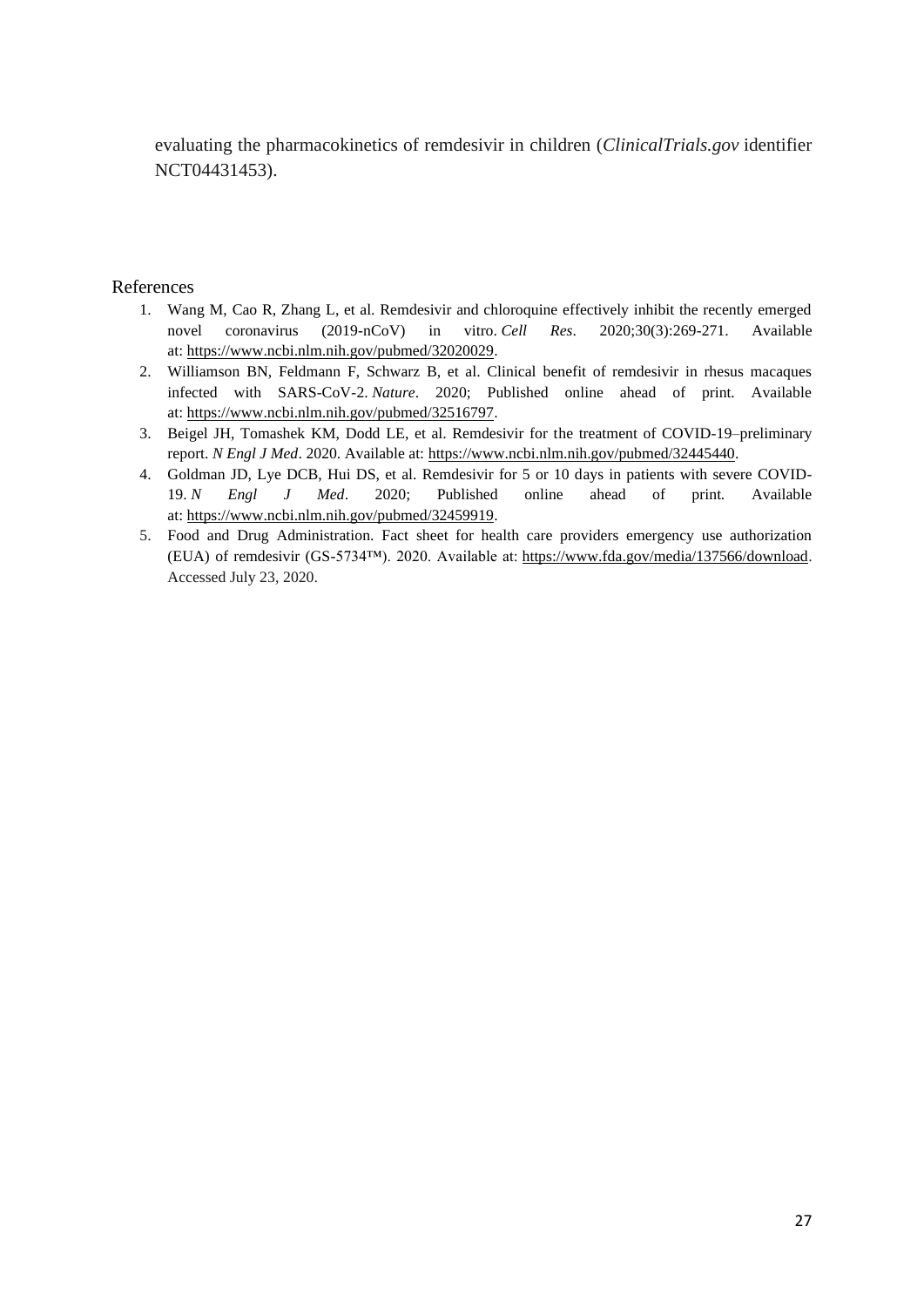### **10. Available evidence on the use of Tocilizumab in COVID-19**

Tocilizumab is a recombinant humanized monoclonal antibody against IL-6 receptor

#### **Rationale for use of Tocilizumab in COVID-19**

Pro-inflammatory cytokine levels are elevated in COVID-19 infection. Predictors of mortality from a retrospective, multicentre study of 150 confirmed COVID-19 cases in Wuhan, China included elevated ferritin and IL-6. This suggests that virus induced hyper inflammation is contributing to the mortality<sup>1, 2</sup>.

Tocilizumab has been found useful in severe or life threatening cases of cytokine release syndrome (CRS) due to chimeric antigen receptor-T cell therapy. However there are no randomized control trials that compared Tocilizumab versus steroids for CRS<sup>3</sup>.

#### **Dose recommended for CRS:**

>18 years: 8mg/kg IV (400mg),

 $<$  18 years:

< 30kg: 12mg/kg IV over 60 minutes >30kg: 8mg/kg (max 800mg) IV over 60minutes

The total tocilizumab dose should not exceed 800 mg<sup>4</sup>.

If no effect can repeat x 1 more dose after 8 to 12 hours

Can be given as an intravenous infusion in normal saline over 1 hour.

| Liver enzymes 1-3 times   | For patients receiving intravenous Tocilizumab, reduce dose to 4   |
|---------------------------|--------------------------------------------------------------------|
| upper limit of normal     | mg per kg or hold the drug until ALT or AST have normalized        |
| Liver enzymes 3-5 times   | Hold Tocilizumab dosing until less than three times upper linit of |
| upper limit of normal     | normal and follow recommendations above for greater than 1 to      |
|                           | three times upper limit of normal For persistent increases greater |
|                           | than three times upper limit of normal, discontinue                |
| Liver enzymes $> 5$ times | Discontinue the drug                                               |
| upper limit of normal     |                                                                    |

#### **Dose modification of Tocilizumab in case of liver enzyme derangement**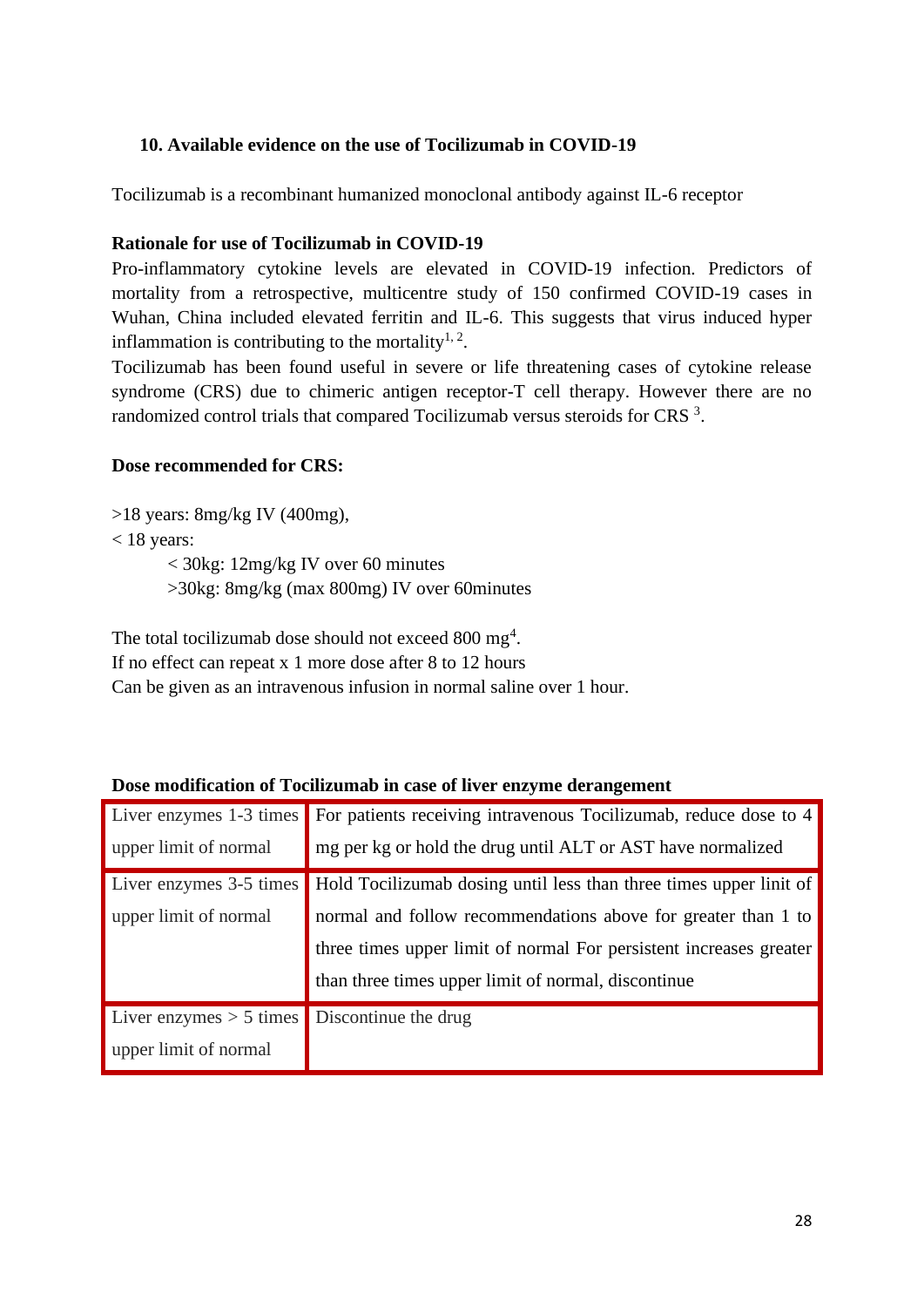|                                    | Recommendation                                                                                                                                                                                                                                                                                                                                                              |
|------------------------------------|-----------------------------------------------------------------------------------------------------------------------------------------------------------------------------------------------------------------------------------------------------------------------------------------------------------------------------------------------------------------------------|
| Lab Parameter (cells/mm3)          |                                                                                                                                                                                                                                                                                                                                                                             |
| Anc > 1000                         | Maintain drug dose                                                                                                                                                                                                                                                                                                                                                          |
| ANC 500-1000                       | Hold Tocilizumab dosing When ANC greater<br>than $1000$ cells per mm3 : • For patients<br>receiving<br>intravenous<br>drug,<br>resume<br>Tocilizumab at 4 mg per kg and increase to 8<br>mg per kg as clinically appropriate • For<br>patients receiving subcutaneous tocilizumab,<br>resume drug at every other week and increase<br>frequency to every week as clinically |
|                                    | appropriate                                                                                                                                                                                                                                                                                                                                                                 |
| ANC less than 500                  | Discontinue the drug                                                                                                                                                                                                                                                                                                                                                        |
| Platelet count $50,000 - 1,00,000$ | Hold Tocilizumab dosing When platelet<br>count is greater than 100,000 cells per mm3 :<br>• For patients receiving intravenous drug,<br>resume Tocilizumab at 4 mg per kg and<br>increase to 8 mg per kg as clinically<br>appropriate.                                                                                                                                      |
| Platelet count $<$ 50,000          | Discontinue Tocilizumab                                                                                                                                                                                                                                                                                                                                                     |

**Drug dosing based on absolute neutrophil count and platelet count**

.Guidelines and recommendations:

1) Recommendations for COVID-19 clinical management, National Institute for the Infectious Diseases, Italy:

Tocilizumab: 8 mg/kg (maximum 800 mg/dose), single dose intravenously (1-hour infusion); in absence or with poor clinical improvement a second dose should be administered after 8- 12 hours.

Tocilizumab administration should be guided by the presence of 1 or more of following selection criteria: a) PaO2/Fi02 ratio < 300, b)rapid worsening of respiratory gas exchange with or without availability of non-invasive or invasive ventilation c)IL-6 levels >40 pg/ml (if not available, see D-dimer levels >1000 ng/ml.)

Therapeutic schedule: 2 administrations (each 8 mg/kg, maximum 800 mg). Second administration to be started at 8-12 hours from the first one. Repeat PCR and D-dimer (+/-IL-6) after 24 hours from each administration.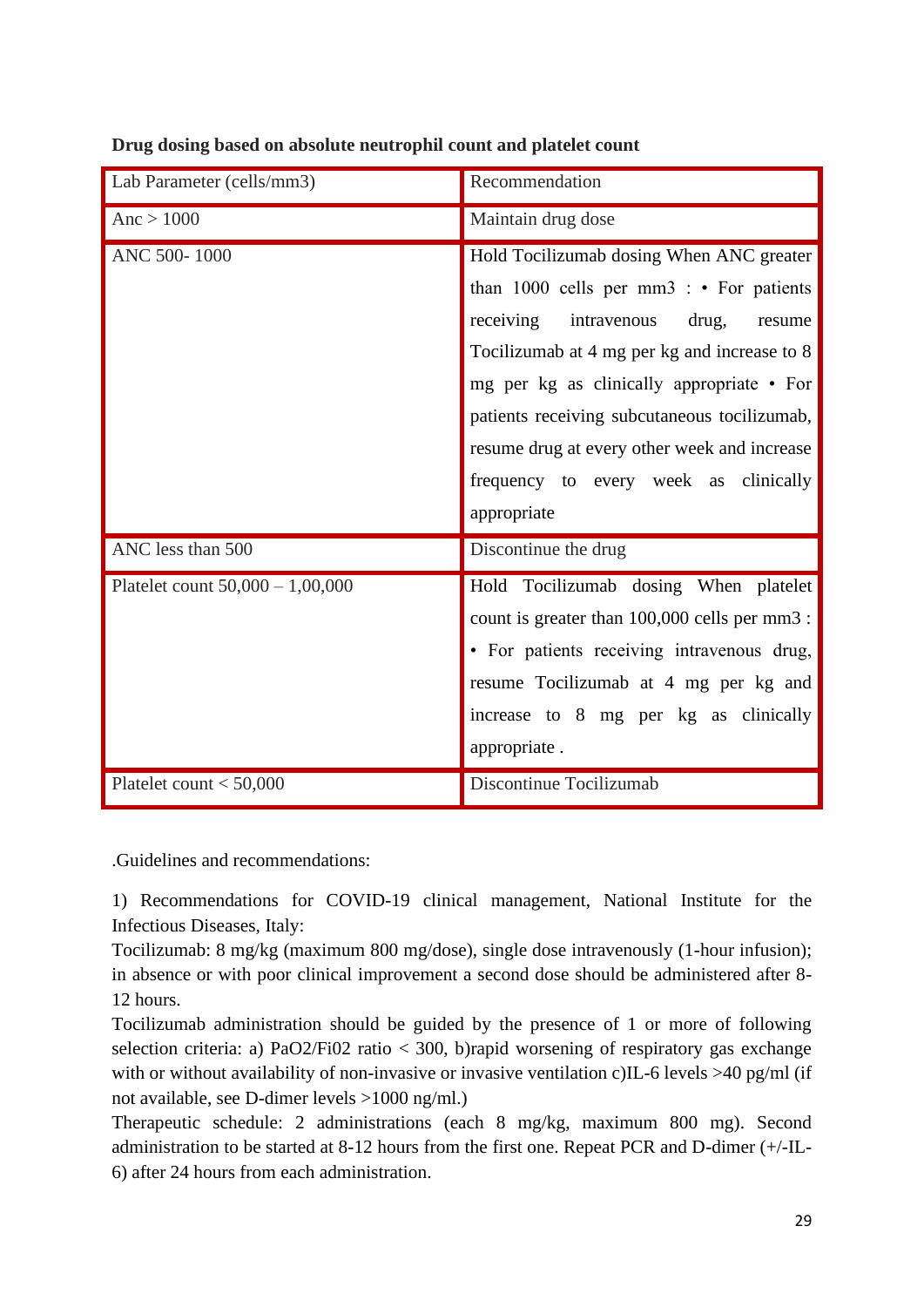2) Massachusetts General Hospital COVID-19 Treatment Guidance:

To be given after establishment of clinical status

Grade 1 – mild reaction

Grade 2 – moderate reaction, fever, need for IVF (not hypotension), mild oxygen requirement

Grade 3 – severe, liver test dysfunction, kidney injury, IVF for resuscitation, low dose vasopressor, supplemental oxygen (high flow, BiPAP, CPAP)

Grade 4 – life threatening, mechanical ventilation, high dose vasopressors

Treatment interventions based on grades:

Grade 1 – no treatment

Grade 2 – send for serum IL-6

Grade 3 – send for serum IL-6; consider Tocilizumab, if no effect can repeat x 2 more doses Q8H apart; if

no response, consider low dose corticosteroids

Grade 4 – send for serum IL-6; consider Tocilizumab as Grade 3; consider corticosteroids

References:

1. COVID-19: consider cytokine storm syndromes and immunosuppression - The Lancet [Internet]. [cited 2020 Mar 21]. Available from: https://www.thelancet.com/journals/lancet/article/PIIS0140-6736(20)30628-0/fulltext

2. Clinical predictors of mortality due to COVID-19 based on an analysis of data of 150 patients from Wuhan, China. - PubMed - NCBI [Internet]. [cited 2020 Mar 21]. Available from: https://www.ncbi.nlm.nih.gov/pubmed/32125452

3. Cytokine release syndrome with novel therapeutics for acute lymphoblastic leukemia. - PubMed - NCBI [Internet]. [cited 2020 Mar 21]. Available from: https://www.ncbi.nlm.nih.gov/pubmed?term=27913530

4. ACTEMRA (tocilizumab) injection. Drug monograph

5. Xu et al Effective Treatment of Severe COVID-19 Patients with Tocilizumab. China Xiv:202003.00026v1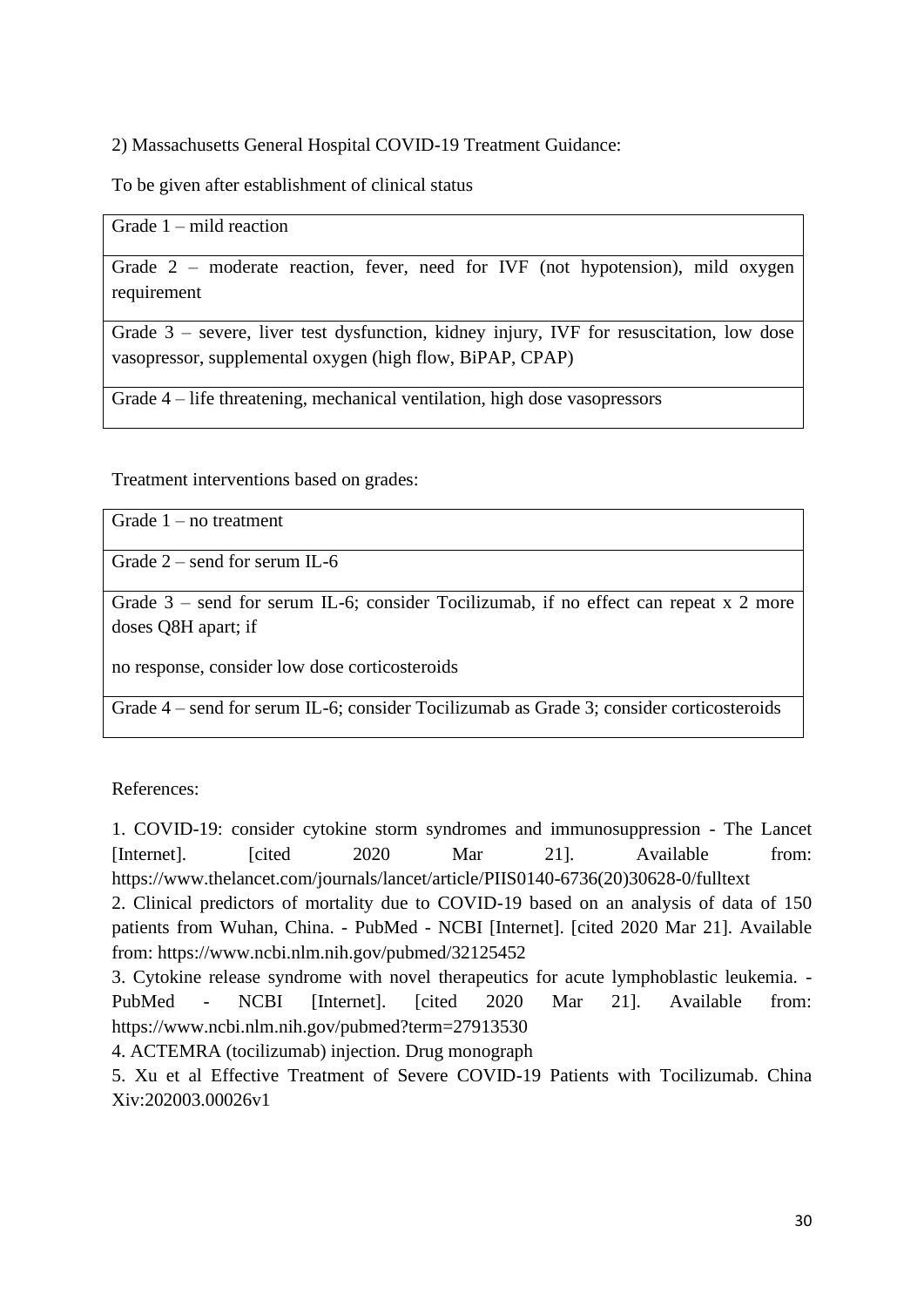# **11. GUIDELINES FOR COMPASSIONATE USE OF LOPINAVIR/RITONAVIR IN SYMPTOMATIC –COVID -19 PATIENTS**

 Treatment with lopinavir-ritonavir should be restricted to those patients with proven - COVID-19 who present with clinical syndromes of mild pneumonia, severe pneumonia, acute respiratory distress syndrome, sepsis or septic shock.

Patient Eligibility criteria:

- ➡ Laboratory confirmation of -COVID-19 infection.
- ➡ Patients with mild Pneumonia, severe pneumonia, ARDS, Sepsis or septic shock, hospitalized due to symptoms related to COVID-19.
- $\rightarrow$  Informed consent from patient
- ➡ Clearance from Institutional Medical Board

Exclusion Criteria:

- ๏ Asymptomatic individuals with COVID-19 infection.
- ๏ Known allergy or hypersensitivity reaction to Lopinavir / Ritonavir.
- A patient with Hepatic Impairment (ALT over more than five times the normal).
- ๏ Use of medications that are contraindicated with Lopinavir / Ritonavir and that cannot be replaced or stopped, It is contraindicated with astemizole, terfenadine, cisapride, ergot derivatives, sildenafil, midazolam, triazolam; lovastatin, simvastatin, pimozide and fluticasone propionate.
- Known HIV infected individual receiving other protease inhibitors containing regimen
- ๏ Documented chronic liver disease.

### **DOSAGE OF LOPINAVIR / RITONAVIR**

ADULTS:

Lopinavir / Ritonavir 200mg/50mg - 2 tablets every 12 hours for 14 days or for 7 days after becoming asymptomatic whichever is earlier

For patients unable to take medicines orally, 400mg Lopinavir / 100 mg Ritonavir 5ml suspension every 12 hours for 14 days or for 7 days after becoming asymptomatic whichever is earlier, via a nasogastric tube.

Administer with caution among persons receiving Rifampicin, Ketoconazole, ethylene estradiol.

**LABORATORY SAMPLE COLLECTION**-(other than investigations for routine clinical monitoring)

‣ Blood sample every 48 hours — for PT/INR, LFT, RFT and serum amylase (to monitor drug-induced adverse events)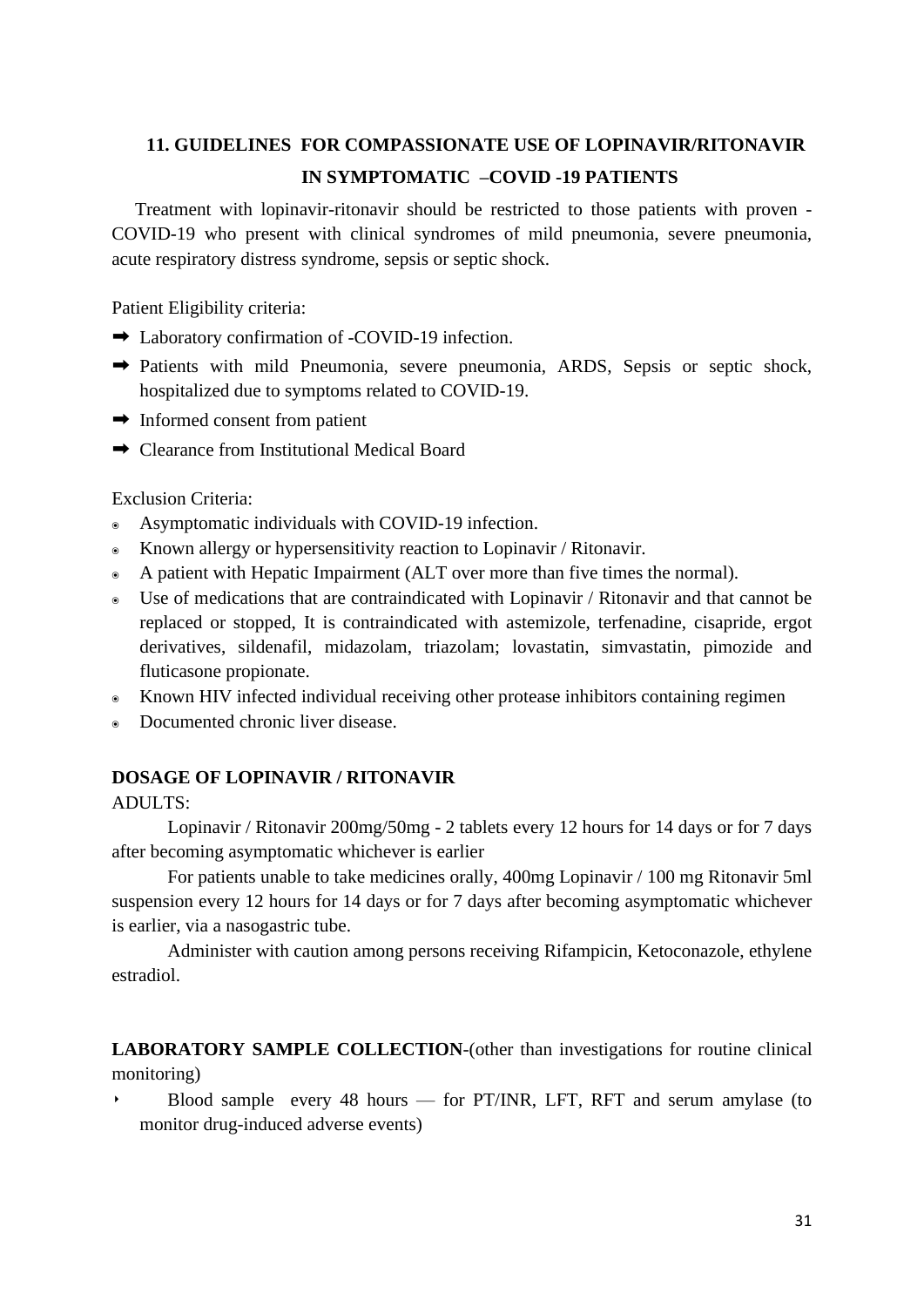### **FREQUENCY AND DURATION OF MONITORING:**

Patients should be monitored daily until discharge from the hospital by the Institutional Medical Board.

Patient should be discharged based on the State protocol in concurrence with the opinion of Institutional Medical Board.

Adverse events of Lopinavir –ritonavir

The observed adverse effects with lopinavir/ritonavir are

- 1. Acute pancreatitis (defined as having)
	- a. abdominal pain consistent with acute Pancreatitis
	- b. serum amylase at least three times greater than the upper limit of normal)
- 2. Elevation of ALT to more than five-fold upper limit of normal.
- 3. Anaphylaxis
- 4. Bleeding diathesis (INR  $>$  3 without anticoagulant therapy)
- 5. Diarrhoea.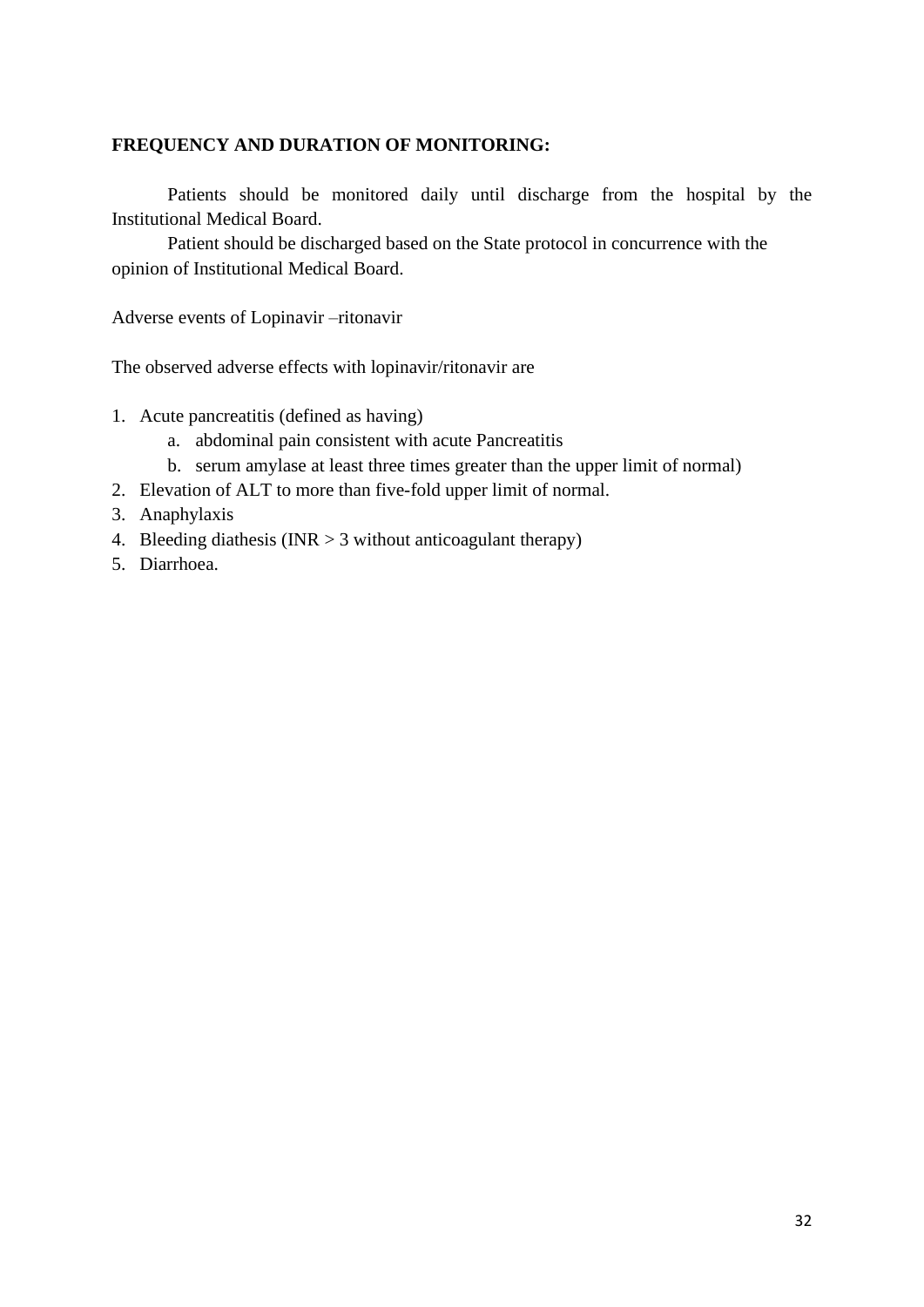### **12. Adult critical care guidelines**

### I. CASE DEFINITION -CRITICAL

- 1. Respiratory failure, requiring Mechanical ventilation (PaO<sub>2</sub> < 60 with FiO<sub>2</sub> > 0.5 with or without PaCO $2$ >50mmHg with pH $\leq$ 7.25)
- 2. Shock
- 3. Other organ failure requiring ICU admission

#### II. SEVERE &CRITICAL CASE: MANAGEMENT

- 1. Assess:
	- a. General: PR, HR, BP, Respiratory Rate, SpO<sub>2</sub>, Work of breathing
	- b.  $SpO<sub>2</sub>$
	- c. Tidal volume generated if on NIV
	- d. Level of consciousness
	- e. Organ function
	- f. System examination
	- g. Screening echo
	- h. Labs:
		- i. BRE: Hb, TC, DC,Platelet count
		- ii. URE
		- iii. LFT
		- iv. RFT
		- v. Lactate
		- vi. Blood sugar
		- vii. CRP
		- viii. Procalcitonin
		- ix. Coagulation profile
		- x. Ferritin,LDH
		- xi. ECG
		- xii. hsTrop T/ Trop I
		- xiii. Chest Imaging
		- xiv. NTProBNP
- 2. Warning Indicators: Increasing work of breathing, progressive decrease of peripheral Absolute lymphocyte count, increasing levels of IL-6/ C-reactive protein, Tissue oxygenation indices decreases, Lactate level increasing progressively, Chest CT/Xray shows obvious progression of lung lesions.
- 3. COVID-19 patients appear to havetwo phenotypes, from the perspective of ICU management (Gattinoni et al, 2020). Management should be optimised for each individual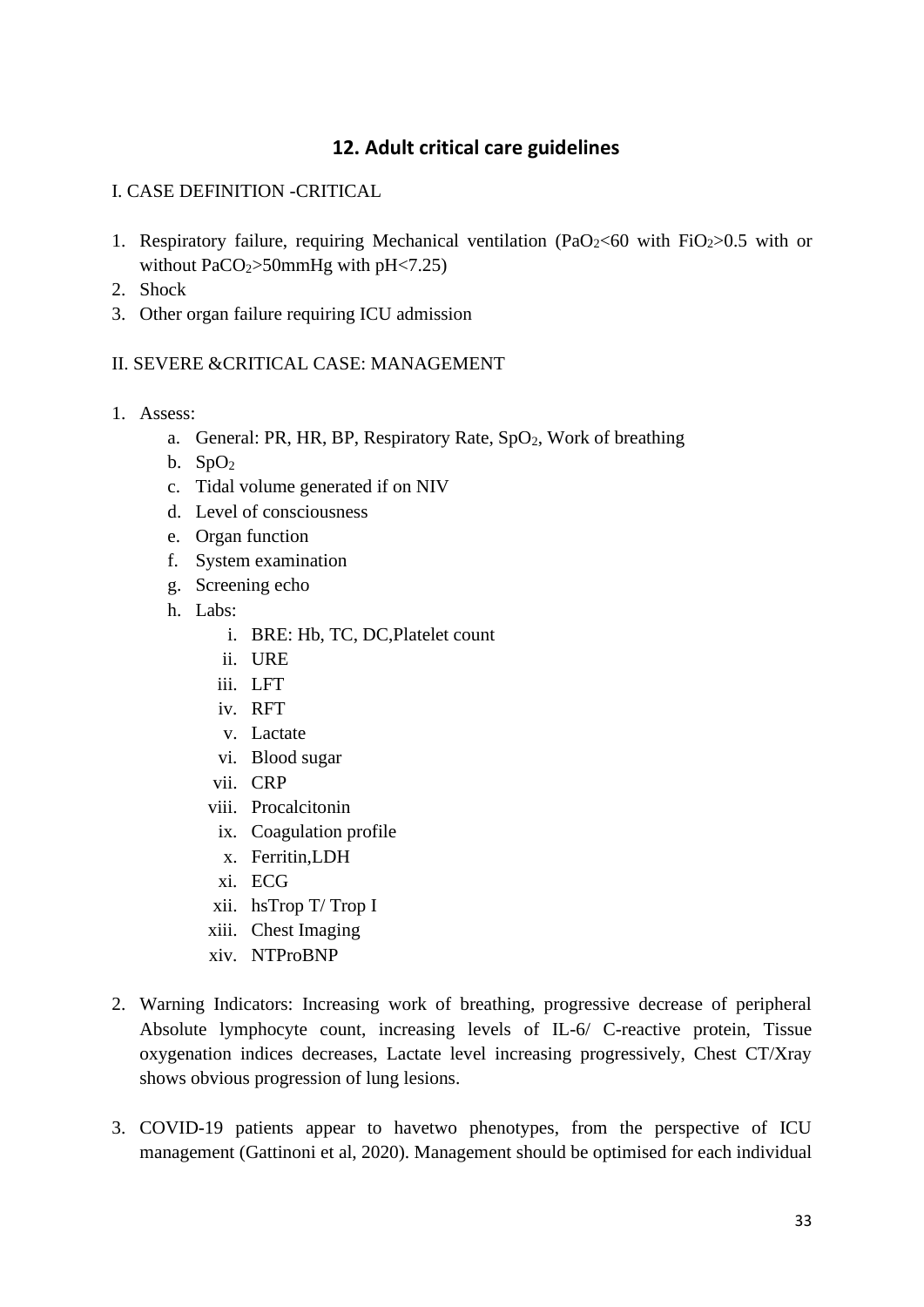patient as clinically indicated, based on established strategies for the management of ARDS.

### L-phenotype

- a. Typical of early presentation viral pneumonitis
- b. Hypoxaemia with preserved  $CO<sub>2</sub>$  clearance (Type 1 respiratory failure)
- c. LowElastance (i.e. high compliance)
- d. Low V/Q matching (possibly due to abnormal hypoxic vasoconstriction)
- e. Low recruitability (poor response to PEEP and prone position ventilation)
- f. May be able to avoid mechanical ventilation with appropriate oxygen therapy

### H phenotype

- a. Typical of later illness and classic ARDS, including patients who have had prolonged non-invasive ventilation (potential for patient-induced lung injury) and co-existing lung disease or complications
- b. Hypoxaemia  $+/-$  impaired CO<sub>2</sub> clearance (Type 1 and/or 2 respiratory failure)
- c. HighElastance (i.e. low compliance)
- d. High V/Q matching
- e. High recruitability (respond to PEEP and prone position ventilation)
- f. May benefit from protective lung ventilation and usual ARDS therapies.

### 4. Treatment

- a. General Principle: Bed rest, maintain fluid balance, acid base, oxygen therapy, mechanical ventilation in time, prevent &treat complications of critically ill, treat disease, prevent secondary infections, prevent transmission.
- b. Antiviral treatment: as per state guidelines
- c. Oxygen therapy & respiratory support
	- i. Pa $O_2$ /FiO<sub>2</sub> at 200-300
		- 1. Nasal cannula /oxygen mask. Assess if respiratory disease/hypoxemia has remitted. If no improvement in 1-2 hours go to next step/invasive mechanical ventilation
		- 2. High flow nasal cannula HFNC: **limited recommendation**. If used patient ideally in Negative pressure room or single isolation room with good ventilation. More aerosol formation. Maximum for 2 hours. Close observation is needed. If no improvement /response (Respiratory Rate  $>35/minSpO<sub>2</sub>< 93%$ , increased work of breathing, accessory muscle use)- consider intubation and mechanical ventilation.
	- ii. Pa $O_2$ /FiO<sub>2</sub> at 150-200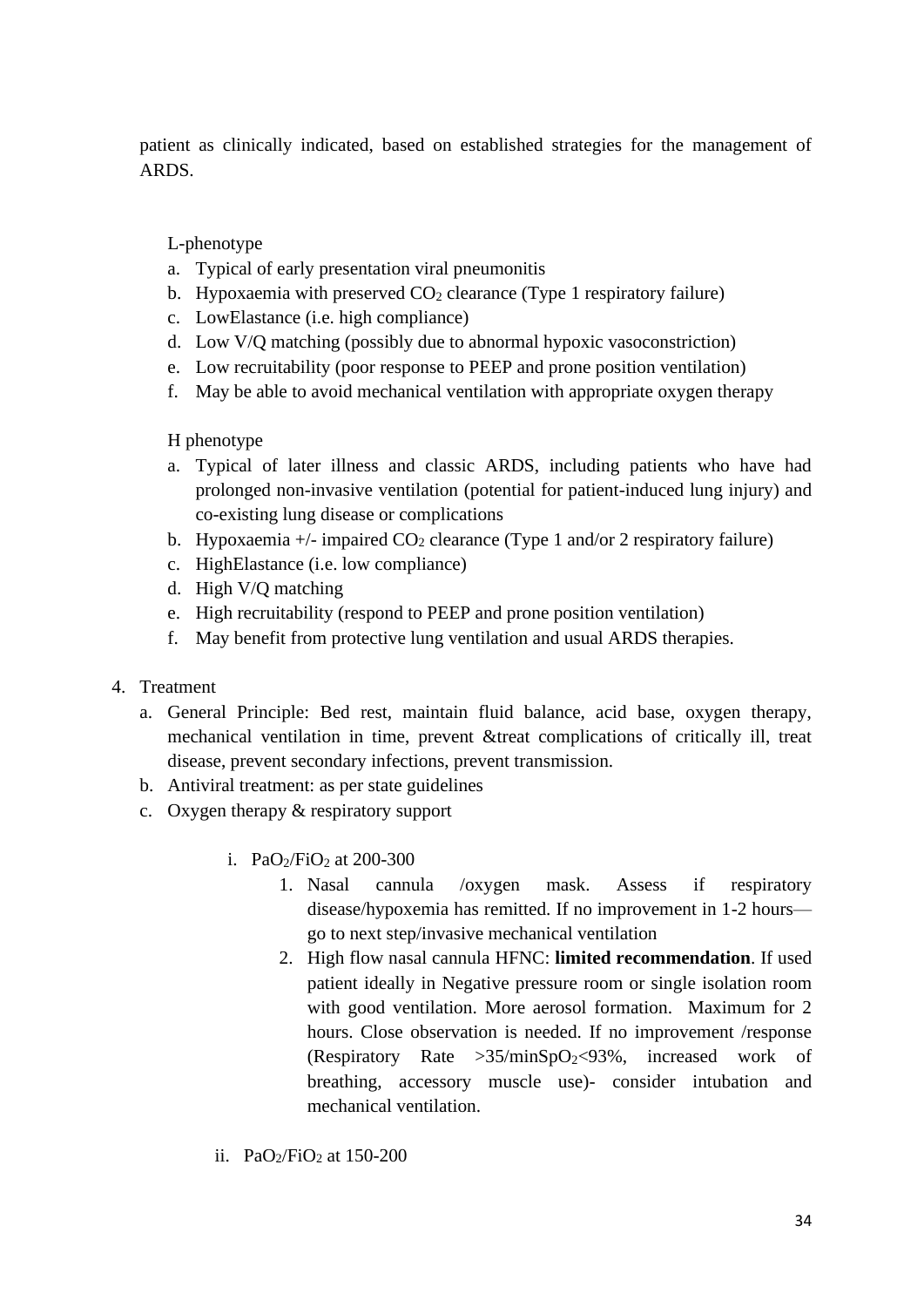- 1. Non-invasive ventilation (NIV): **Limited use, more aerosols.**In Negative pressure room or single isolation room with good ventilationWhen using NIV, double circuit NIV with oronasal/helmet interface, non-vented mask preferred. Use HEPA filter at expiratory limb & HMEF at Y connector. Should **not** be used for transportation. Failure rate is high, close monitoring required. If no improvement in 1- 2 Hours invasive mechanical ventilation initiated promptly. Monitor for "no improvement" or worsening (Respiratory Rate  $>35/\text{minSpO}_2$ <93%, accessory muscle use, generating large tidal volume>9-9.5ml/kg).
- iii.  $PaO<sub>2</sub>/FiO<sub>2</sub><150$ 
	- 1. Invasive mechanical ventilation
	- a. Early appropriate mechanical ventilation
	- b. Lung protective strategy (P plateau <30, Driving Pressure <15 cms H2O). Tidal Volume 4-8 ml/kg predicted body weight (PBW). Permissive hypercapnia may be permitted to reduce volutrauma.The initial tidal volume is 6 mL/kg PBW; tidal volume up to 8 mL/kg PBW is allowed if undesirable side effects occur (e.g. dyssynchrony,  $pH <$ 7.15) and also for L phenotype with  $CO<sub>2</sub>$  retention.
	- c. Ards.net guidelines to be followed especially for H phenotype,
	- d. PEEP: Gradual increase in increments of 2, with hemodynamic monitoring. Other options include: Optimal PEEP via static compliance method/ FiO2/PEEP table in ARDS.net guideline
	- e. Neuro muscular blockade: to be considered in the setting of worsening hypoxia or hypercapnia and in situations where the patient's respiratory drive cannot be managed with sedation alone resulting in ventilator dyssynchrony and lung decruitment.
	- f. Lung recruitment:Although current evidence does not support the routine use of recruitment manoeuvres in non-COVID-19 ARDS, they could be considered in COVID-19 patients on a case by case basis. COVID-19 patients may respond well to these interventions and their application may be appropriate where the patient has not responded to other interventions. They should only be provided by clinicians experienced in undertaking these manoeuvres, dealing with their potential complications and using a closed system. Methods: See below.
- g. Prone position Ventilation: EARLY prone ventilation may be considered for refractory hypoxemia. Effective in improving hypoxia associated with COVID-19 H phenotype. This should be done in patients with refractory hypoxemia and not improving with standard lung protective ventilation strategy and policies should include suitable PPE for staff, minimise the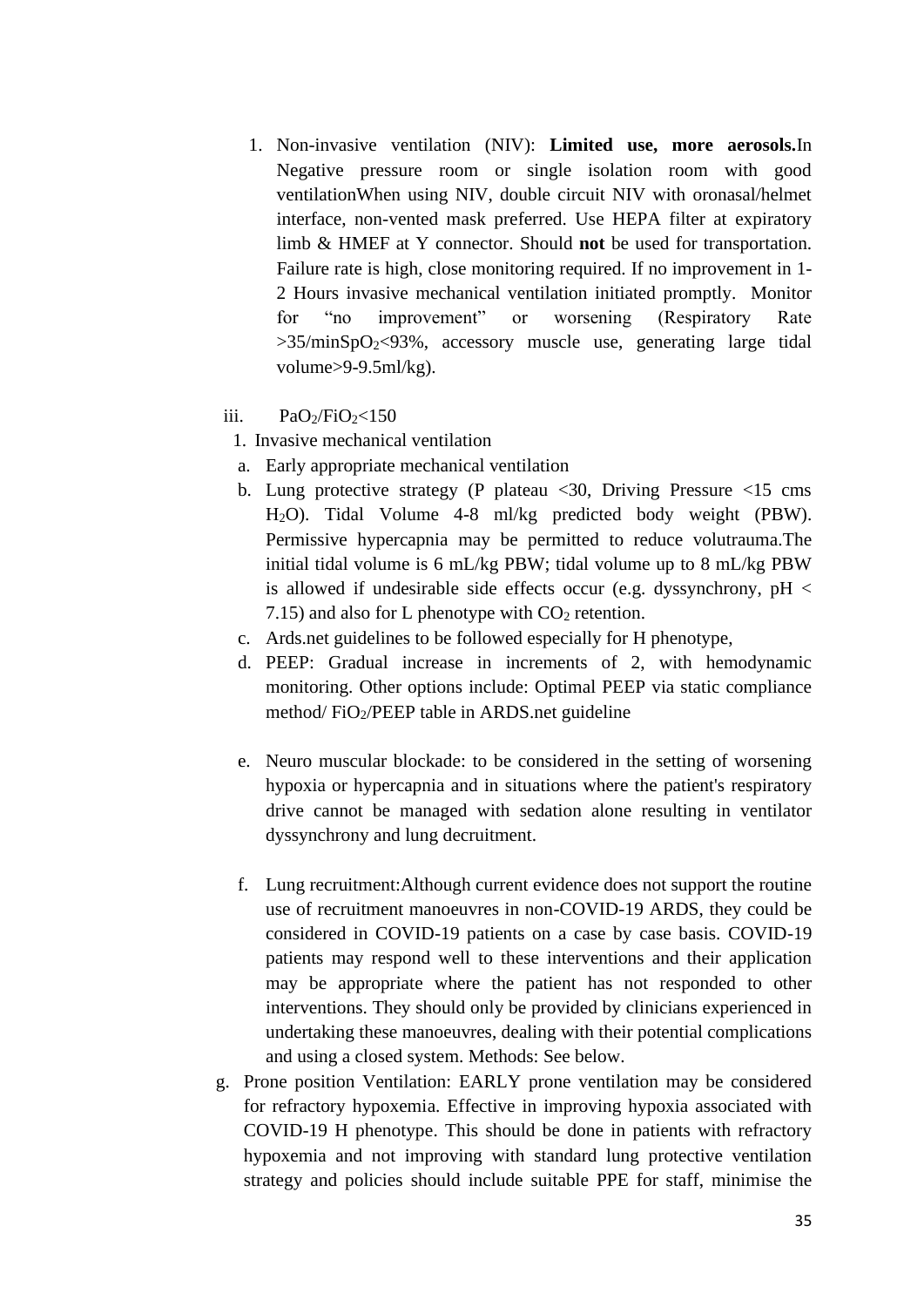risk of adverse events, e.g. accidental extubation. Muscle relaxants/deep sedation be used while ventilating in prone position to avoid accidental displacement or extubation. First session of Prone ventilation is to at least 12 hours and further sessions much longer. Usefulness of prone position ventilation is shown by  $P/F > 150$ , PEEP decreasing to <10, FiO<sub>2</sub> decreasing to <0.6 after turning patient supine and that too lasting >4 Hrs

- h. Fluid Management: Conservative fluid strategy to reduce extra vascular lung water.
- i. Tracheostomy: Is an aerosolization procedure and so decide on clinical basis
- j. Nebulisers: MDI preferred over nebulisers
- k. Bronchoscopy: Diagnostic bronchoscopy is not recommended. ETA aspirates are adequate for RT PCR diagnosis of COVID
- l. Liberation from MV: Standard weaning protocols with bridging to NIV with well fitted mask and dual limb circuits and strict airborne precau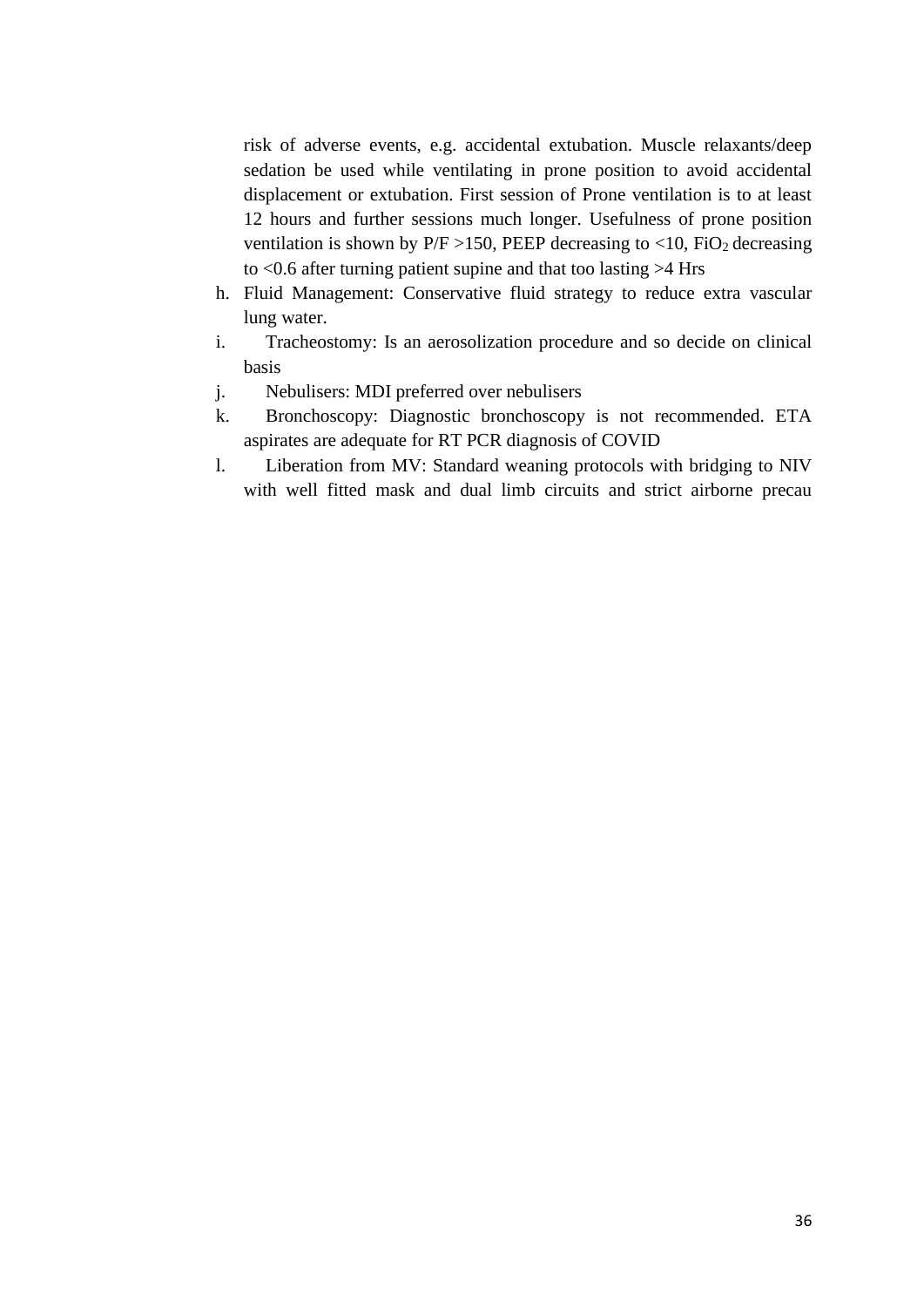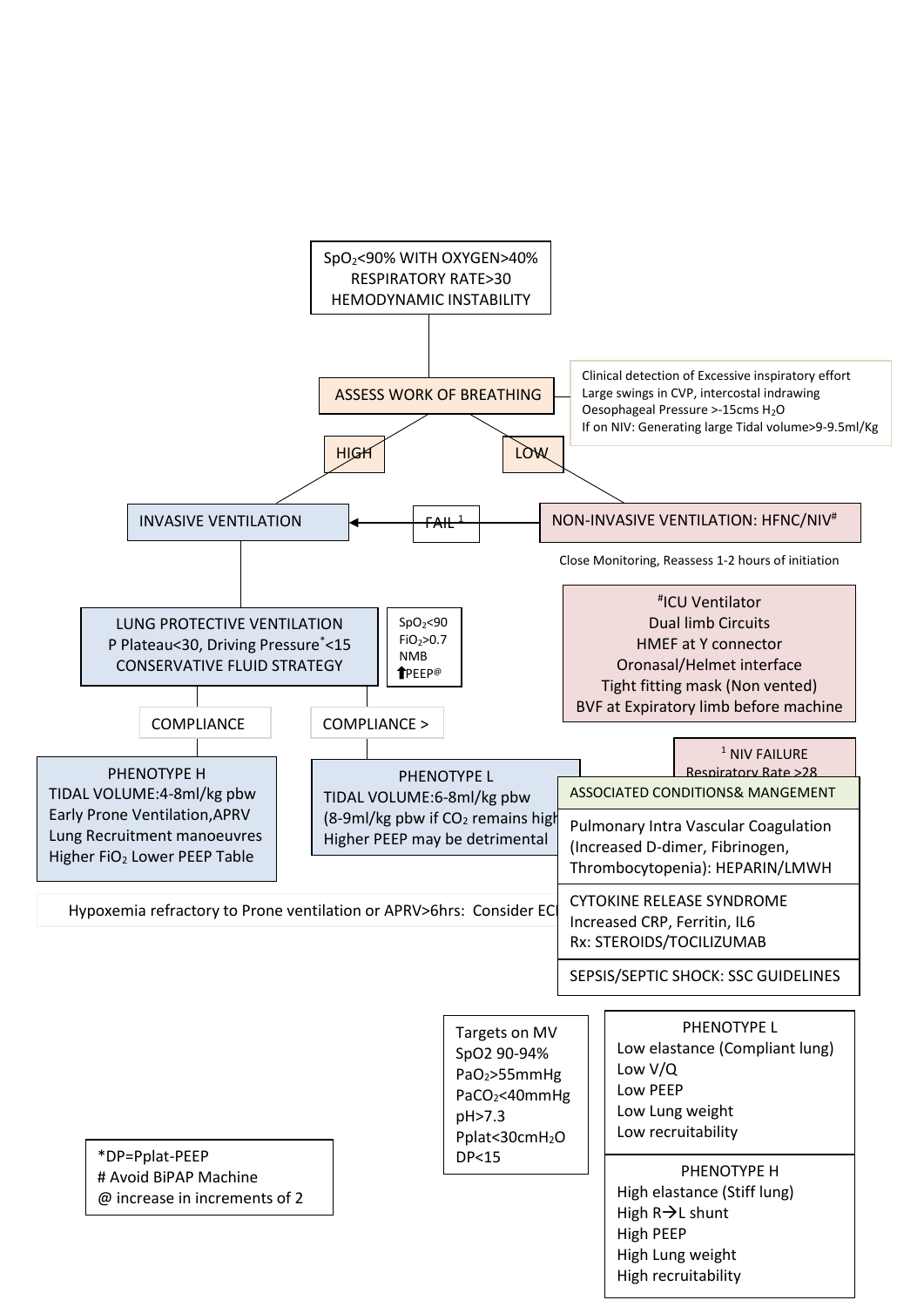- 2. ECMO: Early evaluation & implementation.
	- i. ECMO Indications: Under optimal conditions

(FiO2>0.8, Tidal volume 6ml/kg PBW, PEEP>10 and no contraindication for prone ventilation) and prone ventilation has been implemented and meet one of the following

- a. PaO $\frac{1}{2}$ FiO $\frac{1}{2}$  for more than 3 hours
- b. PaO $\frac{1}{2}$ FiO $\frac{2}{80}$  for more than 6 hours
- c. PaO $\frac{1}{2}$ FiO $\frac{1}{2}$  = 100 with FiO2=1
- d. Arterial  $pH < 7.25$  and  $PaCO<sub>2</sub> > 60$  mmHg for  $> 6$ hours
- e. Arterial pH<7.20 and Plateau pressure  $>30$ cms H<sub>2</sub>O when Respiratory rate >35/minute
- f. Concomitant cardiogenic shock or cardiac arrest
- ii. ECMO contraindication:
	- a. Unrecoverable primary disease
	- b. Anticoagulation contraindicated
	- c. Mechanical ventilation  $> 7$  days with higher settings  $(FiO<sub>2</sub>>0.9,$  Plateau pressure $>30$ cm H<sub>2</sub>O), age older than 70 years, immunosuppression, presence of large peripheral vascular anatomy or disease
- 3. Choice of ECMO treatment: VV-ECMO. When circulatory failure of cardiac aetiology VA ECMO to be considered.
- d. Drainage of airway secretions: Humidification with Heated humidifier /HME.**CLOSED SUCTION** device for Endotracheal suctioning.
- e. Hemodynamic & Volume status: CONSERVATIVE FLUID STATERGY
	- i. Close monitoring of cardiac function: Echocardiography, Troponin T/I, NT BNP, Right heart function with ECHO.
	- ii. Tissue perfusion: monitoring and maintenance.
	- iii. Causes of shock in COVID sepsis include:
		- o Hypovolemia: Dehydration, Sepsis, Cytokine storm
		- o Vasoplegia
		- o RV failure: Due to ARDS, High ventilating pressure, Massive Pulmonary embolism (Assess by high CVP and with ECHO)
		- o COVID myocarditis: Assess with ECG, biomarkers, Echocardiography

Find cause of hemodynamic instability (Systolic BP<90mmHg or 40 mmHg less than baseline, MAP<65mmHg, need for vasoactive drugs, severe arrhythmias) and treat the cause.

Arrhythmias should be actively managed.

Monitor clinically (Mental status, Urine output, capillary refill time, blood pressure, heart rate etc),functional hemodynamic monitoring like Passive leg raising test, Pulse pressure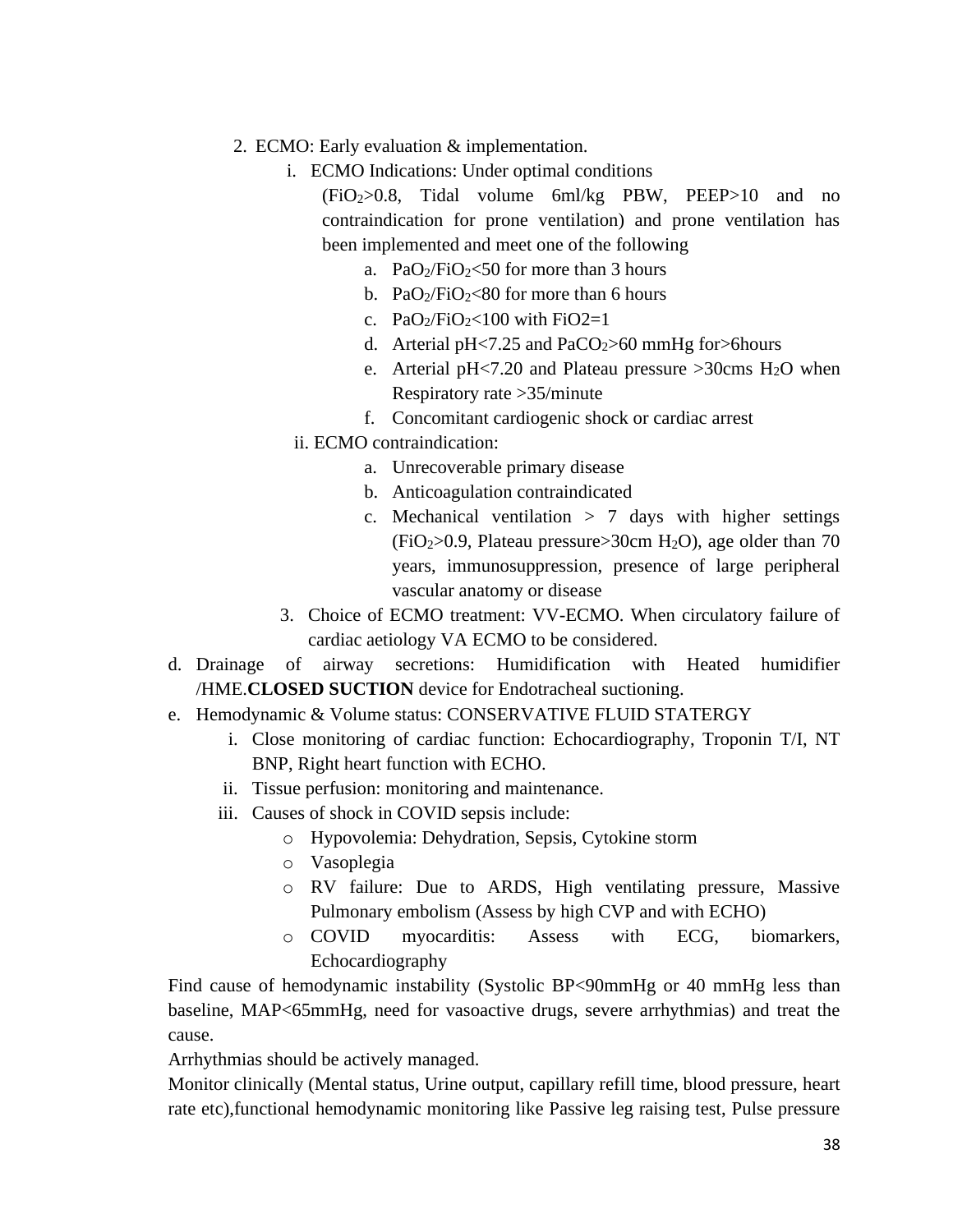variation, End expiratory occlusion, mini fluid challenge, Tidal volume challenge, IVC distensibility index, Echocardiography.

- iv. Volume status: Do not overload the patient with adequate tissue perfusion. Small boluses of fluid are given and close monitoring of response noted. If signs of overload further fluids to be restricted. Over load can be assesses by worsening PaO<sub>2</sub>/FiO<sub>2</sub>, Extra vascular lung water if resources permit.
- f. Nutrition: Early enteral feeds preferred (if no contraindications like dysfunctional gut, severe hemodynamic instability) with high calorie and proteins. 25-30 Kcal/kg/day. Protein: 1.5-2 gm/kg. Supplemental/Total parenteral if not tolerating/ dysfunctional gut.
- g. STEROIDS: As mentioned in medical management of COIVD patient.
- h. Antimicrobial: Routine use of antimicrobial is not recommended without clear evidence of bacterial infection.
- i. Anticoagulant therapy: Mentioned in Medical management. UFH if abnormal RFT. Monitor coagulation profile &RFT
- j. Sedation, Analgesia: Patient on Mechanical ventilation should be given appropriate sedation and analgesics
- k. MUSCLE RELAXANTS: Routine use not recommended. If dyssynchrony can use Cis atracurium or atracurium.
- l. Acute Kidney Injury & Renal replacement therapy: Second stage KDIGO criteria (Creatinine=2-2.9 times baseline value, urine output<0.5 ml/kg/hr for 12 hours) and other evidence for the need of renal replacement therapy-RRT
- m. Infection transmission prevention:
	- i. Use of PPE as needed.
	- ii. HEPA BACTERIAL VIRAL filter placed at expiratory limb of ventilator tubing
	- iii. N95 mask / 3 ply mask for patient whenon Nasal Cannula for Oxygen supplementation.
	- iv. All intensive care personnel (medical, nursing, allied health, cleaning and ward assistants) receive training in infection control and personal protection equipment.
	- v. Recommend minimising aerosol generating procedures. If they must be performed, then they should be completed in a negative pressure room. If this is not available, then a single room should be used.
	- vi. When a unit is caring for a confirmed or suspected COVID-19 patient, ensure that all donning and doffing are supervised by an additional appropriately trained staff member.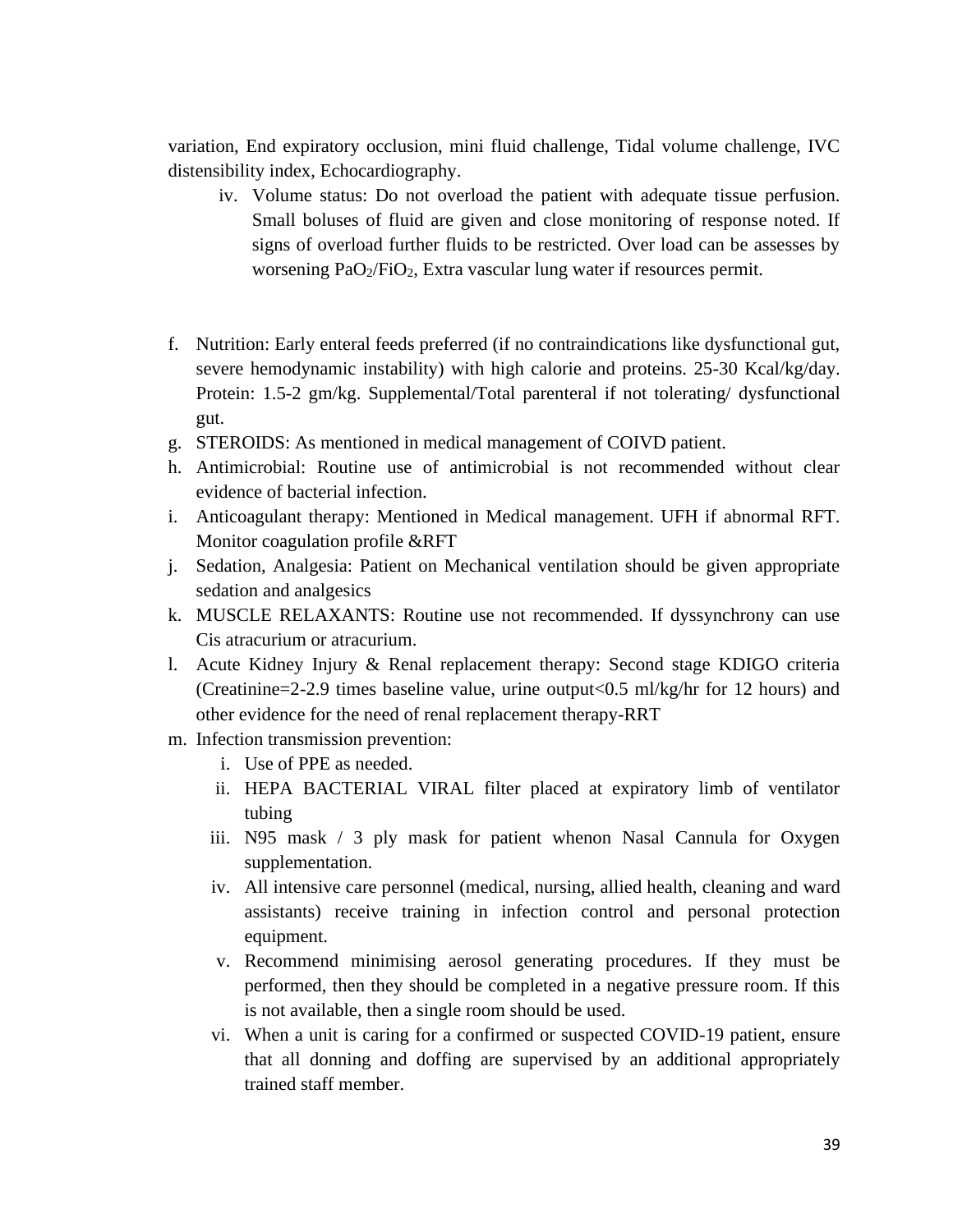- vii. Recommend against the use of nebulised agents (e.g. salbutamol, saline) for the treatment of non-intubated COVID-19 patients due to the risk of aerosolization and transmission of infection to health care workers in the immediate vicinity.
- viii. Clamp the ETT while intubating and when disconnection is required like during changing to transport ventilator.
- ix. Allow time for complete muscle paralysis prior to intubation to avoid spontaneous exhalation by patient.

#### **Aerosol generating procedures** include:

- o Intubation
- o Extubation
- o Bronchoscopy
- o High flow nasal oxygen use
- o Non-invasive ventilation (particularly with a poorly fitting mask)
- o Procedures on screaming children
- o Tracheostomy
- o CPR prior to intubation
- 5. Transfer out of ICU:

Stable vitals, Oxygenation has improved (needs only Room air or low flow oxygen), weaned off from ventilator, Conscious, Respiratory rate<30/min, SpO2>93%, Stable hemodynamic, Not on support, No acute organ dysfunction.

- IV. INTUBATION: Process & Precautions:
	- 1. Ideally done in Negative Pressure room. If facility is not available intubate in single roomTreatment algorithms and cognitive aids needed should be displayed in the room.
	- 2. Airborne precautions: For all staff in attendance: Fit check N95 mask, Goggles or face shield, Impervious gown, Gloves
	- 3. Limit number of persons present at intubation site to 3, intubator, assistant and nurse.
	- 4. Plans for difficult airway discussed beforehand.
	- 5. Procedure to be done by the most qualified staff with the minimum number of health care personnel present as are required to undertake a safe intubation.
	- 6. Video laryngoscopes should be used preferentially
	- 7. Mac Coy Blades / intubating stylets use to minimise duration and easiness of intubation.
	- 8. Oral Intubation preferred.
	- 9. Preoxygenate-**Spontaneous** breathing with high FiO<sub>2</sub> to minimise Bag mask ventilation
	- 10. Use of viral filter on bag mask Circuit
	- 11. Clamp endotracheal tube while intubating.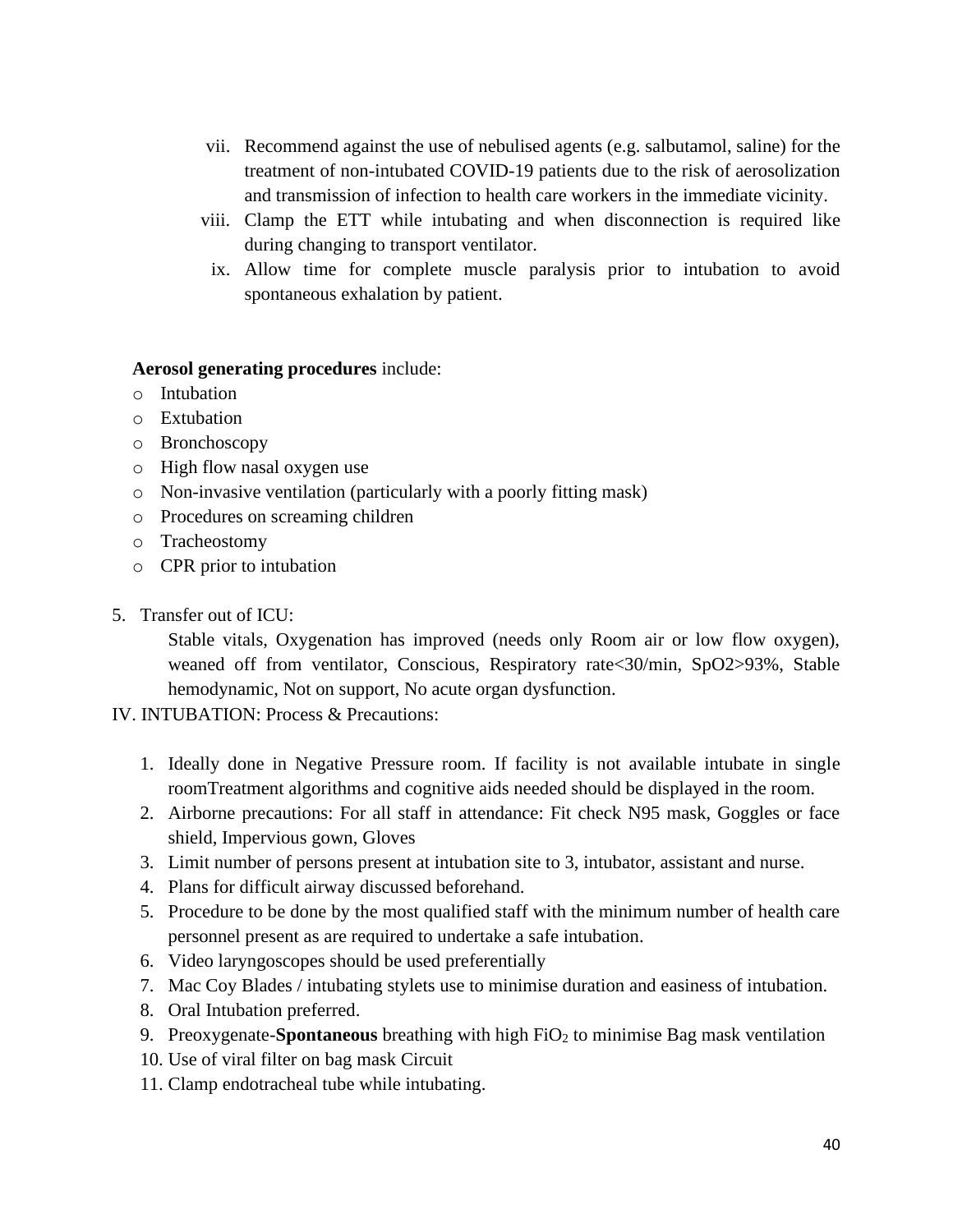- 12. Post intubation positive pressure ventilation started only after inflating the ETT cuff and confirming position of ETT (ideally with  $EtCO<sub>2</sub>$ )
- 13. Endotracheal tubes with sub glottic suction aid preferred
- 14. Closed suction device to be used to prevent disconnections of circuit for removal of secretions
- 15. All intubation equipment including those for Difficult airway should be near the patient to prevent multiple exits& entry of health care personal.
- V. TRANSPORT OF PATIENT:
	- 1. Movement of patients with COVID-19 should be limited with all efforts made to ensure the patient is initially admitted to the appropriate location.
	- 2. Non-intubated patients should be transferred wearing a surgical mask over their oxygen delivery device.
	- 3. All staff must wear airborne PPE.
	- 4. Once a patient is admitted to the ICU, transport outside of the ICU should be limited. If transport is required, then coordination at a senior level is mandatory to ensure safety standards are maintained
	- 5. Hallways must be cleared where possible and only essential staff should accompany the patient. Staff not involved in the transfer should not come within 2 metres of the patient.
	- 6. Intubated patients should have closed circuits with a viral filter in situ.

VI. PEEP: Optimal PEEP -one that has adequate oxygenation without affecting oxygen delivery to

tissues. (Does not affect hemodynamics)

- Step wise increment of PEEP at 2 increments monitoring hemodynamics.
- Static compliance method
- 1. Volume controlled Ventilation
- 2. Set pressure limit 10-15 cm H2O above ventilating pressure (or per institutional policy).
- 3. Turn ventilator sighs off for the procedure if being used.
- 4. Explain the procedure to the patient and to be as relaxed as possible.
- 5. Sedation sos
- 6. All measurements be obtained under the same conditions
- 7. Upright as possible.
- 8. Determine the static compliance at 0 cm PEEP.
- 9. The tidal volume, peak and plateau pressures should be noted.
- 10. Vt/Pplat-PEEP= Static compliance
- 11. Determine Static compliance at 3,6,9,12,15 cms H2O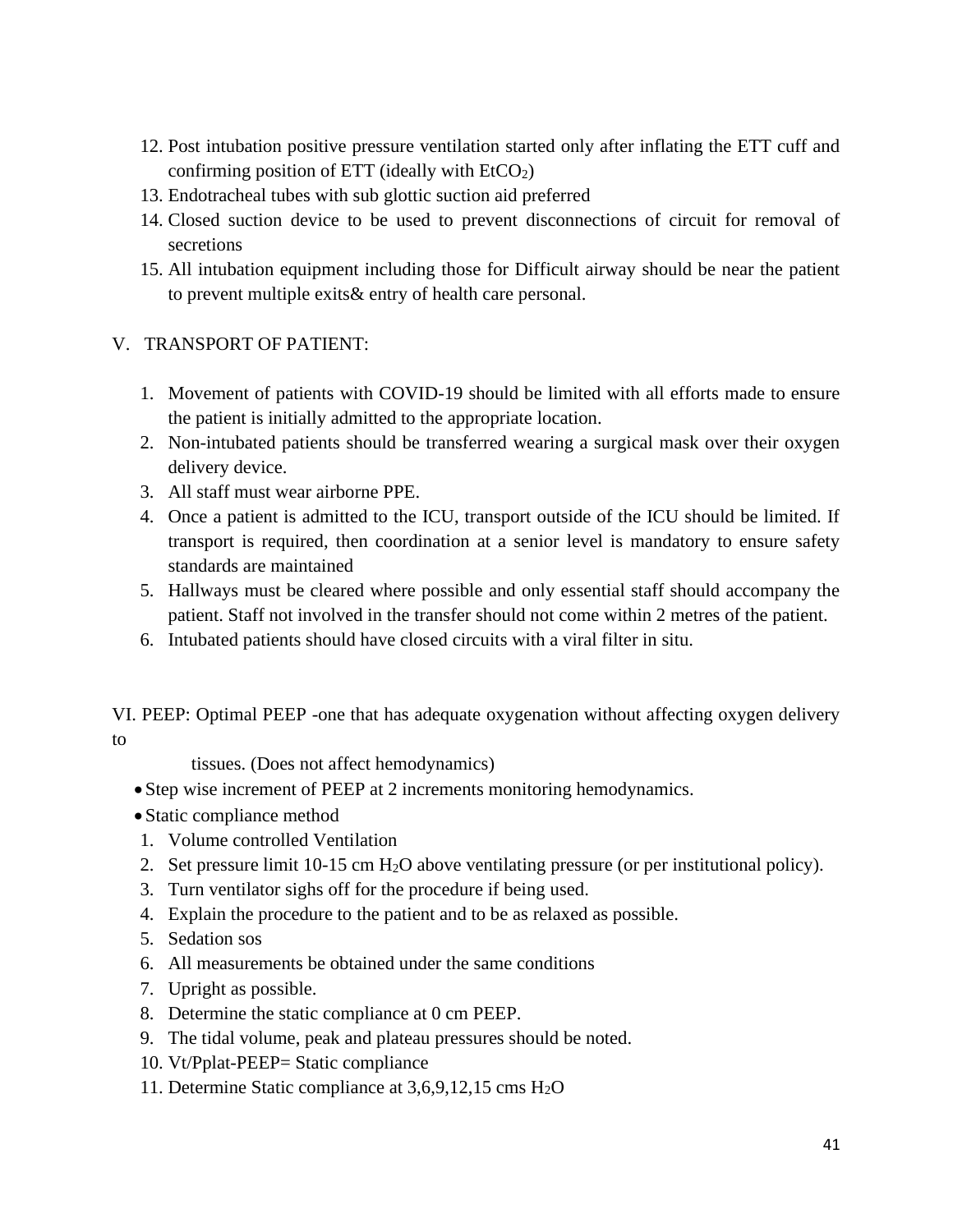12. The patient should be placed on the lowest PEEP level providing the greatest static compliance

VII. Recruitment: On a case to case basis. Methods:

- 1. 40cmH20 for 40-60 seconds
- 2. 3 consecutive sighs/min with a plateau pressure of 45cmH2O
- 3. 2 minutes of peak pressure of 50cmH2O and PEEP above upper inflection point (obese/trauma patients may require  $>60-70$ cm $H_2O$ )
- 4. long slow increase in inspiratory pressure up to 40 cmH2O (RAMP)
- 5. stepped increase in pressure (Staircase Recruitment Maneuver)

VIII. General care of Critically ill patients in ICU:

- 1. VAP prevention
- 2. Spontaneous Awakening & breathing Trials
- 3. Change in position 2Hourly
- 4. DVT Prophylaxis
- 5. Stress related mucosal disease prophylaxis
- 6. Nutrition
- 7. Psychological support
- 8. Debriefing

IX. Cardiac Arrest:AHA 2015 with modification to limit transmission

Recognise cardiac arrest. Look for absence of signs of life and normal breathing and feel for carotids. Do not listen or feel for breathing by putting your ear or cheek close to patient's mouth.

- ❖ Avoid mouth to mouth or pocket mask ventilation
- ❖ The staff **should have** gown, gloves, eyeshield or goggles before starting CPR (complete aerosol generating procedure PPE).
- ❖ Start CPR with chest compression.
- ❖ If patient is having oxygen mask before start of CPR leave it in situ to limit spread of aerosol. Otherwise if readily available put a mask and start CPR. Limit entry of people into the room during CPR.
- ❖ For bag and mask ventilation, connect HME or **bacterial filter** to it to limit aerosol generation. Use 2-person technique for bagging, one person to hold the face mask tight with E-V technique while the other ventilates to minimise aerosol generation.
- ❖ Identify and treat any reversible causes.
- ❖ Defibrillate shockable rhythms rapidly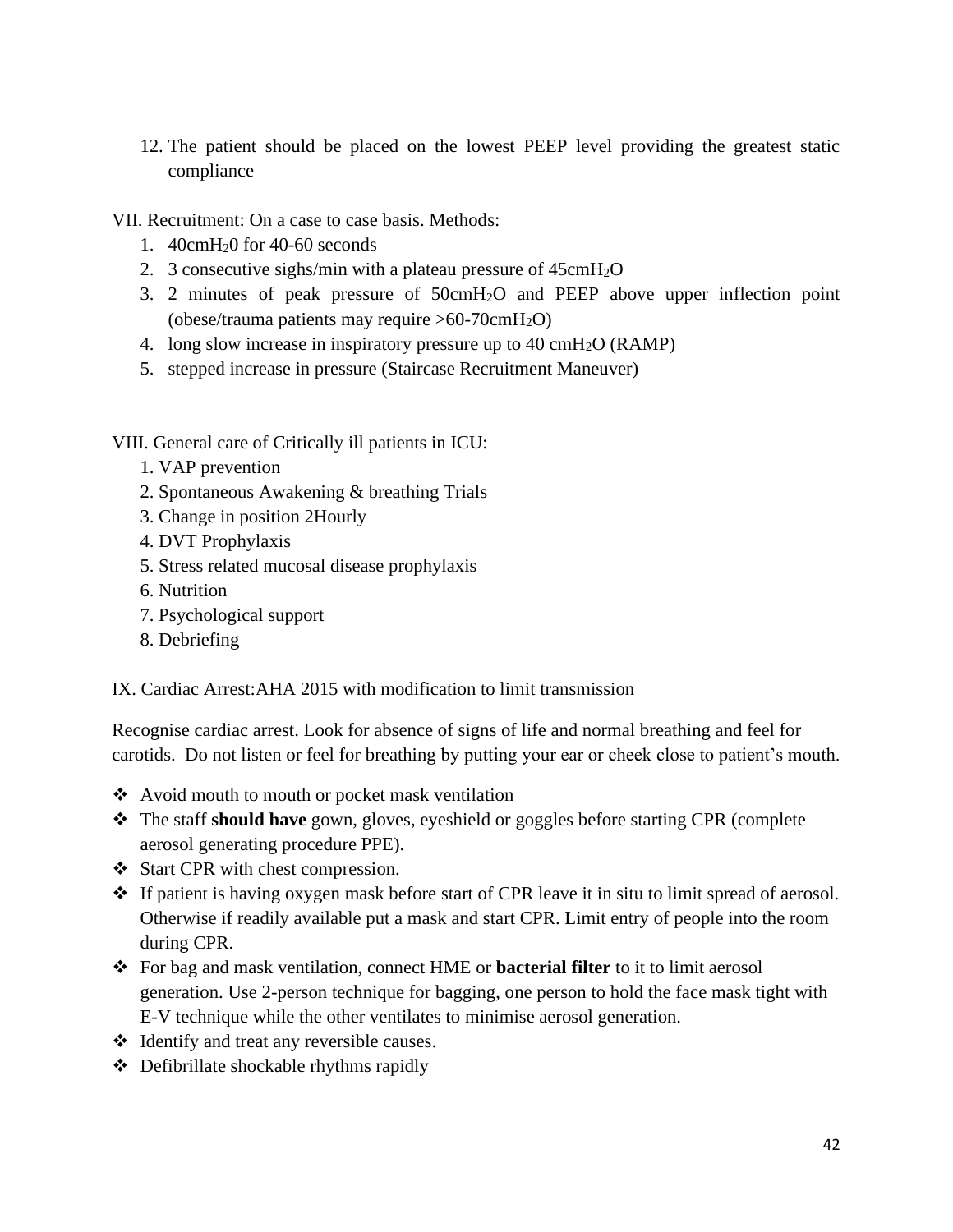#### Reference

- 1. WHO:Clinical management of severe acute respiratory infection (SARI) when COVID-19 disease is suspected Interim guidance 13 March 2020
- 2. The Australian and New Zealand Intensive Care Society (ANZICS) COVID-19 Guidelines Version 1
- 3. Government of India Ministry of Health & Family Welfare Directorate General of Health Services (EMR Division) Guidelines on Clinical Management of COVID – 19
- 4. WHO:Infection prevention and control during health care when novel coronavirus (nCoV) infection is suspected Interim guidance 25 January 2020
- 5. Resuscitation council UK. Resuscitation of COVID 19 patients in hospital. March 2020. (reference for cardiac arrest recommendations)
- 6. COVID-19 pneumonia: different respiratory treatment for different phenotypes? L. Gattinoni , D. Chiumello , P. Caironi , M. Busana , F. Romitti1 , L. Brazzi4 , L. Camporota
- 7. Gattinoni et al, 2020 Covid-19 Does Not Lead to a "Typical" ARDS -INTENSIVE Review Aidan Burrell

#### FiO2-PEEP TABLE

| Lower FLLF/ingher Floz |     |    |     |    |     |    |  |
|------------------------|-----|----|-----|----|-----|----|--|
| FiO <sub>2</sub>       | 0.4 |    | 0.5 |    | 0.6 |    |  |
| <b>PEEP</b>            | 5   | 8  | 8   | 10 | 10  | 10 |  |
| FiO <sub>2</sub>       | 0.8 |    |     |    |     |    |  |
| <b>PEEP</b>            |     | -4 | 16  | 18 |     |    |  |

#### Lower DEED/higher EiO2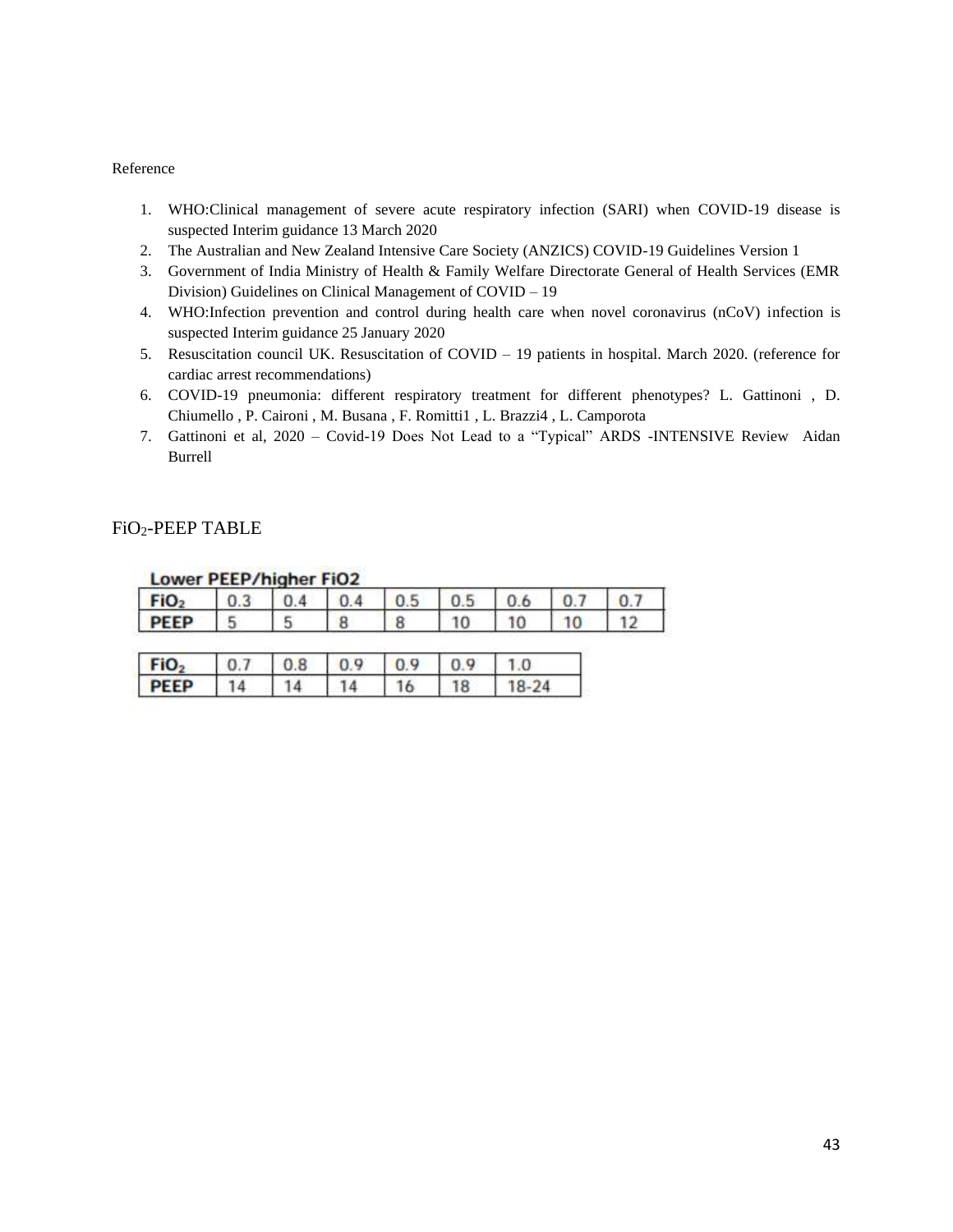### 13. **Interim Guidelines on Clinical Management of COVID 19 Infection In Children**

Coronavirus disease 2019 (COVD-19) caused by SARS COV 2 (severe acute respiratory syndrome coronavirus 2) is rarer in children compared to adults. Incidence of disease in children has been reported to be around 2% in most studies . Exact cause of lower incidence is not known. It may be due to lower susceptibility or higher incidence of asymptomatic disease in children. Nevertheless severe manifestations and deaths are being increasingly reported in children and they can act as an important source of infection for adults and health care workers as they cannot follow cough etiquettes as efficiently as adults.

### **COVID suspect**

All symptomatic children (cough / sorethroat / URI / Diarrhea / shortness of breath with or without fever) who have

- a history of travel to or residence in a location reporting community transmission of COVID-19 disease during the 14 days prior to symptom onset.
- history of contact with suspected or confirmed case of Covid 19 in last 14 days prior to symptom onset.
- severe acute respiratory illness in the absence of an alternative diagnosis that fully explains the clinical presentation.

### **Testing**

Indications for sending Nasopharyngeal swab for confirmation of Covid 19 Infection include

- Children suspected of having Covid infection, fulfilling the above criteria.
- Patients admitted with severe acute respiratory infection (SARI) irrespective of travel or contact history.
- Asymptomatic direct and high risk contacts of a confirmed case should be tested once between day 5 and 14 of coming in contact with the case (pooled RT – PCR).
- Children from containment zone with ILI.
- Children admitted in hospital with any other disease, who develop influenza like illness (ILI) in the hospital.
- Family clusters of ILI (2 or more cases)
- ILI in high risk population (children with comorbidities).
- Patients posted for elective surgeries (pooled  $RT - PCR$ ) and emergency surgeries.

### **Covid 19 testing platforms**

The preferred sample is nasopharyngeal. Nasal, throat swabs, ET aspirates and bronchoalveolar lavage may also be tested. The various methods of testing for Covid 19 include RT PCR: This is the gold standard for detecting Covid - 19 cases. It takes 4- 5 hours for running the test. Up to 96 samples are tested at time. Nasaopharyngeal swabs need to be transported in viral transport medium maintaining cold chain.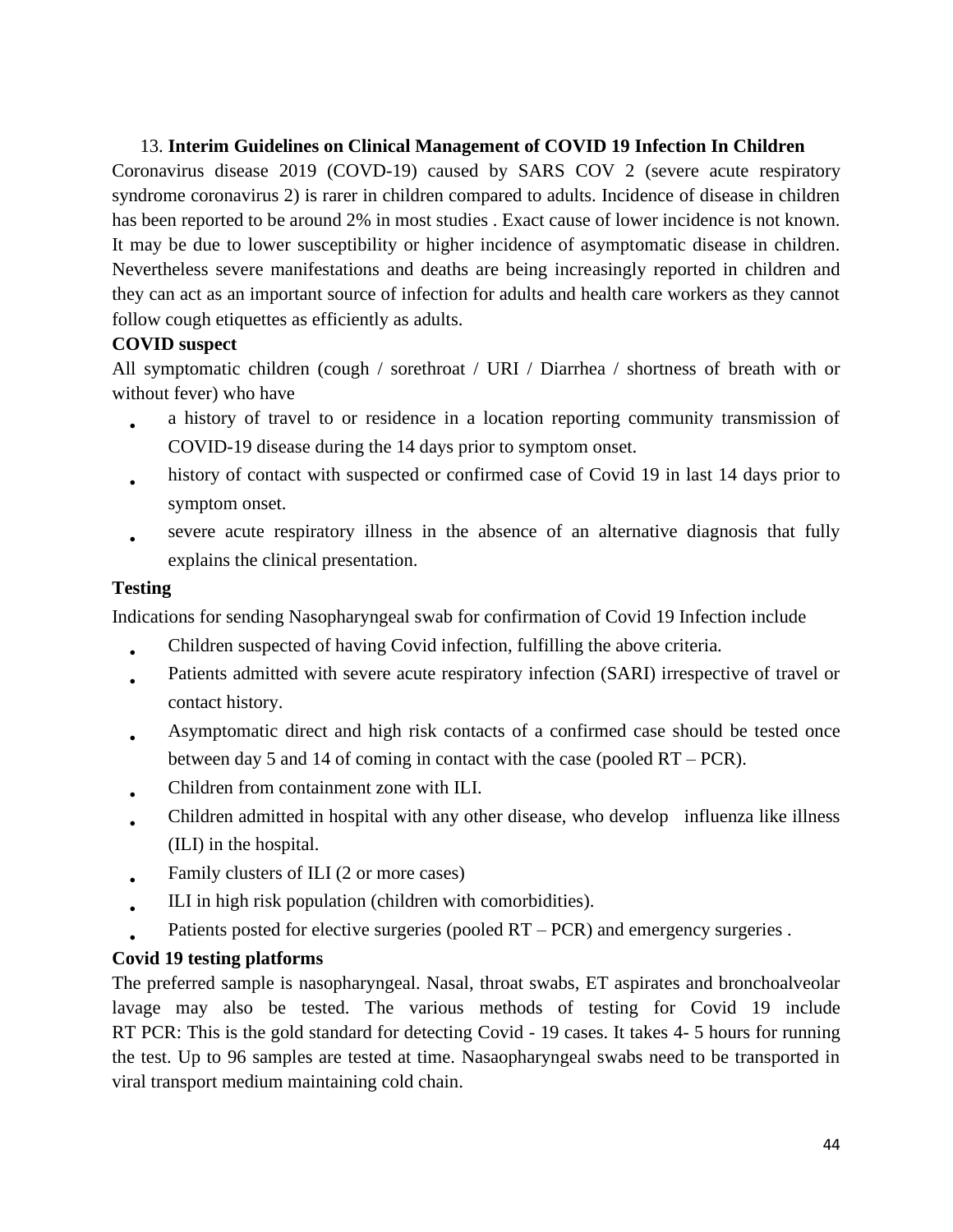Pooled RT PCR: Pooled samples of 5 patients are tested by RTPCR. If positive then individual testing is done by RT PCR to identify and confirm disease in the affected. For this samples are collected in tubes containing 0.5ml of viral transport medium.

CBNAAT: It has a quick turnaround time of 30 - 60 minutes but only 1- 4 samples can be tested at a time. For CBNAAT, the samples may be sent in the standard viral transport medium. By far it is the costliest of the molecular tests for Covid.

TrueNat: It is an indigenously developed portable version of CB NAAT. It is the cheapest of the molecular based tests for covid - 19. Swab samples are collected in viral lysis buffer, hence biosafety and biosecurity requirements for use of TrueNat machine is minimal. It comprises of two steps (ICMR guidelines may 2020)

Step 1: screens for E gene. If negative it is considered true negative. If positive needs confirmation by step 2 assay.

Step 2: confirmatory assay for RdRp gene . All positives are taken as true positive and further confirmation by RT PCR not required.

Rapid antigen test: It is a point of care test which yields result in15 - 30 minutes. It sensitivity ranges from 50- 84% and specificity 99-100%. So those positive do not need a retesting, but those negative may not be real true negatives. Hence if suspicion is high, needs retesting with RT PCR.

IgG antibody test: It is only for surveillance and not for diagnosis. It helps to detect seroprevalance to plan public health interventions. May be done in high risk or vulnerable population to know who has been infected in the past.

### **Clinical Features**

Incubation period ranges from 2 - 14 days, with a median time of 4-5 days. Asymptomatic and presymptomatic infection has also been reported. Clinical syndromes associated with COVID infection include mild uncomplicated illness with fever, sore throat, malaise, cough, diarrhoea or vomiting, mild pneumonia, severe pneumonia, ARDS, sepsis and septic shock with multi organ involvement. There is limited timeline data for infections in children. Adult literature suggests admission to hospital occurs approximately 7 days following symptom onset with onset of severe respiratory distress symptoms approximately 9 to 12 days after symptom onset. Covid illness most often starts with mild symptoms like dry cough and sore throat. 10% of patients may present with GI symptoms like diarrhoea and vomiting, while rhinorrhea is relatively rare (7.5%). Anosmia, ageusia and GI symptoms may precede development of respiratory symptoms. Patients may also complain of myalgia, headache, and fatigue. Fever and cough are seen less frequently in children than adults. Elderly and immunocompromised may present with atypical symptoms like fatigue, reduced alertness, reduced mobility, diarrhoea, loss of appetite, delirium, and absence of fever. Leucopenia is uncommon in children compared to adults. At admission 30% of symptomatic children may have leucopenia and 10 - 20% may have elevated CRP. Leucopenia and CRP > 10mg/dl has been found to be associated with pneumonia (12).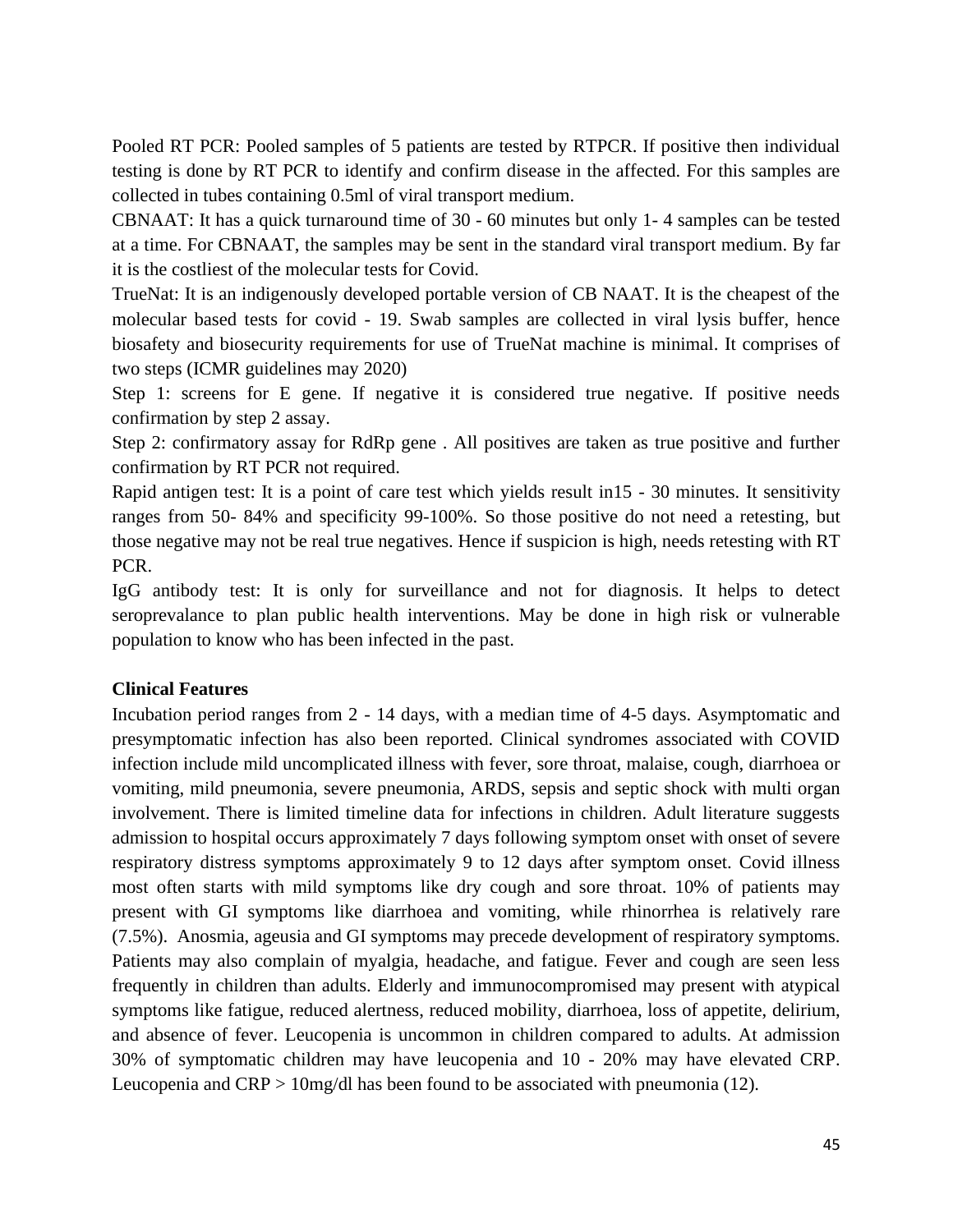#### **Clinical progression and complications**

Clinical course may be hyper acute with rapid onset of fever and breathlessness or moderate with slower progression of symptoms and later recovery or biphasic with late progressive worsening and multi organ involvement. Illness severity can range from mild to critical. In study from china of > 44000 persons with Covid, 81% of infections were mild ( mild symptoms upto mild pneumonia), while 14% had severe symptoms like hypoxia, dyspnea or > 50% lung involvement in chest xray, while 5% had critical illness (respiratory failure, shock or multiorgan failure). Studies in children have reported fewer severe (5%) and critical illness (0.6%) (3)

**Multisystem inflammatory syndrome in children (MIS-C**) may occur weeks after a patient is infected with Covid-19(4). MIS – C should be considered in any individual less than 21 years of age presenting with fever with high inflammatory markers ( high CRP, ESR, Ferritin, Fibrinogen, D Dimer, LDH, IL- 6, elevated Neutrophils, low lymphocytes, Low albumin etc) with multi system  $(>=2)$  organ involvement causing severe disease requiring admission, with no plausible alternative diagnosis and evidence of recent or past Covid infection as evidenced by positive RT PCR, antibody or antigen study or exposure to a suspected or confirmed Covid 19 case within the 4 weeks prior to admission.

#### **Risk factor for severe disease**

Age is an important risk factor. Case fatality rate is more in elderly, infants less than 1 year and in those with comorbidities like chronic lung, liver, kidney, neurological disease and in those with congenital or acquired immunodeficiency. Case fatality rate in children is less than 1%. Lymphopenia, neutrophilia, elevated SGOT, SGPT, LDH, CRP, Ferritin and D dimer is associated with more severe illness.

### **Reinfection and persistent RT PCR positivity**

There is no conclusive data on possibility of reinfection with SARS COV- 2. Viral RNA shedding decreases with resolution of symptoms but may continue for days to weeks. Median range of viral shedding in hospitalised patient is  $12 - 20$  days. Presence of RNA during convalescence does not necessarily indicate viable infectious virus. Detection of IgM and IgG antibody often correlates with clinical recovery and immunity.

#### **Triage**

Hospitals should preferably establish a 3 tier triage system. At the point of first contact which is often the out-patient counter or hospital entry in case of non emergency patients, history of international travel or travel to hotspot areas with community trans- mission in the last 14 days or contact with suspected or confirmed cases should be elicited and all those with positive history should be directed to the Covid isolation area. Patients with positive history and their care takers should be offered a triple layer surgical mask and directed to the designated Covid isolation areas. In the Covid isolation areas the patients should be triaged for severity of infection.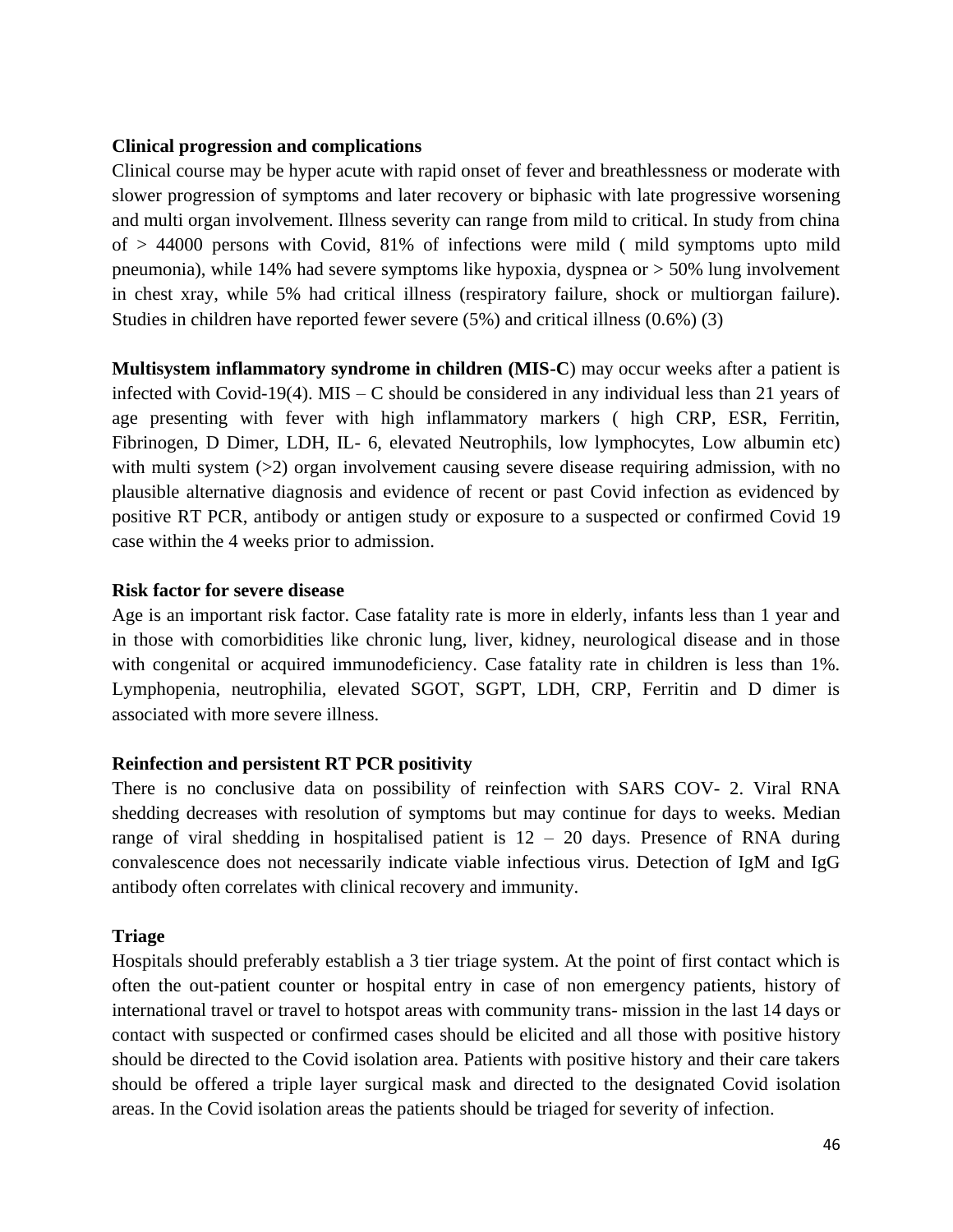### **Patient placement :**

- Patients may be admitted in single rooms or in designated Isolation wards.
- There should be a double door entry with changing room and nursing station.
- All healthcare workers should use PPE (N95 mask, eye protection, gloves and gown) when entering a patient room and remove PPE when leaving.
- If possible, use either disposable or dedicated equipment (e.g. stethoscopes, blood pressure cuffs and thermometers). Equipment which is reused should be disinfected appropriately. Place an appropriate container with a lid outside the door for equipment that re- quires disinfection or sterilization.
- Avoid patient movement and transport unless absolutely necessary.
- Aerosol-generating procedures (i.e. open suctioning of respiratory tract, intubation, bronchoscopy, cardiopulmonary resuscitation) whenever possible, should be done in adequately ventilated single rooms , preferably negative pressure rooms with minimum of 12 air changes per hour or at least 160 litres/second/patient in facilities with natural ventilation. These rooms may have standalone air- conditioning. These areas should not be a part of the central air-conditioning. If air-conditioning is not available negative pressure could also be created through putting up 3-4 exhaust fans driving air out of the room. These procedures should be done after donning complete PPE, including gloves, long-sleeved gowns, eye protection, and fit tested particulate N 95 masks.
- Used PPEs should be disposed off as per the BMWM guidelines. Ensure these bins (dirty) are inside the isolation areas.

### **Clinical Management**

All children with suspected COVID infection should be categorised into 3.

| Category   | Clinical features                                              | Clinical<br>severity | <b>Treatment</b>                                                                                                                                                                                                    |
|------------|----------------------------------------------------------------|----------------------|---------------------------------------------------------------------------------------------------------------------------------------------------------------------------------------------------------------------|
| Category A | Mild sore throat, cough,<br>rhinorrhea, diarrhoea,<br>vomiting | Mild                 | Symptomatic treatment. Avoid<br>NSAIDS other than paracetamol. Use<br>oral bronchodilators or MDI for those<br>with wheeze. Maintain adequate hydra-<br>tion. ORS and zinc for those with<br>diarrhoea and vomiting |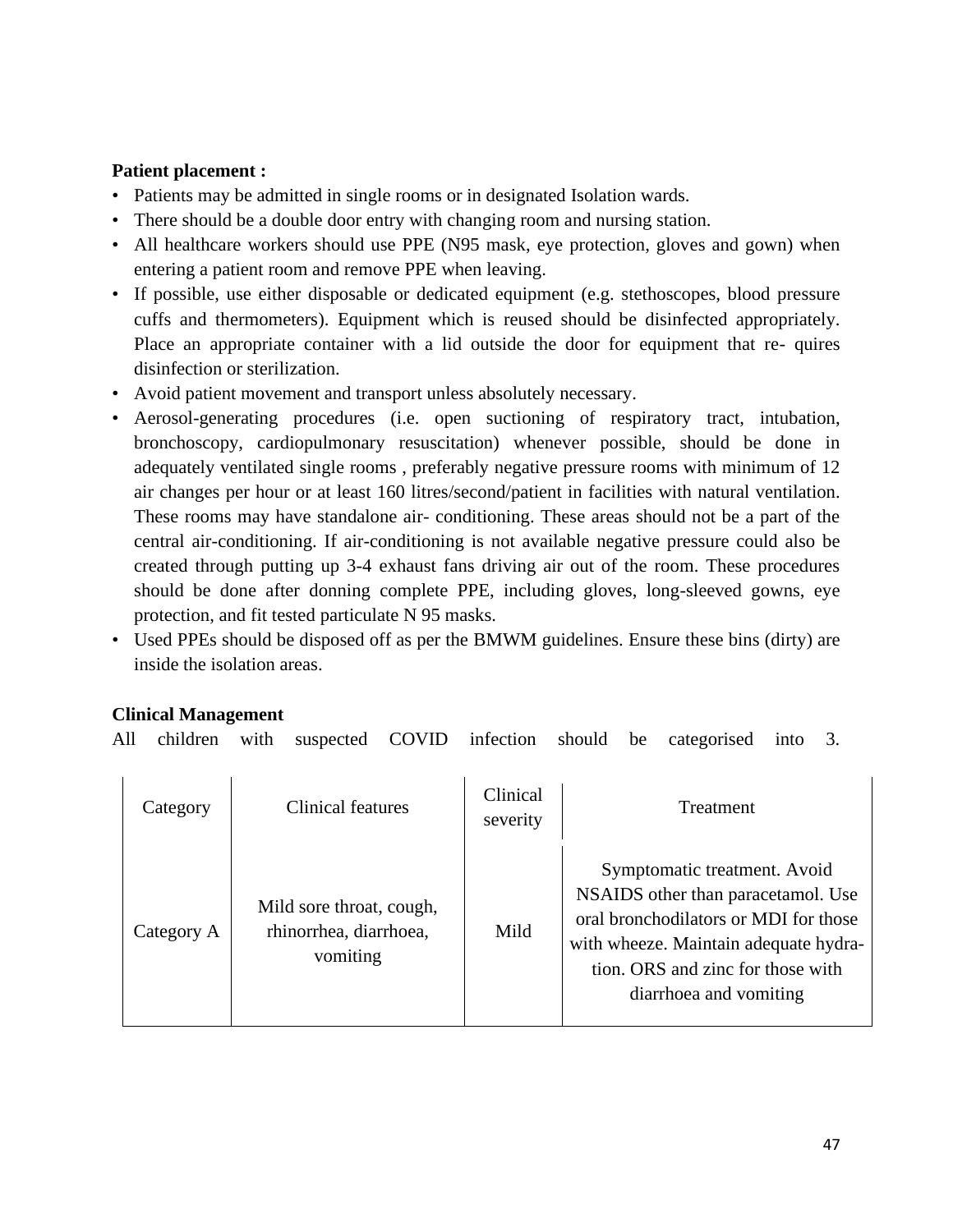| Category B | Fever, severe sore throat,<br>increasing cough<br>Category A symptoms in<br>children with chronic heart,<br>kidney, lung, neurological or<br>liver disease and children on<br>long term steroids,<br>congenital or acquired<br>immunosuppression. | Mild | Oseltamivir 3mg/kg/dose BD till<br>nasopharyngeal swab results are<br>available if criteria for treatment of ILI<br>fullfilled. Hydroxychloroquine<br>6.5mg/kg/dose BD on day 1 f/b<br>3.25mg/kg/dose BD for 4 more days<br>Azithromycin 10mg /kg OD on day 1<br>followed by 5mg/kg OD on days 2 to 5.<br>ECG should be taken prior to starting<br>treatment to look for QT prolongation.<br>zinc 2mg/kg/day. |
|------------|---------------------------------------------------------------------------------------------------------------------------------------------------------------------------------------------------------------------------------------------------|------|---------------------------------------------------------------------------------------------------------------------------------------------------------------------------------------------------------------------------------------------------------------------------------------------------------------------------------------------------------------------------------------------------------------|
|------------|---------------------------------------------------------------------------------------------------------------------------------------------------------------------------------------------------------------------------------------------------|------|---------------------------------------------------------------------------------------------------------------------------------------------------------------------------------------------------------------------------------------------------------------------------------------------------------------------------------------------------------------------------------------------------------------|

#### **Categorisation based on disease severity**

Patients may be further categorised also based on disease severity according to the national guideline June 2020.

Mild: uncomplicated upper respiratory infection with fever, sore throat, rhinorrhea etc without breathlessness or hypoxia.

Moderate: Children with features of pneumonia without danger signs (Respiratory rate  $\epsilon$  < 2 months:  $\geq 60$ /mt; 2–11 months:  $\geq 50$ /mt; 1–5 years:  $\geq 40$ /mt), spo2 90-94%

Severe:  $\text{spo2} < 90\%$ , presence of danger signs like inability to feed, grunting, lower chest in drawings, altered sensorium, seizures etc.

#### **Mildly symptomatic patients (Category A):**

Patient placement: These patients can be sent home or to CFLTC with supportive treatment. They can also be treated at community health centres, district and sub district hospitals. They should stay away from elderly people, pregnant ladies, other children and patients with comorbidities (5). Clean frequently touched surfaces with 1% Sodium hypochlorite solution and toilet seats with household bleach or phenolic disinfectants. Wash linen separately with detergent and dry. Patient should follow strict personal hygiene including frequent hand washing and use of masks..

#### **Testing**

All category A patients with history of contact with a confirmed case of COVID 19 or coming from areas with community transmission should be tested for COVID 19 with nasopharyngeal swab RT PCR.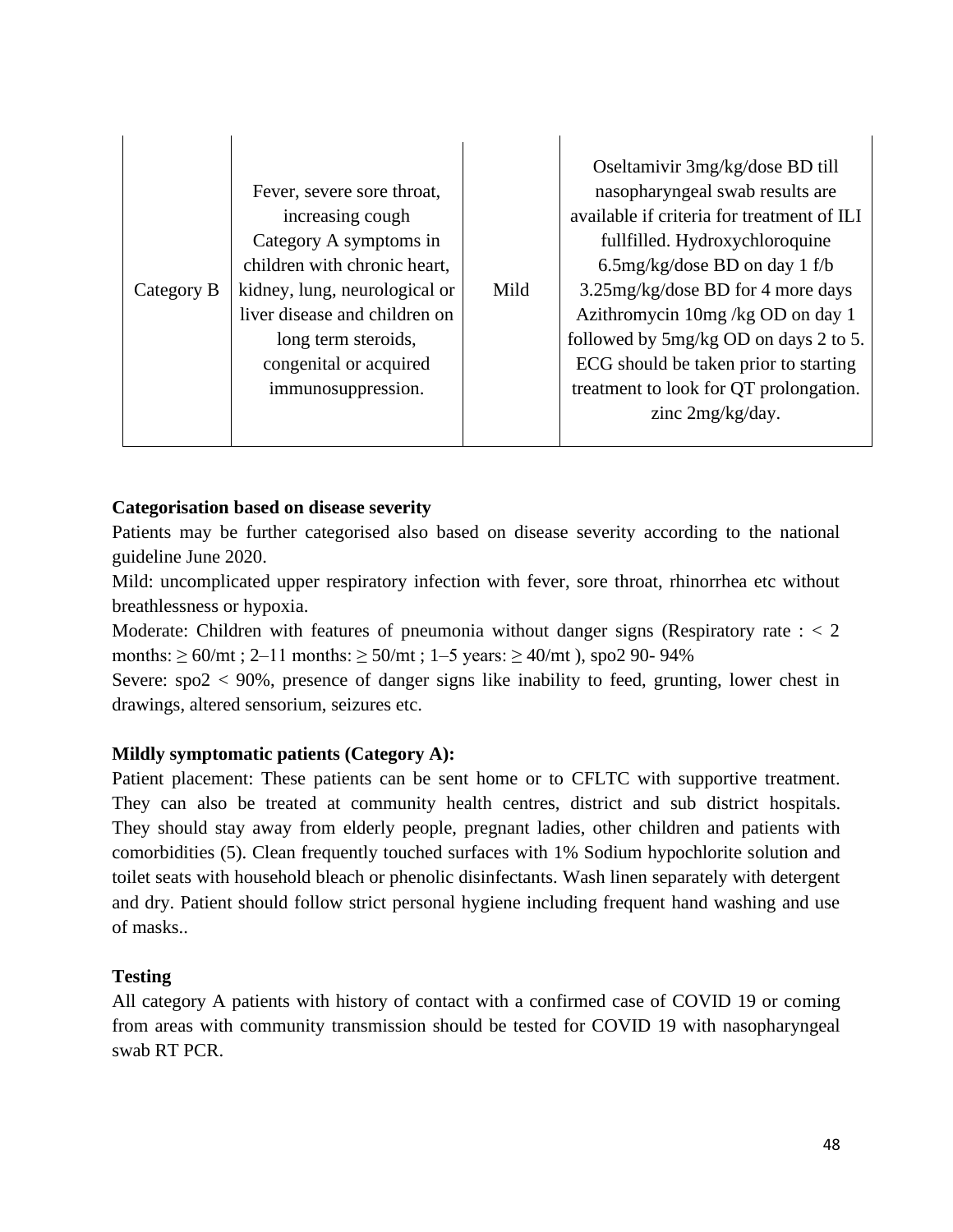### **Treatment**

- Symptomatic treatment: Avoid giving NSAIDS other than paracetamol for fever.
- Provide oral bronchodilators or MDI with spacer and mask for children with wheeze. Use of nebulisers should be avoided due to the risk of aerosolisation. Even though it is unclear if visible aerosols come from patients airway during nebulisation.
- Ensure euvolemia. Advice adequate fluid and feed intake. Provide advice regarding use of ORS and other home available fluids in case of diarrhoea and vomiting
- Categorisation should be reassessed every 24 -48 hours.

### **Category B patients**

(patients with fever/increasing cough/ category A symptoms in patients with comorbidities)

### **Patient placement**

These patients need admission. All category B patients should be admitted in single rooms or designated Covid isolation areas.

### **Monitoring**

Daily monitor vitals including spo2, work of breathing and temperature.

### **Testing**

Nasopharyngeal swabs must be sent for confirmation of disease by RT PCR in viral transport medium maintaining cold chain.

### **Chemotherapeutics**

Children with ILI who fulfill the criteria for treatment can be started on Oseltamivir 3mg/kg/dose BD till nasopharyngeal swab results are available.. Antibiotics may be started as per treating physicians discretion if deemed necessary to cover community acquired pneumonia including atypical pneumonia according to local antibiogram. Once swab report is available and diagnosis confirmed Oseltamivir may be stopped and patient started on Hydroxychloroquine 6.5mg/kg/dose BD on day 1 followed by 3.25mg/kg/dose BD for 4 more days along with zinc 2mg/kg/day. (role of these chemotherapeutic drugs are still not proven and future guidelines may have a change in recommendation). Azithromycin 10mg /kg Od on day 1 followed by 5mg/kg OD on days 2 to 5. ECG should be taken prior to starting treatment to look for QT prolongation.

### **Moderate symptoms ( Category C)**

Admit these patients preferably in dedicated Covid care hospitals, District hospitals, Medical colleges or other tertiary care hospitals catering to Covid patients.

Send nasopharyngeal swab for confirmation of Covid 19 infection.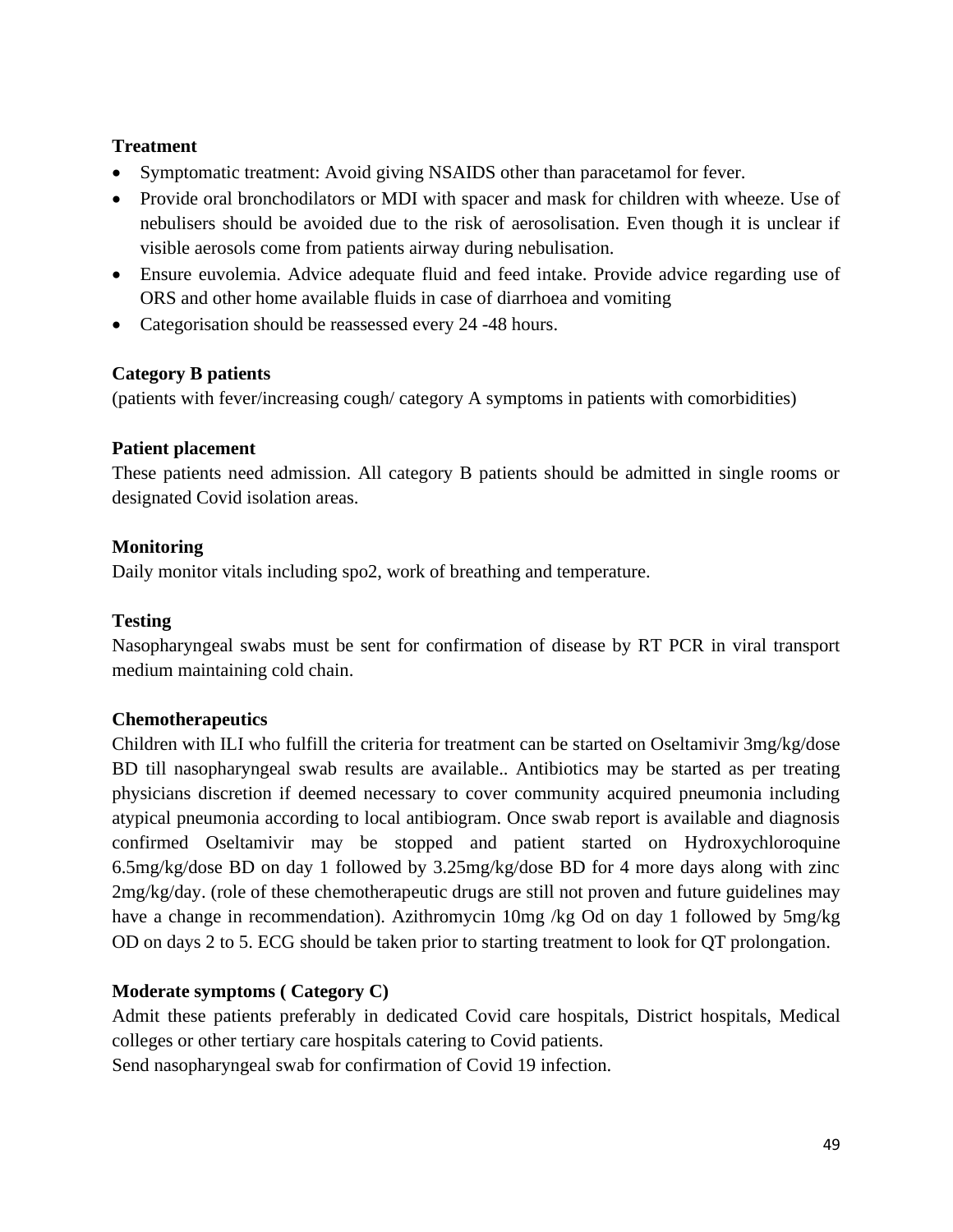### **Respiratory support**

Give supplemental oxygen therapy immediately to patients with SARI and respiratory distress or hypoxaemia (Spo2<94%).

Target Spo2 92- 96% for patients on oxygen therapy (6)

Nasal prongs or cannula are preferred in children as it may be better tolerated.

Offer surgical mask or hood covered by surgical mask to decrease risk of aerosolization and droplet spread.

If on prongs and SpO2 less than 92% with minimal respiratory distress, options include

- a. Face mask at flow $>5LPM$  (Fio2 40 60%)
- b. Oxygen hood at flow  $>$  5LPM (Fio2 30-90%)
- c. Venturi mask (28 -60% Fio2)
- d. Non rebreathing mask at flow 10 15LPM ( Fio2 80 90%)

○ Awake proning has been advised as a rescue therapy in adults.Typical protocols include 30– 120 minutes in prone position, followed by 30–120 minutes in left lateral decubitus, right lateral decubitus, and upright sitting position. Doing proning in children may be more difficult and needs close supervision

### **Investigations**

For patients with respiratory signs and symptoms especially those on oxygen therapy, take chest xray. HRCT may pick up lesions before X ray but may not be feasible to take in all settings.

Daily: 12 lead ECG, CBC with absolute lymphocyte count (Lymphopenia is rare in children), RFT, LFT ( SGOT, SGPT, PT INR, S Bilirubin).

Once in 48 to 72 hours: ferritin, D Dimer, CRP.

### **Monitoring**

Monitor for worsening of symptoms like increased work of breathing, increasing oxygen demand or shock.

### **Drug treatment**

Hydroxychloroquine 6.5mg/kg/dose BD on day 1 followed by 3.25mg/kg/dose BD for 4 more days along with azithromycin 10mg /kg OD on day 1 followed by 5mg/kg OD on days 2 to 5. ECG should be taken prior to starting treatment to look for QT prolongation.

zinc 2mg/kg/day.

If patient on oxygen support -

- Remedesivir 5mg/kg IV (max. 200mg) loading dose over 30 120 minutes on day 1 followed by 2.5mg/kg (max.100mg) IV OD on days 2- 4.
- Start methyl prednisolone IV 1mg 2 per kg per day.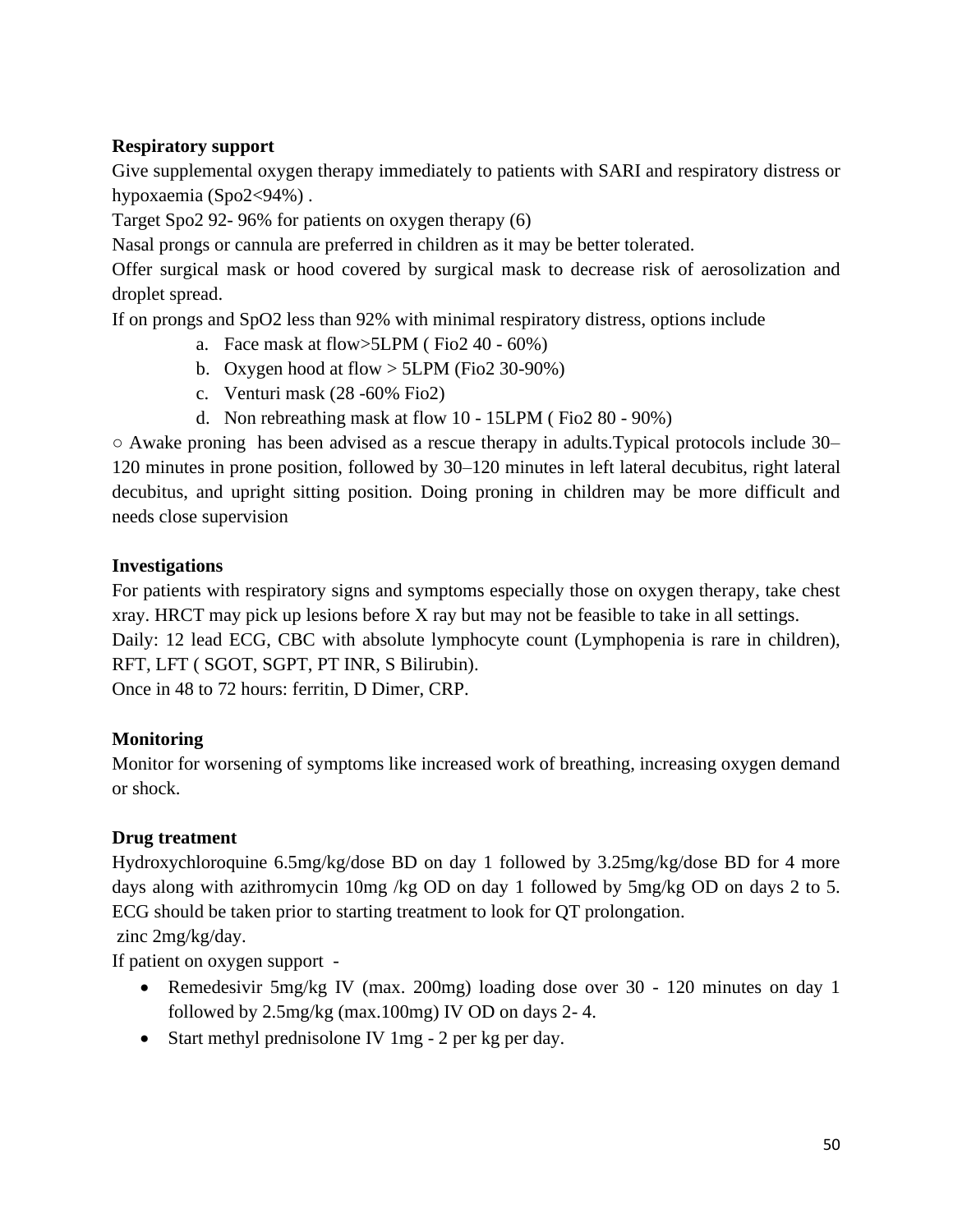• Prophylactic low molecular weight heparin may be started if no contraindication at a dose of 1mg/kg s/c OD. In case of unavailability of remedesivir , Lopinavir/ ritonavir combination may be given along with HCQ.

Lopinavir ritonavir combination has not shown much promise as an effective treatment for Covid 19 infection. Favipiravir used in adults, is not yet licensed by DGCI for use in children. It is a teratogenic drug hence contraindicated in pregnancy. Favipiravir may be given in a case to case basis if deemed necessary after state medical board concurrence .

#### **Category C patients (severe and critical disease)**

#### Patient Placement

According to the severity of disease these children may.require either HDU or ICU care. Depending on the infrastructure, patient load and staff competence in managing sick children patient placement may vary from institution to institution. All children with moderate to severe ARDS (P/F ratio less than 200 / OI >8 / OSI > 7.5 while on CPAP of minimum 5 cm), shock, multi organ involvement and those with  $Spo2 < 94\%$  with increased work of breathing ( $> 2$ site retraction/ paradoxical breathing / see saw breathing / head bobbing etc.) should be preferably admitted in PICU

### **Treatment of severe and critical patients**

### **Monitoring**

Vital signs: including heart rate, RR and Spo2, Blood pressure Work of breathing: Watch out for increased work of breathing like retractions especially more than 2 site retractions, grunting, head bobbing, air hunger, large tidal volume breaths etc as these may indicate need for escalation of respiratory support inspite of having acceptable oxygen saturation.

Oxygen requirement: Monitor Oxygen requirement and provide appropriate oxygen delivery device. Target spo2 is  $\geq$  94% during resuscitation and 92 - 96% for those on oxygen therapy.

### **Laboratory investigations**

Routine investigations: CBC with differential count and ESR, CRP. Unlike adult patients with COVID-19 there have been no consistent leukocyte abnormalities reported in paediatric patients Organ functions: RFT, LFT, Coagulation Profile, ECG daily. Chest X-ray may show patchy infiltrates consistent with viral pneumonia and chest CT scans may show nodular ground glass opacities and evidence of peripheral consolidation which which may later progress to involve the whole lung fields.

Risk markers : CRP, D Dimer, Ferritin, Troponin I. Send these in all patients with severe or critical disease admitted in HDU or PICU every 48 hrs and in those with worsening respiratory status. D Dimer may be sent in in all those with hypoxia to look for evidence of microthrombi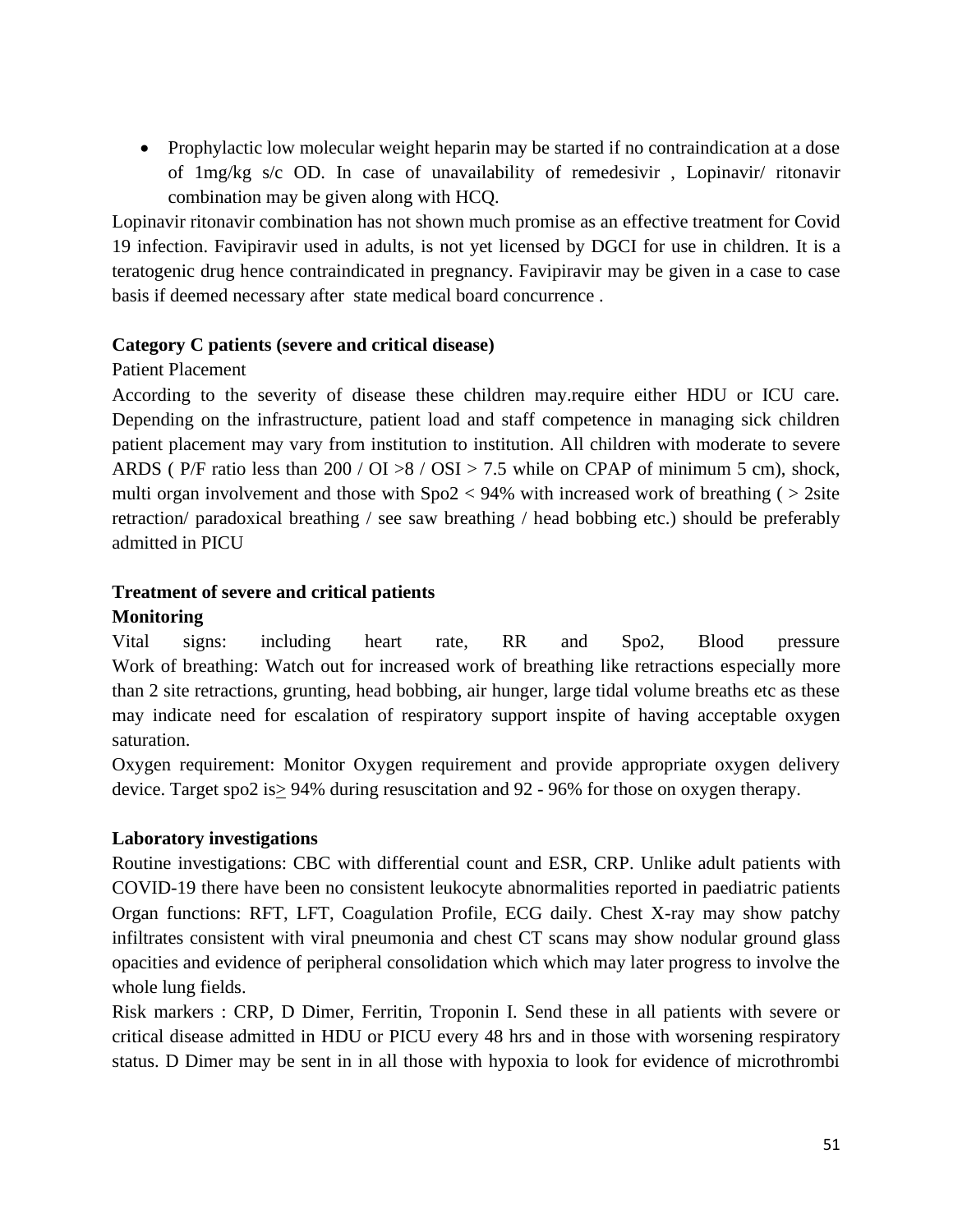formation especially in pulmonary vasculature con- tributing to hypoxia. Elevated D Dimer is an independent risk factor for mortality in adults.

### **Hyperinflammatory syndromes**

Some patients with Covid 19 infection may progress to multi organ failure due to hyperinflammatory syndromes like multi system inflammatory syndrome similar to Kawasaki disease, cytokine release syndrome or infection associated HLH often leading to multi-organ failure. Pointers towards hyper inflammatory syndromes include - Persistent high fever or reappearance of fever., rising CRP especially more than 100- 200 mg/L, doubling of ferritin in 24hours or very high ferritin levels (> 2000 - 10,000mcg/L), falling counts, rising or falling ESR, increasing CPK, LDH and new onset shock especially with elevated Top i/ TropT.

#### **Tocilizumab:**

Cytokine storm is an important cause of worsening of respiratory status with multi organ failure. Criteria for patients at high-risk for developing cytokine storm include Ferritin >300 ug/L with doubling within 24 hours, Ferritin  $>600$  ug/L at presentation, CRP  $> 100$  mg/L, LDH  $>250$  and Elevated D-dimer  $(>1 \text{ mg/L})$ . Consider cytokine storm in patients with rapidly worsening respiratory gas exchange, radiographic infiltrates by imaging (chest x-ray, CT scan, etc.) and SpO2 ≤93% on room air or on greater than 6 L/min O2. Tocilizumab may be considered in patients with cytokine release syndrome grade 3 or 4.

Pediatric Dosing (<18yrs): < 30kg – 12mg/kg IV in 50 -100ml normal saline over 60 minutes > 30kg - 8mg/kg IV over 60minutes ( max. 800mg per infusion). Adult dose : 400mg IV over 60 minutes

Consider giving additional 2 dose 8-12 hours later if continued clinical decompensation Contraindications: Avoid in pregnancy and newborns. Mothers should stop breast feeding, if receiving tocilizumab Monitor liver enzymes in patients receiving tocilizumab. Serious adverse events: Gastrointestinal perforation, Anemia, Hepatitis, Infusion reaction

#### **Steroids**

Steroids may be considered in patients requiring oxygen support Dose: Methyl Prednisolone 1- 2mg/kg/day for 5- 7 days. It may also be given to patients with grade 3 or 4 CRS with worsening respiratory status who cannot afford Tocilizumab. It may also be considered in patients with catecholamine refractory shock

**Mulitisystem inflammatory syndrome in children**: MIS-C has many similarities with KD but the median age of presentation is higher for MIS-C (10 years). GI symptoms like vomiting, diarrhoea and abdominal pain are often the initial presenting symptoms with high inflammatory markers. Some patients may present with features of acute abdomen. Many patients subsequently progress to develop cardiogenic shock in the next 5 -6 days. Global left ventricular systolic dysfunction is common but diastolic dysfunction, regional wall hypokinesis and right ventricular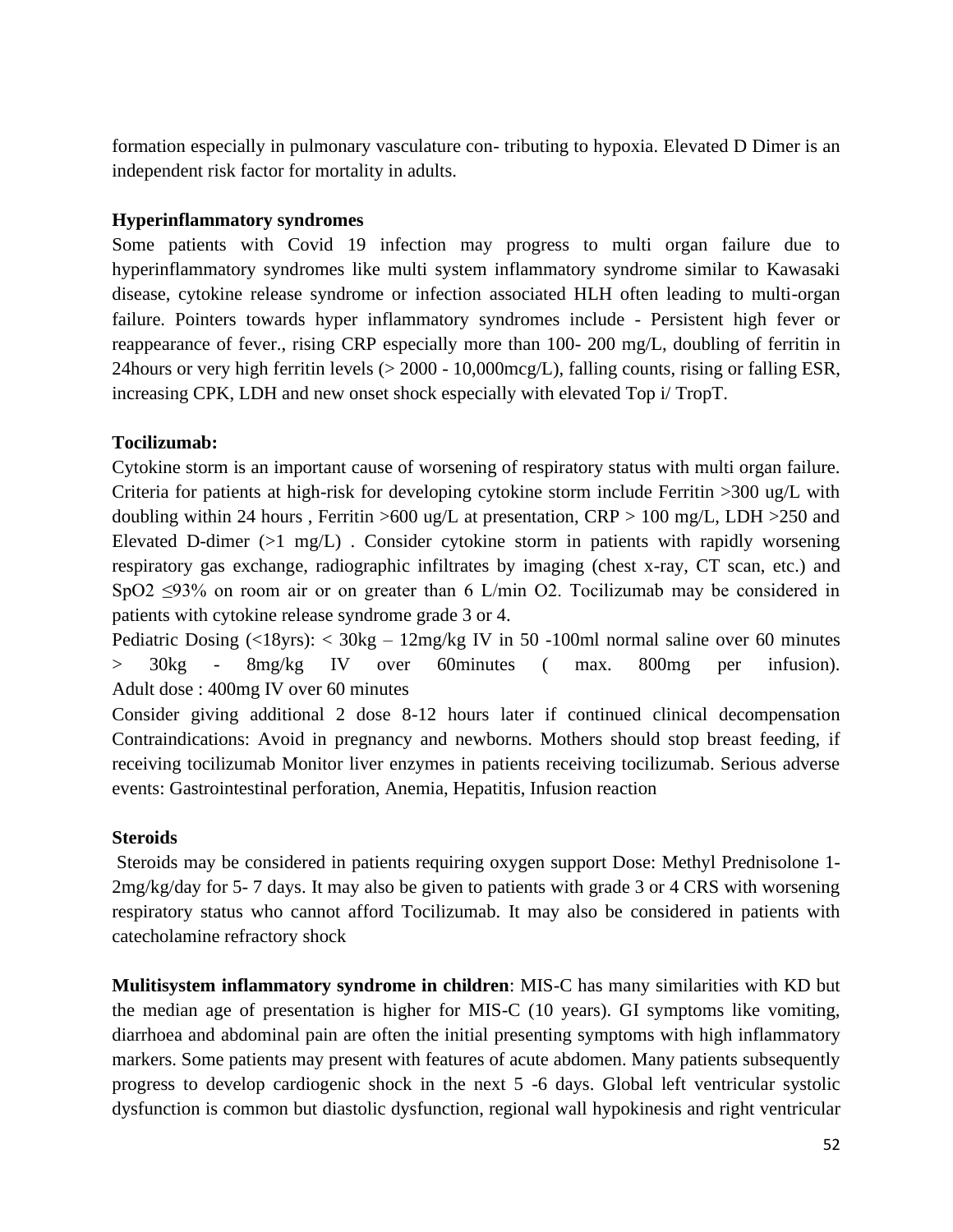dysfunction has also been reported. Only around 17% of patients show coronary dilatation. Troponin I elevations are only mild to moderate in most patients. Skin rashes, neurological, renal and haematological manifestations can also occur.

Echocardiography, ECG, trop T/I, BNP or NT Pro BNP should be done in all suspected cases of MIS-C. History of immunodeficiency is risk factor for abnormal inflammation / HLH. Testing

Send nasopharyngeal swab for Covid 19 RT PCR. Serum sample should be taken for covid antibody test before IVIG administration and needs to be checked if facility available and RT PCR negative

| Multisystem inflammatory syndrome in children                                                                                                                                        |                                                                                                                                                                           |                                                                                                                                                                                                                                                                        |  |
|--------------------------------------------------------------------------------------------------------------------------------------------------------------------------------------|---------------------------------------------------------------------------------------------------------------------------------------------------------------------------|------------------------------------------------------------------------------------------------------------------------------------------------------------------------------------------------------------------------------------------------------------------------|--|
| <b>Clinical features</b>                                                                                                                                                             | <b>Laboratory inflammatory</b><br>markers                                                                                                                                 | <b>Imaging</b>                                                                                                                                                                                                                                                         |  |
| Persistent fever<br>Mucositis at any site Cervical<br>lymphadenopathy Extremity<br>changes Polymorphous rash<br>Hepato-splenomegally<br>Abdominal pain $+/-$ diarrhoea<br>, vomiting | high $CRP$ ( $>100$ mg/dl), ESR,<br>Ferritin, Fibrinogen, D Dimer,<br>LDH, IL- 6, elevated<br>Neutrophils, low lymphocytes,<br>Low albumin, raised CPK,<br>BNP/NT pro BNP | Echo: LV / RV dysfunction<br>/regional wall hypokinesis/<br>pericardial effusion, valvulitis,<br>coronary artery dilatation USG:<br>colitis, ileitis,<br>lymphadenopathy, ascites,<br>hepatosplenomegaly CXR -<br>patchy symmetrical infiltrates,<br>pleural effusion. |  |

### **Treatment**

Fluid resuscitation: resuscitate judiciously with normal saline 5 - 10ml/kg over 20mts if patient has features of shock, looking for features of fluid overload like hepatomegaly, respiratory distress, basal crepitations These children usually do not tolerate large volume fluids in excess of 20ml/kg.

After taking sample for blood culture start antibiotic to cover sepsis or TSS ( ceftriaxone + clindamycin)

Inotropic support as per physiological status. If BP maintained above 5th centile with poor perfusion Dobutamine may be started at 8 -10mcg/kg/minute and titrated.If patient hypotensive after fluid resuscitation titrate adrenaline 0.05- 0.3mcg/kg/mt. Respiratory support: Appropriate respiratory support may be provided as per childs respiratory and cardiovascular status.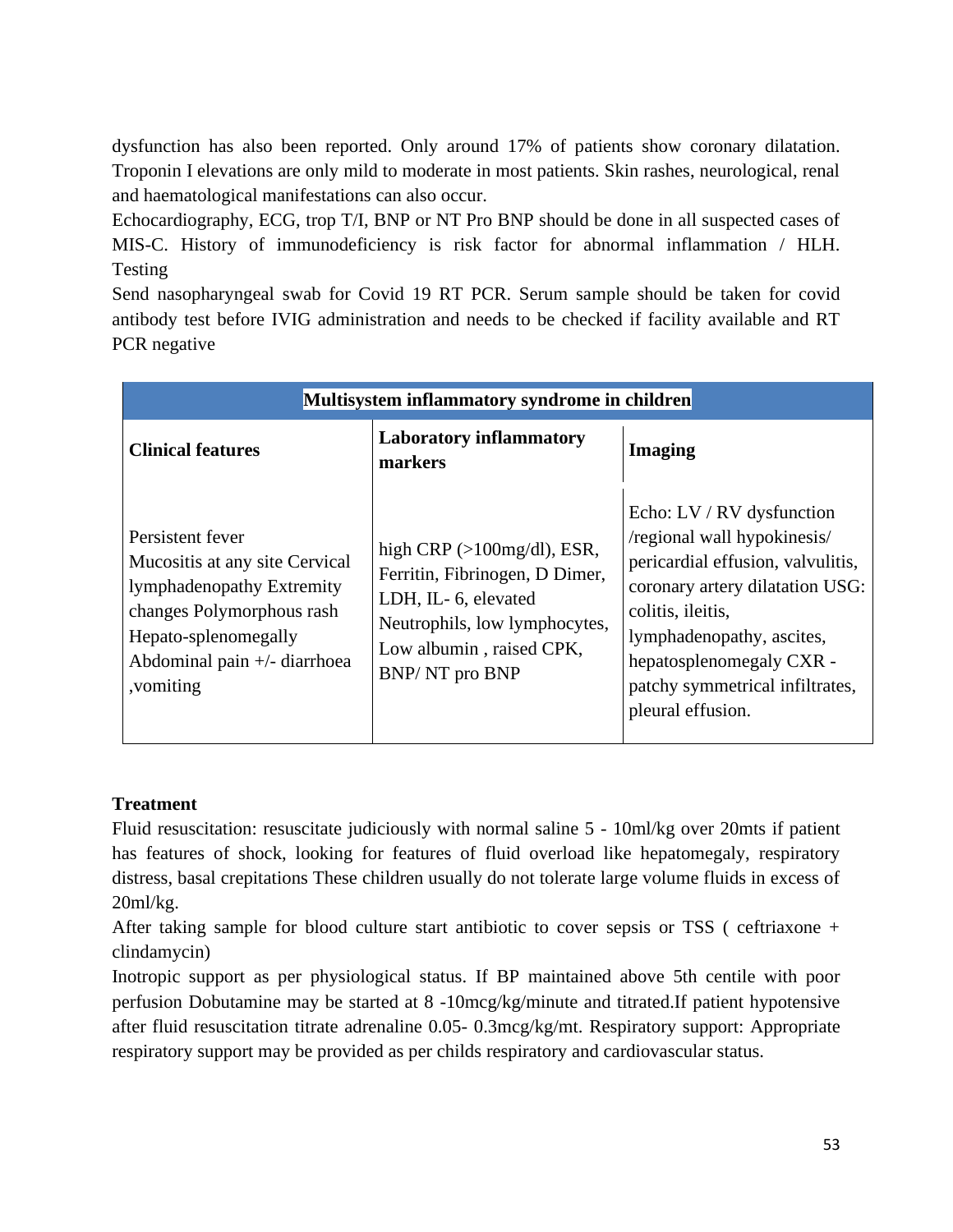IVIG 2gm/kg slow IV infusion may be started if MISC is diagnosed by clinical and laboratory markers. Sample for serology should be taken before starting IVIG. Methyl prednisolone may be indicated in refractory cases.Covid positivity is not a contraindication for use of steroids.

### **Respiratory support in severe cases**

If a saturation of > 95% is achieved by flow of 15LPM oxygen, it indicates the shunt fraction is mild. Failure to achieve this indicates a moderate-severe shunt fraction. These children should be closely monitored for deterioration and respiratory support to be escalated as per need.

**Heated humidified high flow nasal cannula (HFNC)** may be used preferably over NIV if the target saturation is not achieved with routine 1st line oxygen delivery de- vices ( nasal prongs, NRM, nasal mask, Venturi , oxygen hood). It should be used only in patients with hypoxemic respiratory failure. It increases the risk of aerosolization but the risk is less than that for NIV.

- Switch on the machine only after fixing the nasal cannula.
- Start at 0.5 1 litre per kg per minute and increase upto 2 litre /kg/mt if needed.
- Use minimal flow that makes the baby comfortable
- Target spo2  $92 96\%$
- Monitor HR and RR. Monitor closely. If no response in 1-2 hours will need escalation of support.

**Jackson Rees with cushioned mask**: It can provide oxygen at high fio2 and requires lesser oxygen flow than Baines circuit as dead space less. It also provides peep with minimal aerosolisation. It can be fixed using harness.

**NIV CPAP:** It may be offered only in selected patients with hypoxemic respiratory failure. Failure rate with NIV is very high especially in de novo respiratory failure so these patients need close monitoring.

- Use of conventional ventilators for NIV with non vented oro nasal masks / helmets preferable .
- Avoid using dedicated NIV with single limb and vented masks as the risk of aerosolization is very high.
- Connect a bacterial/ viral filter at exhalation port
- Use lowest possible PEEP to achieve targets
- Monitor closely for deterioration and intubate if patient deteriorates or there is no improvement in 1 hour or delivered tidal volume is more than 9.5ml/kg with increased work of breathing as P- SILI may damage the lung further
- Placing of aerosol box with ports covered by surgical mask may decrease risk of aerosolization.

**Mechanical ventilation:** it may be offered to children who do not respond to above respiratory support interventions. Indications include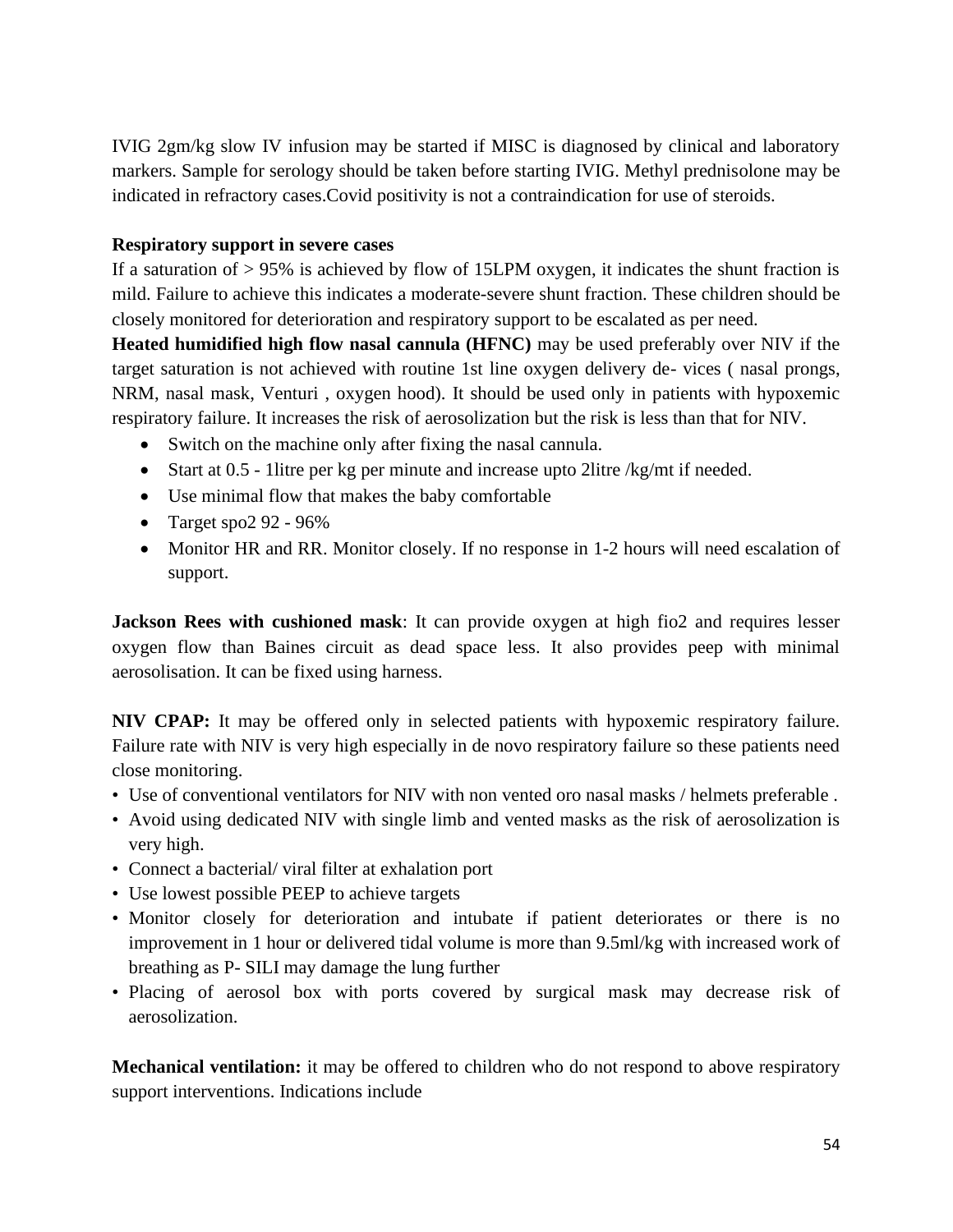- Spo2 less than 90%/ P/F ratio less than 150 not responding to above measures
- Severe respiratory distress including high tidal volumes of more than 9.5ml/kg in NIV
- Refractory shock
- Altered mental status with GCS less than 8

### **Airway management**

Airway management should be SAS (safe, accurate, swift). Safe for patient and staff, Accurate, avoiding unfamiliar, unreliable and repeated techniques and Swift i.e timely without rush or delay.

- There is no emergency intubation in pandemic
- Unplanned intubation will harm both pa-ent and health care worker increasing risk of spread of infection and worse outcome.
- Perform intubation only after donning complete PPE
- Limit number of persons present at intubation site to 3 . Intubator, assistant and Nurse.
- If facility available intubate in a negative pressure room with  $> 12$  air changes per hour or 160 litres /second / pa-ent in areas with natural ventilation and then shift to main ICU preferably with the same facility to minimise aerosol genera-on and expo- sure to others.
- Treatment algorithm and cognitive aids needed like ET tube size, fixing length etc should be displayed in the room.
- All drugs needed should be preloaded preferably outside the room. Adrenaline 0.1ml per kg 1 in 10,000 solution Atropine 0.02 mg/kg (not needed as routine, use in case of bradycardia or as antisialogogue before ketamine or if using succinylcholine especially repeat dose) Ketamine 1- 2mg/kg Rocuronium 1. 2mg/kg or succinylcholine 1mg/kg
	- Midazolam 0.2mg/kg

Fentanyl 2mcg/kg or Morphine 0.1mg/kg

- Ensure full neuromuscular blockade before attempting intubation to limit aerosol generation and clamp ET tube before intubation.
- Use aerosol box or intubate under transparent sheet to minimise aerosol generation.
- Fluids and inotropes may be started if hemodynamically unstable before intubation.
- Intubation is preferably performed by the most experienced person to minimise exposure and attempts.
- Preoxygenate preferably allowing spontaneous breathing with NRM , anaesthetic bag or Jackson Rees with face mask for 3 minutes. . Manually bag only if respiratory efforts poor or oxygenation not maintained.
- If bag and mask ventilation needed. Connect HME or bacterial filter to it to limit aerosol generation. Use 2 person 2 handed technique for bagging, one person to hold the face mask tight while the other ventilates to minimise aerosol generation by decreasing leak.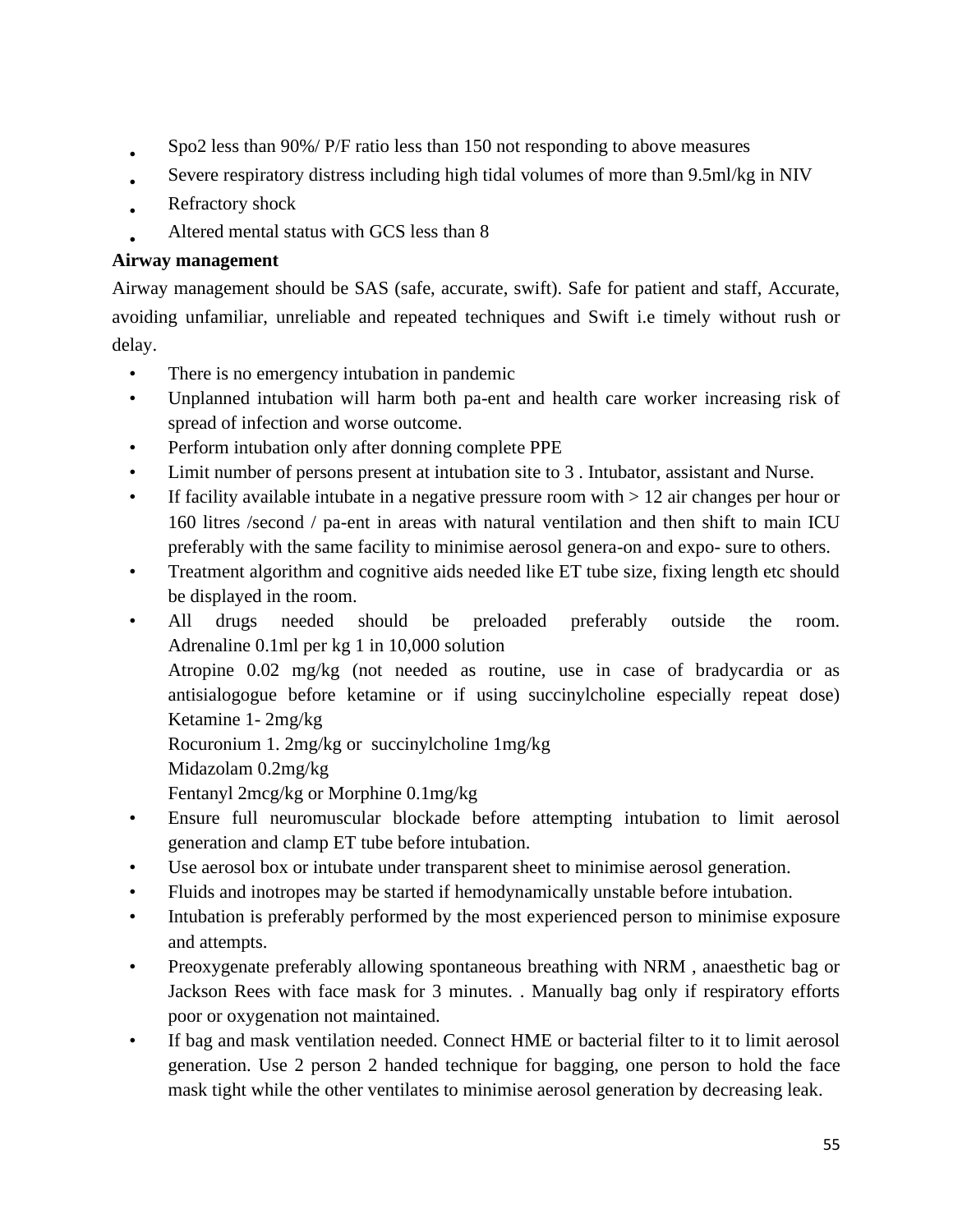- Video laryngoscope is preferred if available over direct laryngoscope for intubating children with suspected COVID infection.
- Connect ventilator tubings to the ventilator with bacterial / viral filter at exhalation port and set the initial settings beforehand. Inline closed suction and HME filter if being used should also be connected to the tubings beforehand. Post intubation inflate cuff and baby may be directly connected to the ventilator tubings without bagging if possible.
- Check position of ET tube by clinically looking for chest rise, ET co2 if available and check Xray.
- Clean room 20 minutes after aerosol generating procedure or intubation done.
- If intubation failed after 3 attempts 2nd generation supra glottic airways like proseal LMA may be used if available.
- Place NG tube after intubation and ventilation established safely.
- Closed suction preferred over open suction in ventilated pa-ents. Use in-line catheters for airway suctioning and clamp endotracheal tube when disconnection is required (eg.transfer to a transport ventilator).
- Post intubation endotracheal sample should be taken for testing if needed (preferred over nasopharyngeal sample).

### **Supportive care**

Keep patient in semi recumbent position and change position every 2 hours. Stress ulcer prophylaxis should be offered with sucralfate or PPI in patients with risk of bleeding. Change heat and moisture exchanger every  $5 - 7$  days, when it malfunctions or is soiled. Adult HME filters should not be used for small babies as it will increase dead space

### **Initial Ventilator setting**

PCV mode is preferred in children. Titrate Fio2 to target spo2 of 90 - 94% or PaO2 60 - 80 mm of Hg. Pressure support over PEEP or PIP should be kept at a level that delivers tidal volume of 8 ml/kg predicted body weight for height to start with then decrease to achieve 6ml/kg TV if compliance poor. Keep initial PEEP at 6cm later can be titrated.

### Ventilation goals

SpO2 90 – 94%, pH > 7.3, P plateau < 28 (< 31 if chest wall oedema plus) and driving pressure less than 15 cm H2O. If P plateau more than 28, decrease TV to 4-6ml/ kg predicted body weight. TV of 8ml/kg may be acceptable in L type phenotype with normal compliance especially if there is asynchrony or pH less than 7.15.

### Covid 19 pneumonitis

The etiology of Hypoxia in Covid infection is multifactorial. It may be due to ventilation perfusion mismatch due to hyperperfusion of lungs initially followed by pulmonary thrombophlebitis causing pulmonary thrombosis in later stages of disease. Classical ARDS type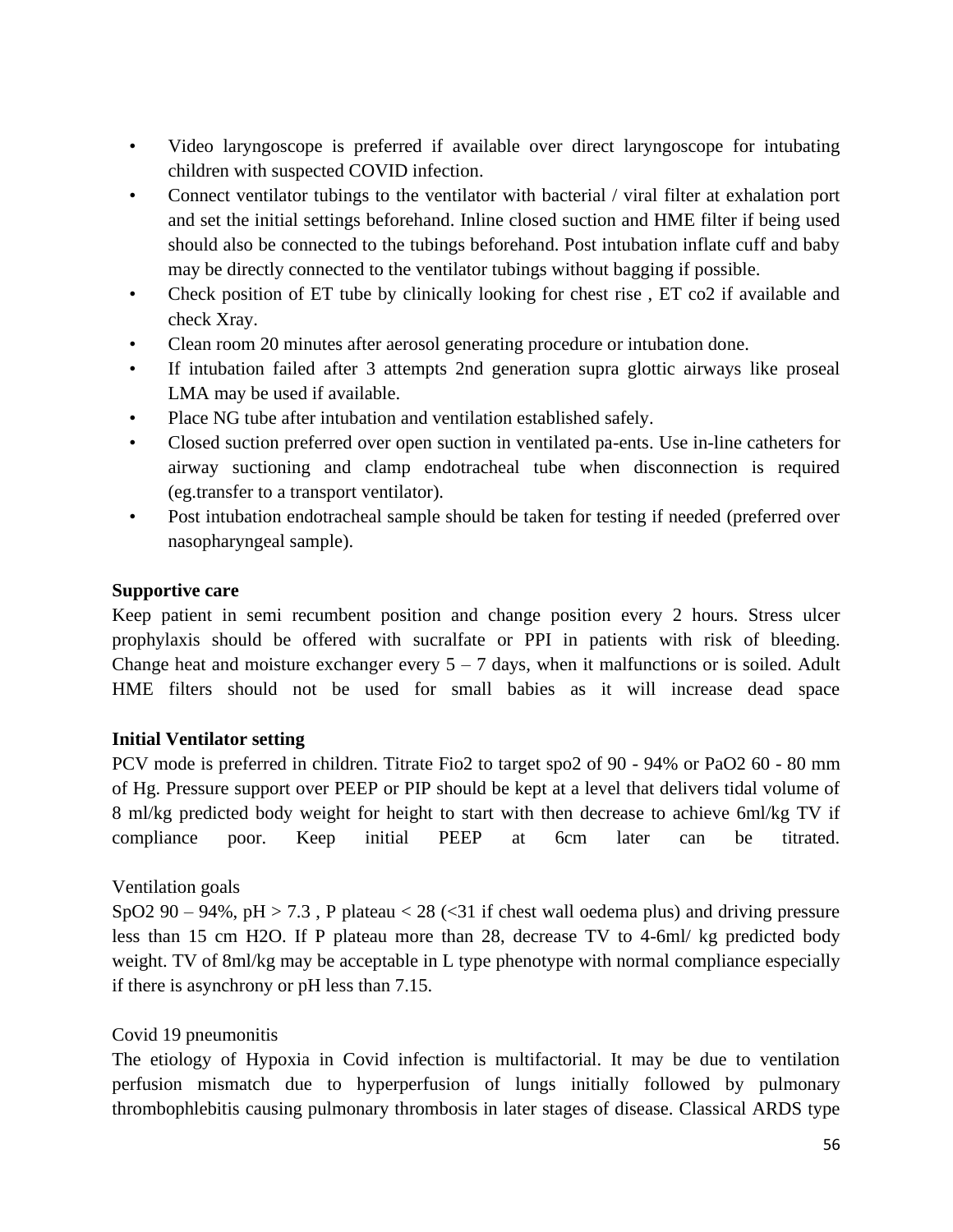of lung pathology due to damage to basement membrane and secondary surfactant deficiency is also a cause of hypoxia in certain patients.

### **Identification of type of lung.**

The two types of lung are not mutually exclusive. They often indicate 2 ends of the same spectrum. The lung which initially starts as L type often progresses to H type as the disease progresses. Ventilation strategies differ according to the type of lung. These 2 phenotypes are not mutually exclusive, they may indicate lung in different stages of evolution of disease. Increased work of breathing contributes to lung damage by increasing patient self inflicted lung injury (P- SILI) and is responsible for transition from L Type to H Type (8).

### L type lung

This lung type with good compliance and hypoxia due to ventilation perfusion mismatch is characterized by upright pressure volume loops, attainment of good tidal volumes by low PIP, well aerated lung in USG with A lines.

These patients can be ventilated at  $6 - 8$ ml/kg TV and PEEP  $6 - 8$ cm of H2o. If hypoxia persists prone ventilation may be considered. Higher titration of PEEP is not beneficial as amount of recruitable lung is low. Low molecular weight heparin 1mg/kg Sc OD may be started if there is no contraindication and after assessing risk of bleeding.

### H type lung

This is the classical ARDS lung with low compliance characterized by low lying Pressure volume loops, closed flow scalars, need of high pressures to attain 6ml/kg TV. In these patients PEEP may be titrated looking at compliance and hemodynamic status. Refractory hypoxia should be managed with titration of PEEP and prone ventilation of  $12 - 16$  hrs /day. Recruitment manoeuvres though not routinely recommended may be tried in refractory cases at 30cm of H2O for 15 seconds after ensuring absence of air leak and patient should be closely monitored during procedure for hemodynamic compromise.

### Proning

Consider proning if P/F ratio <150 while being ventilated with FiO2 >0.6 and PEEP >5 cm H2O. Keep prone for 16 -18 hours if possible.

### **Shock**

Any hypotension (systolic blood pressure  $[SBP] < 5$ th centile or  $< 70 +$  age X2 for 1-10 year old or  $> 2$  SD below normal for age or cold extremities with capillary refill  $> 3$  s and a weak and fast pulse.

• Give 10–20 mL/kg crystalloid (NS/RL/PL) as a bolus in the first 30–60 minutes and reassess for signs of fluid overload after each bolus [1]. If cardiogenic shock is suspected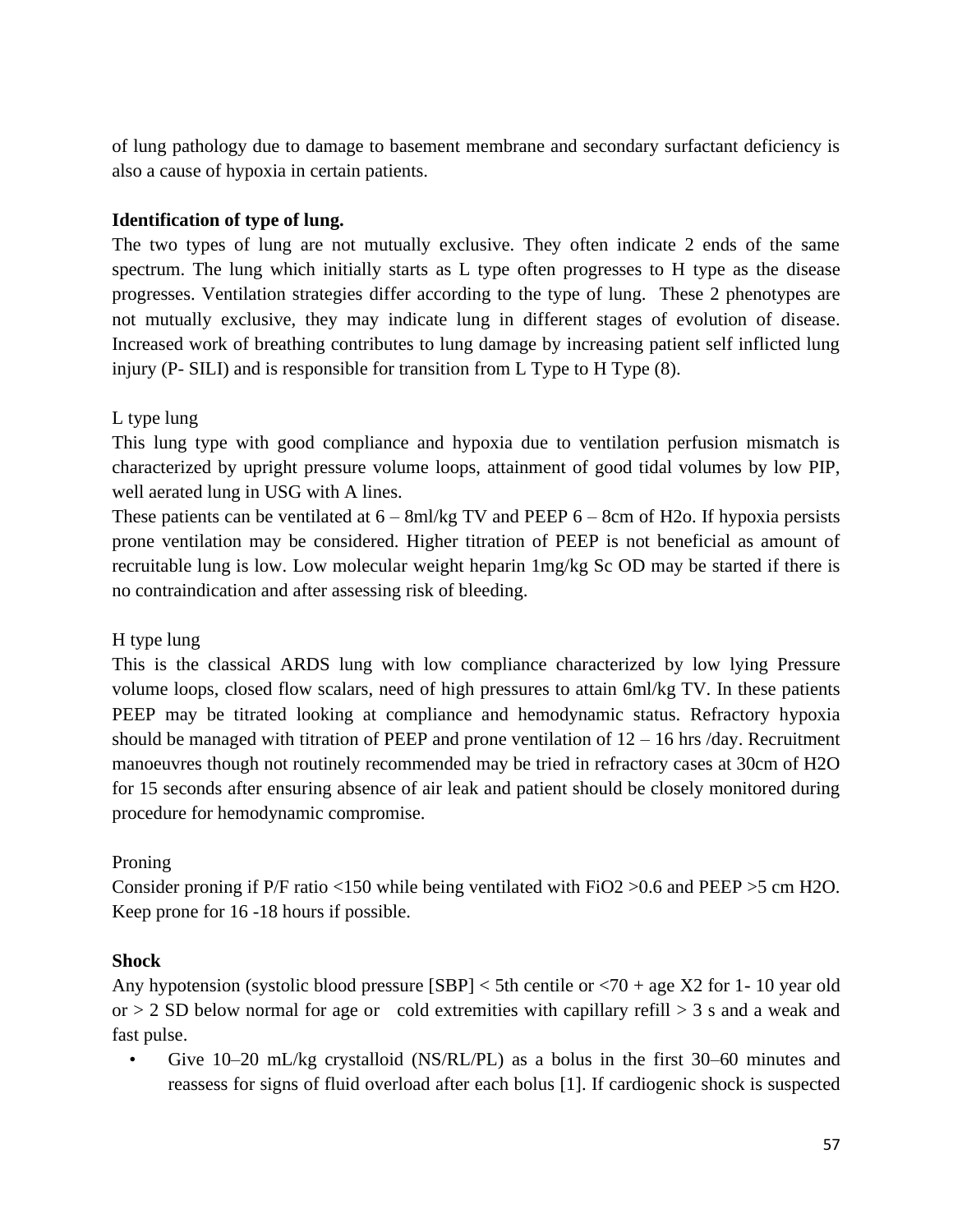give careful fluid bolus of 5 -10ml/kg over 30 Mts looking for features of fluid overload like increase in liver size, basal crepitations or worsening respiratory distress.

- Look for evidence of cardiac injury in patients with shock with clinical examination, bedside echo and cardiac enzymes Trop T or trop I.
- Do not use synthetic fluids for resuscitation
- Do not use albumin as the initial fluid for resuscitation.
- Epinephrine or Norepinephrine may be used as the initial inotrope (in adults Norepinephrine preferred while in children adrenaline is the initial inotrope of choice) in fluid refractory shock. Further titration depends on hemodynamic parameters.
- Noradrenaline may be added to adrenaline if hypotension persists inspite of fluid and adrenaline.
- In patients with evidence of cardiac dysfunction and persistent hypoperfusion in spite of fluids and norepinephrine add dobutamine over increasing dose of nor- epinephrine.
- In case of catecholamine refractory shock low dose hydrocortisone 2-4mg/kg/ day may be used as continuous infusion or intermittent dose.
- Specific therapy: No specific antiviral therapy is definitely proven to be effective as per current available literature. Drugs being used in clinical trial settings include
	- ‣ Hydroxychloroquine / Chloroquine
	- ‣ Remedesivir
	- ‣ Nitazoxanide
	- ‣ Ivermectin
	- ‣ Favipiravir

Hydroxychloroquine : 6.5mg /kg /dose (Max 400mg) PO BD day 1 followed by 3.25mg per kg PO BD (max 200mg/dose) for 4 days. Treatment duration: 5 days. In select patients with extended ventilation or profound immunosuppression duration may be extended. Avoid taking hydroxychloroquine with antacids. Separate administration by at least 4 hours Adverse events: Retinopathy, rash, nausea, glucose fluctuations, and diarrhea. GI symptoms can be mitigated by taking hydroxychloroquine with food. Contraindications: QT prolongation > 500 msec, porphyria, myasthenia gravis, retinal pathology, epilepsy. If baseline QT prolongation is present take frequent ECG.

Chloroquine: Hydroxy chloroquine is preferred over chloroquine. 10 mg /kg chloroquine sulphate base stat followed by 5mg per kg 12 hours later and then 5 mg / kg/ dose BD for 4 more days. Adult Dose: Chloroquine sulphate base 600mg (10mg/kg) stat followed by 300 mg 12 hour later followed by 300mg BD for 4 days.

Lopinavir / Ritonavir: May be considered in case to case basis after written consent and medical board concurrence in category C cases when Remedesivir is not available. Presently in adults favipiravir preferred over lopinavir in moderate cases .

14 days to 6 months : 16mg/kg/dose PO BID ( based on lopinavir component)

< 15kg : 12 mg/kg/dose PO BID (based on lopinavir component)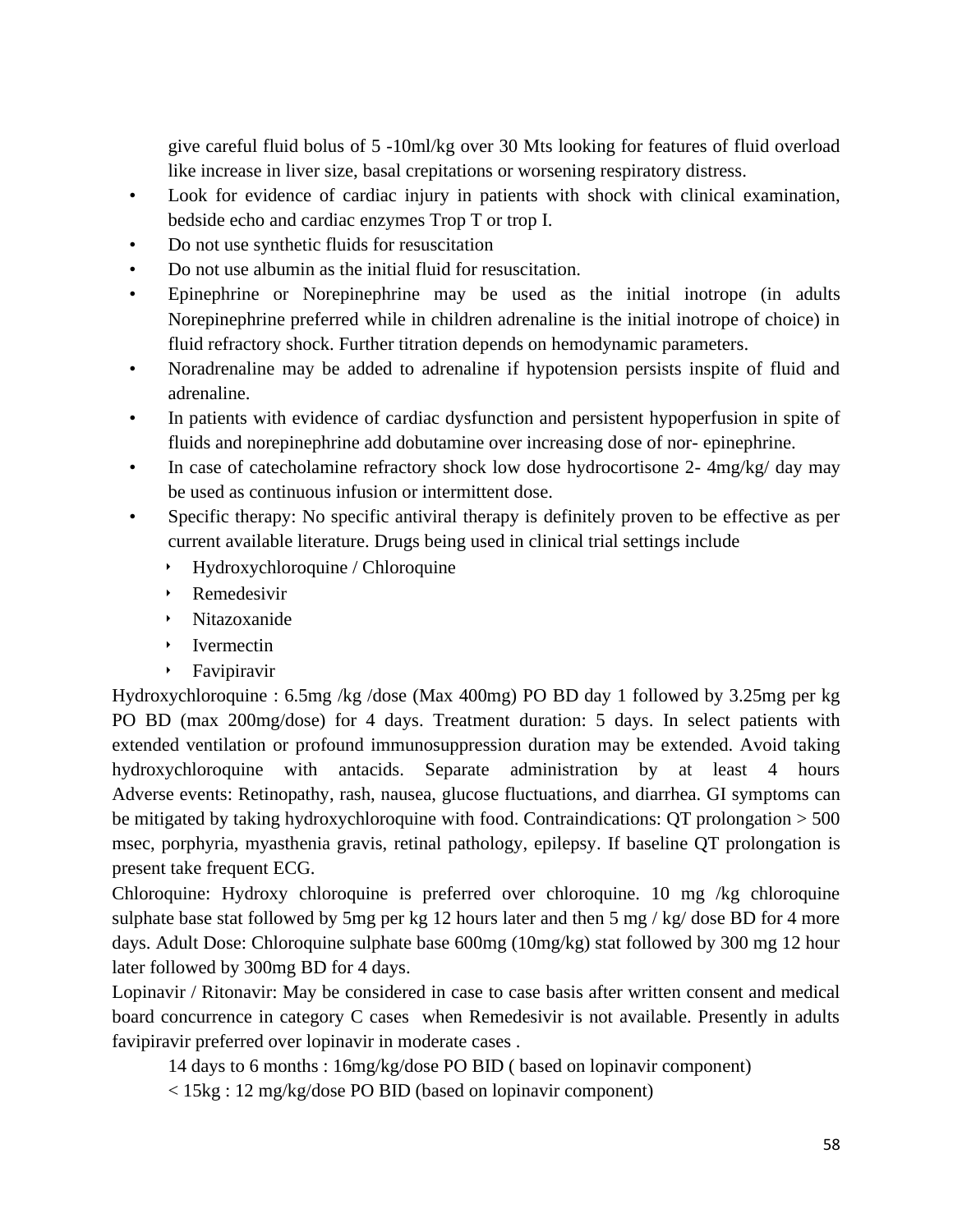15-25 kg: 200 mg/50 mg PO BID 26-35 kg: 300 mg/75 mg PO BID >35 kg: 400 mg/100 mg PO BID Adult dose : 400/100 PO BID

Duration of treatment: 14 days or 7 days after becoming asymptomatic.

Adverse events: Hepatotoxicity, pancreatitis, diabetes, QT prolongation, lipid elevations.

#### Remdesivir

EUA (emergency use authorisation) has been granted by FDA for use in children and adults with severe disease. It is yet to be approved by DGCI for use in children, hence should be administered only after written consent and medical board concurrence. Indicated in category C patients with moderate and severe illness on respiratory support.

Dose : 5mg/kg IV (max. 200mg) loading dose over 30 - 120 minutes on day 1 followed by 2.5mg/kg (max.100mg) IV OD on days 2- 4.

Duration of treatment: Usual duration 5 days. If no clinical improvement, duration may be extended to total 10 days.

Contraindications:  $AST/ALT > 5$  times above upper limit of normal. Severe renal impairment, pregnancy and lactation.

### Convalascent plasma

It may be considered as per state protocol for patients with moderate and severe disease. It is an off label use. It should be avoided in patients with IgA deficiency or immunoglobulin allergy. According to ICMR guidelines ABO compatible cross matched plasma with neutralising titre above the threshold level or plasma IgG titre against S - protein RBD above 1: 640 should be used.

Dose 10ml/kg.

### **Follow up sample and discharge**

1st follow up sample is to be taken on the 10th day from the 1st day of positivity for asymptomatic and category A patients. For category B and C patients 1st follow up sample to be taken on the 14th day from the 1st day of positivity.

If test remains positive on day 14 repeat testing every alternate days till negative. The patient may be discharged if he/she has completed 14 days since onset of symptoms and no symptoms since last 3 days and test is negative.

#### References

1. Lu X, Zhang L, Du H, Zhang J, Li YY, Qu J, et al. SARS-CoV-2 Infection in Children. N Engl J Med. 2020 Apr 23;382(17):1663–5.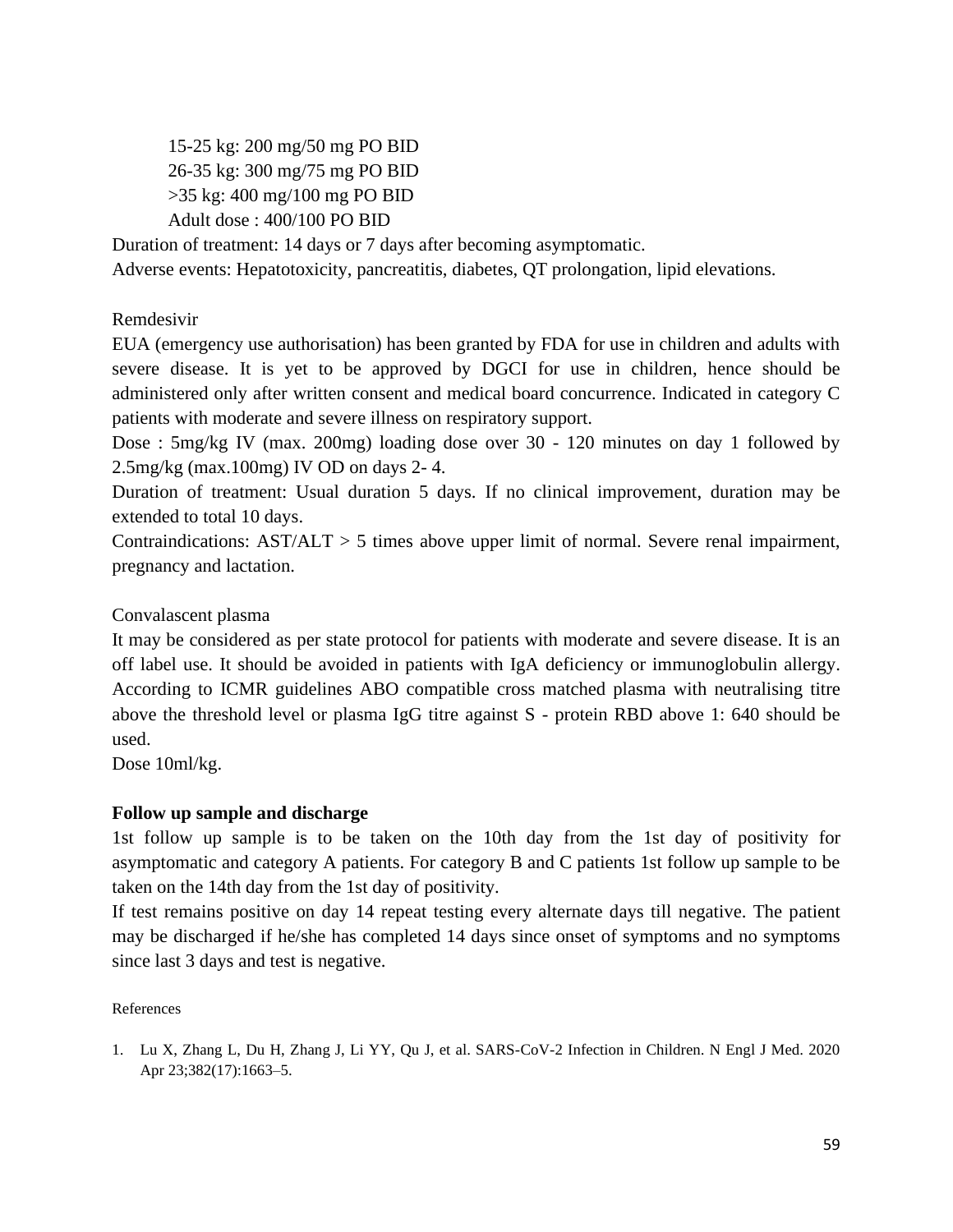- 2. Wu Z, McGoogan JM. Characteristics of and Important Lessons From the Corona virus Disease 2019 (COVID-19) Outbreak in China: Summary of a Report of 72 314 Cases From the Chinese Centre for Disease Control and Prevention. JAMA. 2020 Apr 7;323(13):1239–42.
- 3. Dong Y, Mo X, Hu Y, Qi X, Jiang F, Jiang Z, et al. Epidemiology of COVID-19 Among Children in China. Pediatrics. 2020 Mar 16;e20200702.
- 4. Viner RM, Whittaker E. Kawasaki-like disease: emerging complication during the COVID-19 pandemic. The Lancet. 2020 May;S0140673620311296.
- 5. Guidelines for home quarantine. [cited 2020 May 21]. Available from: https:// [www.mohfw.gov.in/pdf](http://www.mohfw.gov.in/pdf) Guidelinesforhomequarantine.pdf
- 6. Chen N, Zhou M, Dong X, et al. Epidemiological and clinical characteristics of 99 cases of 2019 novel coronavirus pneumonia in Wuhan, China: a descriptive study. Lancet 2020;395:507-13.
- 7. Clinical management protocol: Covid 19 Government of India Ministry of Health and Family Welfare Directorate General of Health Services (EMR Division) 13.6.20
- 8. Gattinoni L, Chiumello D, Caironi P, Busana M, Romitti F, Brazzi L, et al. COVID- 19 pneumonia: different respiratory treatments for different phenotypes? Intensive Care Med. 2020 Apr 14; s00134-020-06033–2.
- 9. Belhadjer Z , Meot M, Bajolle F et al. Acute heart failure in multisystem inflamma- tory syndrome in children (MIS-C) in the context of global SARS-CoV-2 pandemic 10.1161/ circulation AHA.120.048360
- 10. Riphagen S, Gomez X, Gonzalez-Martinez C, Wilkinson N, Theocharis P. Hyper- inflammatory shock in children during COVID-19 pandemic . Lancet 2020.
- 11. Verdoni L, Mazza A, Gervasoni A, et al. An outbreak of severe Kawasaki-like dis- ease at the Italian epicentre of the SARS-CoV-2 epidemic: an observational cohort study Lancet 2020
- 12. Paediatric Intensive Care Audit Network report on COVID-19 confirmed cases in PICU (published 23 June 2020): Universities of Leeds and Leicester.
- 13. Yang X, Yu Y, Xu J, et al. Clinical course and outcomes of critically ill patients with SARS-CoV-2 pneumonia in Wuhan, China: a single-centered, retrospective, observational study. Lancet Respir Med 2020.